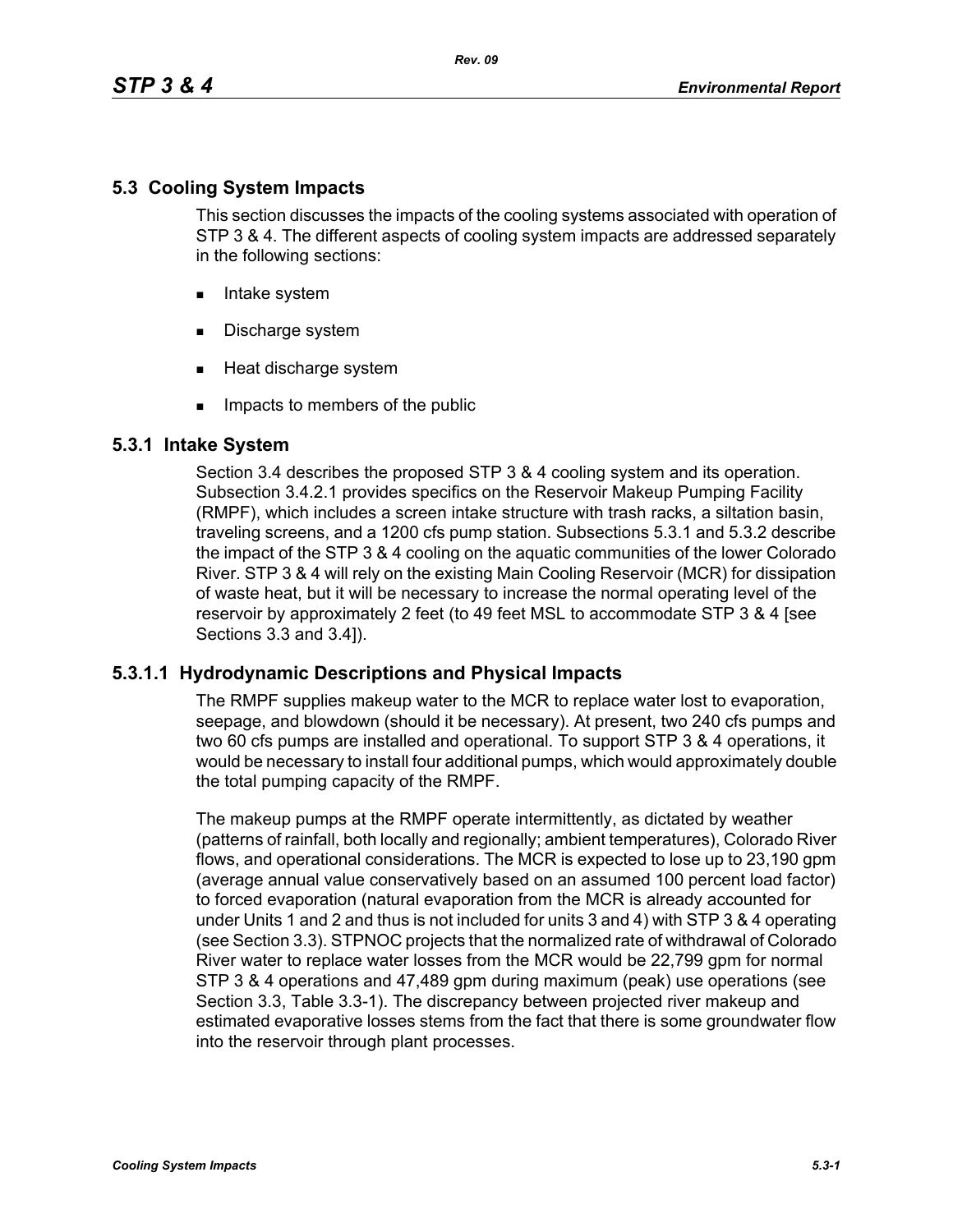# **5.3.1.2 Aquatic Ecosystems**

The species assemblage at the RMPF at a given time is influenced primarily by river flow, salinity, season, and population dynamics of the individual species. Although it is theoretically possible to predict the presence of a particular species using correlations of abundance with any one of these variables, more often than not these, as well as other, factors interact in complex ways to determine the assemblage of species and life stages at the RMPF.

# **5.3.1.2.1 Factors Affecting Entrapment, Entrainment, and Impingement**

Aquatic organisms can become entrapped, entrained, or impinged when water is drawn into the intakes at a flow greater than what they can escape.

Entrapment can take the form of attracting organisms to a relatively restricted area, such as a long, narrow intake channel, from which they have difficulty escaping due to behavioral responses to environmental cues. If the animals congregate in a channel, and environmental conditions (such as concentration of dissolved oxygen) deteriorate suddenly, the animals may die.

Impingement, in which the organism is physically pressed against the screens, or entrainment, in which smaller organisms travel in the water column through the screens, may also lead to destruction of the organism, depending on other factors. The extent of impingement and entrainment of aquatic organisms at a power plant intake structure depends on several variables, including the (1) species assemblage and densities of organisms at the intake at the time of pumping, (2) velocity of flow into the intake, (3) volume of water withdrawn, and (4) specific design features of the intake structure and pumps.

The seasonal distribution and abundance of various life stages of important aquatic species in the lower Colorado River was discussed in Subsection 2.4.2. By and large, the assemblage of species and densities of organisms found in the vicinity of the RMPF is under the influence of regional climatic events (in particular, patterns of rainfall) that are beyond human control. The other three variables are, to one degree or another, under the control of STPNOC.

## **Design Features**

The location, design, and capacity of power plant intake structures are regulated by EPA under 40 CFR 401.14 and are required to reflect the Best Technology Available (BTA) to minimize adverse environmental impacts. The operation of intake structures at power plants in Texas is permitted and regulated by the Texas Commission on Environmental Quality (TCEQ), which was delegated authority to administer the Texas Pollutant Discharge Elimination System (TPDES) by EPA in 1998 (Reference 5.3-1). STPNOC adhered to principles of BTA in siting and designing the existing RMPF. Entrapment was precluded by the physical location and design of the intake; the STP plant has no intake canal or similar structure that would hold fish. As described in the operation Final Environmental Statement (FES), the intake structure has been installed "flush" to the river bank with no projecting structures that create eddies and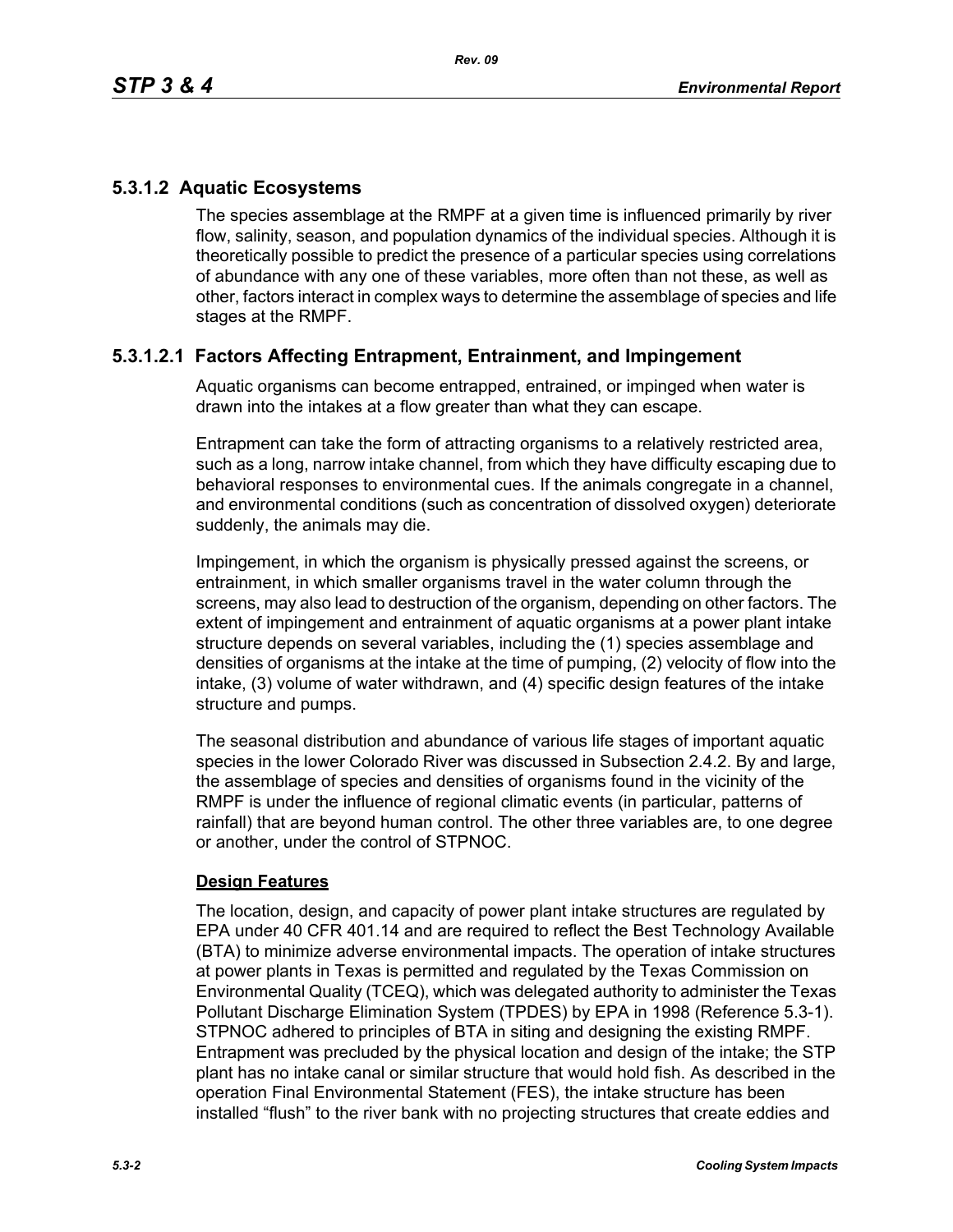countercurrents that would cause entrapment (Reference 5.3-2). Furthermore, the intake area is equipped with an "escape route" that allows fish to swim back to the river.

Impingement and entrainment were minimized by other design features: (1) the intake was oriented in such a way as to reduce attractant flows, (2) the approach velocity at the traveling screens was designed to be 0.5 fps or less, and (3) the RMPF was equipped with a fish "handling and bypass" system. The EPA evaluated the location, design, and operation of the plant and issued an National Pollutant Discharge Elimination System (NPDES) permit in 1985 that explicitly approved the design of the intake structure, characterizing it as BTA (see Part III, number 10 of NPDES Permit No. TX0064947, issued October 18, 1985). As discussed earlier, the RMPF was intended to provide makeup to the MCR for four nuclear units. Thus, the intake for STP 3 & 4 was an integral part of the original design.

The RMPF has a maximum design approach velocity at the traveling screens of 0.5 fps based on a maximum pumping rate of approximately 538,000 gpm, and at the time of construction, this represented the BTA (Reference 5.3-3). It should be noted that in their Final Environmental Statement for Construction of STP 1 & 2, the NRC calculated a slightly higher maximum approach velocity, 0.55 fps (Reference 5.3-4). The pump station was designed to house eight pumps, with a total pumping capacity of 1200 cfs (538,596 gpm) (Reference 5.3-5). However, the site is able to maintain water levels in the MCR using half of the full complement of pumps (two 107,719-gpm pumps and two 26,930-gpm pumps). The current maximum pumping rate, based on Annual Water Use Reports for 2001 through 2006 submitted by STPNOC to the TCEQ, is 600 cfs, (269,298 gpm) (References 5.3-6, 5.3-7, 5.3-8, 5.3-9, 5.3-10, and 5.3-11). To supply sufficient water to the MCR for four operating units, it would be necessary to complete the pump installation with adequately sized pumps, restoring the original design pumping capacity of 1200 cfs (538,596 gpm). The design approach velocity of 0.50 fps was based on this pumping rate and is not expected to change appreciably with four units in operation.

Water will be pumped through a shoreline intake system, passed through trash racks, and through traveling screens with a 3/8-inch (9.5 mm) mesh. The traveling screens will operate intermittently to coincide with the intermittent withdrawal of river water. Fish and debris washed from the traveling screens are carried along a sluice which runs the length of the intake structure. Fish collected on the screens can be returned to the river via the sluice and a fish bypass pipe (Reference 5.3-5). The point of return is at the downstream end of the intake structure, approximately 0.6 meter (2 feet) below normal water elevation, as described in Section 3.4 (Reference 5.3-2).

#### **Operational Features**

TPDES Permit No. WQ0001908000 for STP 1 & 2, issued by TCEQ in July 2005, contains no limits on Colorado River water withdrawals. Withdrawal limits are found in Certificate of Adjudication 14-5437, which was issued by the Texas Water Commission (a predecessor agency to the TCEQ) on June 28, 1989, based on water rights granted in 1974. The Certificate of Adjudication authorized Houston Lighting & Power (HL&P) to divert and use up to 102,000 acre-feet of water annually from the Colorado River for industrial purposes (power plant cooling) at a maximum withdrawal rate of 1200 cfs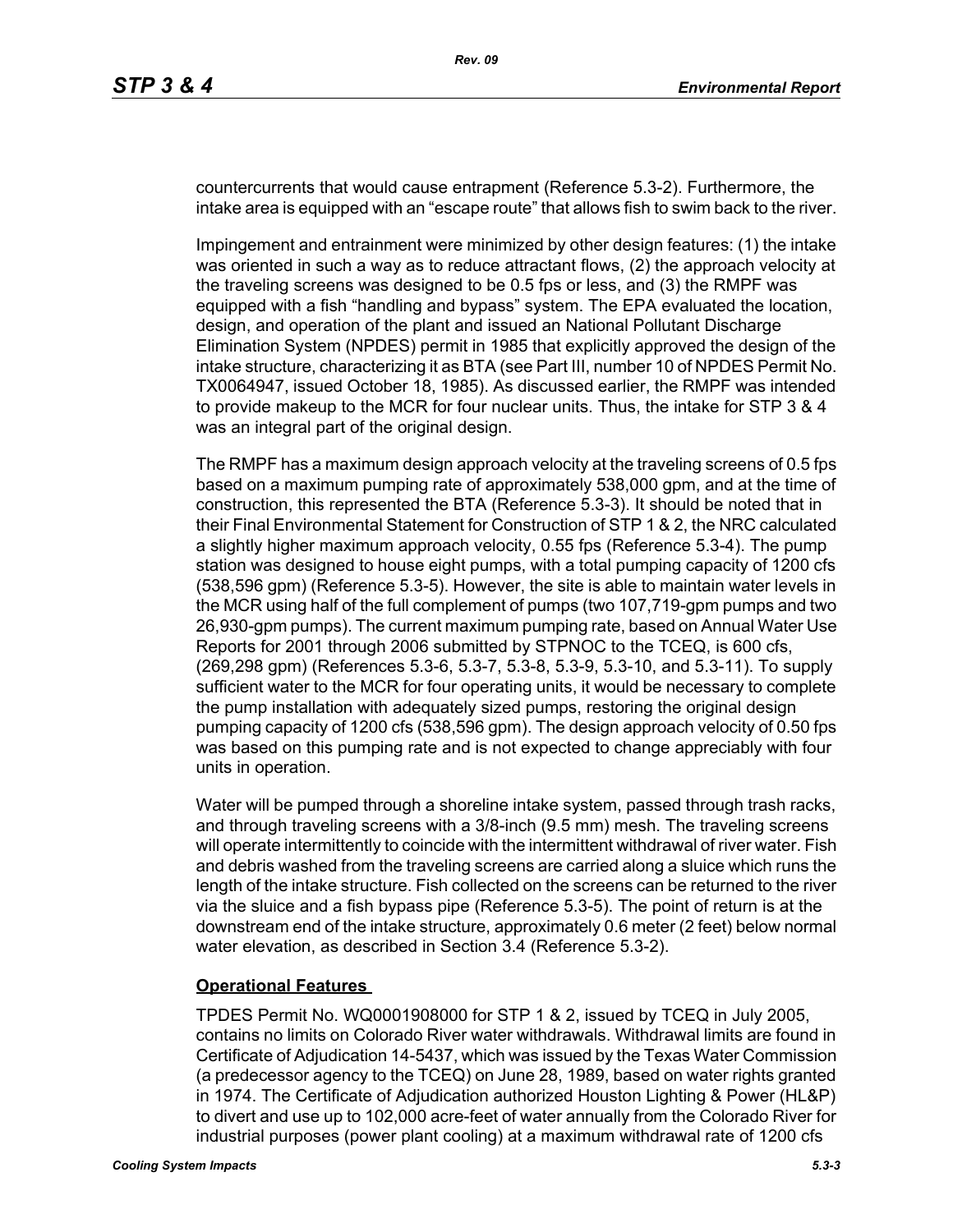(approximately 540,000 gpm). To the extent feasible, STPNOC has followed internal procedures to withdraw water at times of high river flow, which has the effect of reducing impingement and entrainment of important estuarine and marine species, because high flows push these species downstream. Because evaporative losses and power demand are highest in late summer, some pumping at these times is unavoidable. July, August, and September have historically been periods of low flow in the lower Colorado River, although interannual variability in flow precludes characterizing any given month as "low" or "high" flow with certainty (Reference 5.3- 12). The Certificate of Adjudication contains the following Special Condition, which the state of Texas imposed to ensure minimum instream flows in the lower Colorado during periods of low flow:

"This certificate of adjudication is issued subject to the condition that diversions from the Colorado River shall be limited to 55% of the flows of the Colorado River in excess of 300 cfs at the authorized diversion point on the Colorado River."

In 1986, the NRC predicted the average annual withdrawal from the river for STP 1 & 2 would be 1.03  $\times$  E8 m<sup>3</sup> (83,900 acre-feet) (Reference 5.3-2). In recent years (2001–2006), the annual withdrawal for STP 1 & 2 has averaged approximately 44,423,122  $\text{m}^3$  (37,000 acre-feet), which is approximately 44% of the 83,900 acre-feet the NRC predicted in the FES and 36% of the permitted maximum of 102,000 acre-feet (References 5.3-6, 5.3-7, 5.3-8, 5.3-9, 5.3-10, and 5.3-11). It appears likely that makeup for two additional units will be accommodated by the existing RMPF with all pumps installed, and there would be no need for STPNOC to seek an increase in the current allocation limit of 102,000 acre-feet/year from the Lower Colorado River Authority (LCRA).

The withdrawal of 83,900 acre-feet/year of water for STP 1 & 2 was determined to have minor impacts on aquatic resources (Reference 5.3-12). The withdrawal of up to 102,000 acre-feet/year to maintain levels in the MCR for four units would produce impingement and entrainment rates approximately 22% higher than those evaluated by NRC in the operation FES and deemed less than significant (Reference 5.3-2). However, withdrawal volumes would be substantially lower than 102,000 acre-feet in high rainfall years, and would never be higher, as the withdrawal limit of 102,000 is a condition of the Certificate of Adjudication. In any case, entrapment, impingement, and entrainment impacts would be mitigated by the factors discussed previously in this section and others listed below (from Reference 5.3-2):

- Screens mounted flush with the shoreline to prevent entrapment and lessen the impact of eddy currents on the downstream end of the intake structure
- **Free passage of fish between outer trash racks and traveling screens allows fish** that enter outer trash racks to swim downstream and exit the intake structure
- Maximizing makeup pumping during periods of high river flow when densities of important estuarine/marine species are low in the intake area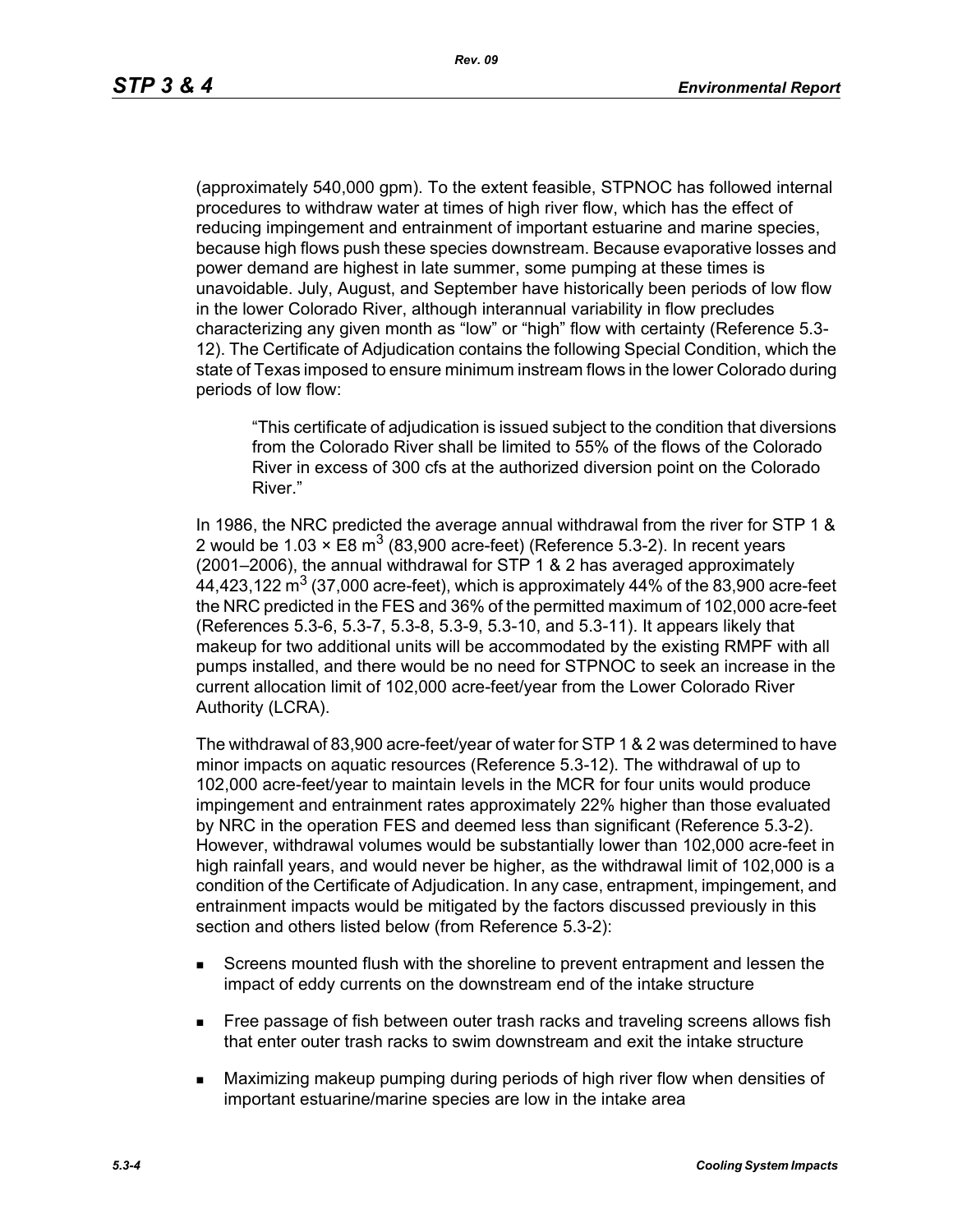**Generally low densities of fish in the vicinity of the site intake areas compared to** downstream areas

### **Previous Conclusions on Design and Operation Features**

Because the design of the RMPF is fixed and operation of the pumps would be bounded by the limits in the permit, impacts of their operation would depend on distribution and abundance of fish and shellfish in the vicinity of the RMPF. The remainder of this section discusses fish and shellfish species that could be affected by operation of STP 3 & 4, emphasizing trends in abundance of important marine/estuarine species over the 1985–2003 period. These species were the focus because they are commercially and recreationally important. During periods of high flow, impingement and entrainment would affect freshwater species such as bluegill, blue catfish, channel catfish, and common carp that are not as highly esteemed by commercial and recreational fishermen and are common-to-ubiquitous in large rivers, ponds, and reservoirs in Texas. The FES for operation of STP 1 & 2 assessed impacts of RMPF operation on marine and estuarine species exclusively (Reference 5.3-2).

# **5.3.1.2.2 Aquatic Resources Potentially Present at the Makeup Water Intake**

Two relevant sources of information on species assemblages near the STP site are available: (1) government data on fish and shellfish abundance in Matagorda Bay collected for general management purposes, and (2) data collected specifically for the construction FES to address potential impacts of STP 1 & 2 on aquatic resources in the lower Colorado River. Each of these is discussed below.

## **Fish and Shellfish Abundance in Matagorda Bay**

The National Oceanographic and Atmospheric Administration's (NOAA's) Estuarine Living Marine Resources (ELMR) program was developed to provide a consistent database of the distribution, abundance, and life history characteristics of important fish and invertebrates in U.S. estuaries (Reference 5.3-13). Four criteria were used to select the 44 species included in the Gulf of Mexico database: (1) commercial value, (2) recreational value, (3) indicator of environmental stress, and (4) ecological value (References 5.3-13, 5.3-14 and 5.3-15). These criteria are similar to those used to identify "important species" in the Environmental Standard Review Plan (NUREG-1555) (Reference 5.3-16).

Various surveys and programs in Texas have focused on different subsets of the species considered important in Reference 5.3-14 and Reference 5.3-15, as shown in Table 5.3-1. Texas Parks and Wildlife Department (TPWD) identified principal fisheries species in Matagorda Bay (Reference 5.3-17). In a recent summary of recreationally important fish, Green and Campbell of TPWD found that three species stand out as prime targets of anglers, as shown in Table 5.3-2 (Reference 5.3-18). The NRC names important species as well (References 5.3-2 and 5.3-4). For this ER, professional judgment based on independently collected data served as the basis for selecting important species potentially affected by plant operations, specifically the RMPF and the discharge from the MCR.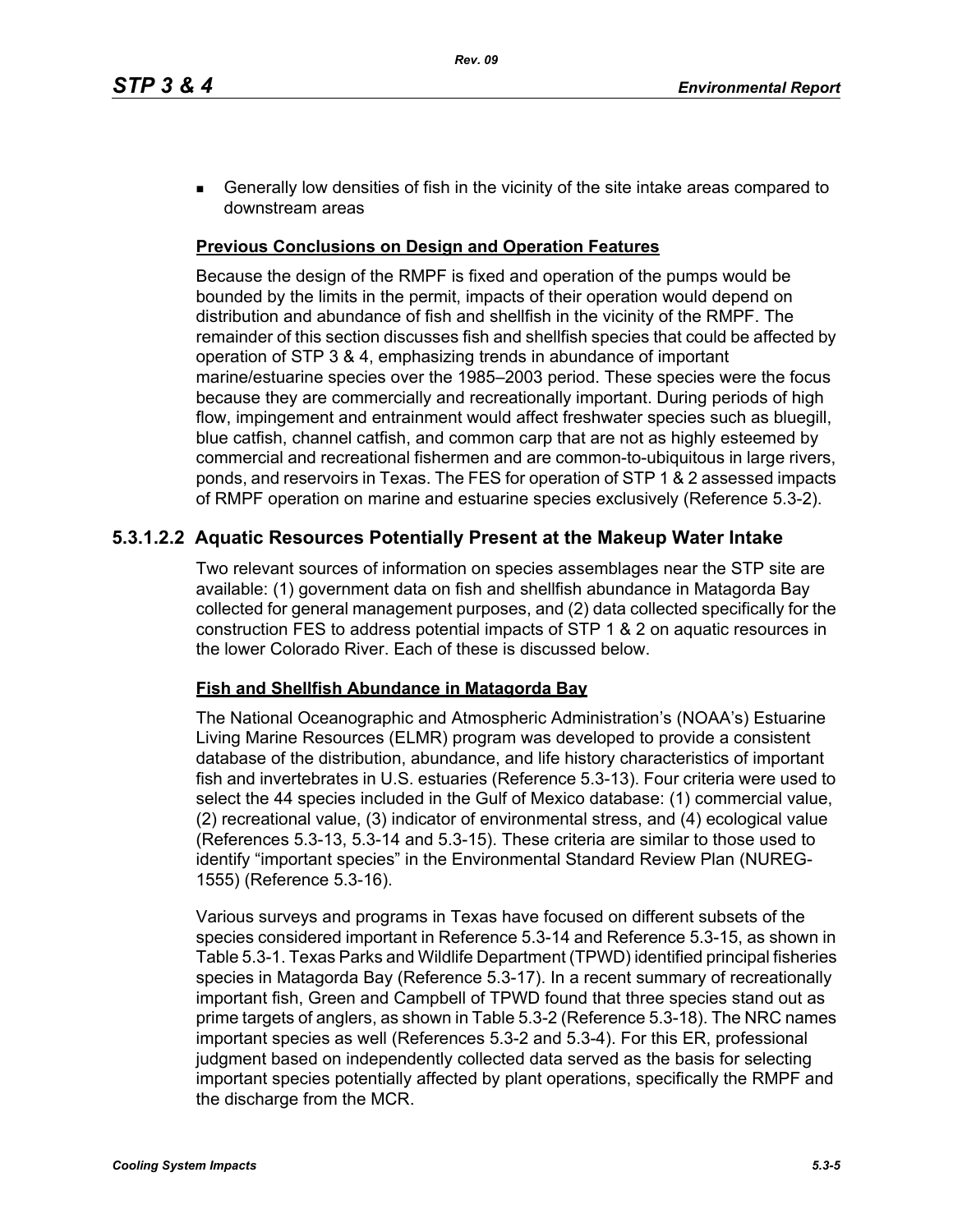An ELMR report by NOAA presented data on the salinity preferences of various life stages of important fish and shellfish in Matagorda Bay and associated tidal rivers, including the Lower Colorado River (Reference 5.3-14). Salinity is a major factor influencing distribution and abundance of estuarine species, particularly during spawning and early life stages. With the exception of sessile organisms such as oysters, most adult fish and shellfish (nekton) do not stay in Matagorda Bay, but move throughout the estuary in response to salinity gradients. One such example is the movement of estuarine or marine fish upriver during low flow periods when a saltwater wedge penetrates well into the Colorado River. During such time, the salinity differential at the bottom and top of the river can be substantial (Reference 5.3-19, Table 3). Along with the saline wedge come the planktonic larvae of fish and shellfish, which are generally carried passively along in the water column. The result of these hydrodynamic movements is that while the location in space cannot always be predicted for estuarine organisms, the location with respect to salinity gradient is better known (Reference 5.3-14).

The relative abundance of important fish and shellfish in various salinity zones in the Matagorda Bay estuary is summarized in Table 5.3.1.2-2 (Reference 5.3-14). The importance of this profile is that the salinity of the water at the intake of the STP pumps will determine to a large extent the composition and life stages of species present in the area. Regardless of which species or life stages are in the estuary at a given time, high freshwater flows tend to keep many of them from moving up the river as far as the STP site. Conversely, low river flows, and the concomitant saltwater intrusion, allow greater movement of estuarine and marine species upriver, where they may come under the influence of the intake pumps during pumping operations (Reference 5.3- 20). Both estuarine and freshwater species are present at the RMPF (Reference 5.3- 19).

## **Previous Studies in Lower Colorado River near STP 1 & 2**

Additional information on species that may be affected by plant operations, including freshwater species from upriver, was drawn from References 5.3-2 through 5.3-5, and 5.3-19 through 5.3-21.

#### **HL&P ER 1974: Predictive**

In preparing the original ER, HL&P collected phytoplankton, zooplankton, ichthyoplankton, and nekton in the Colorado River near the intake to support estimates of entrainment and impingement.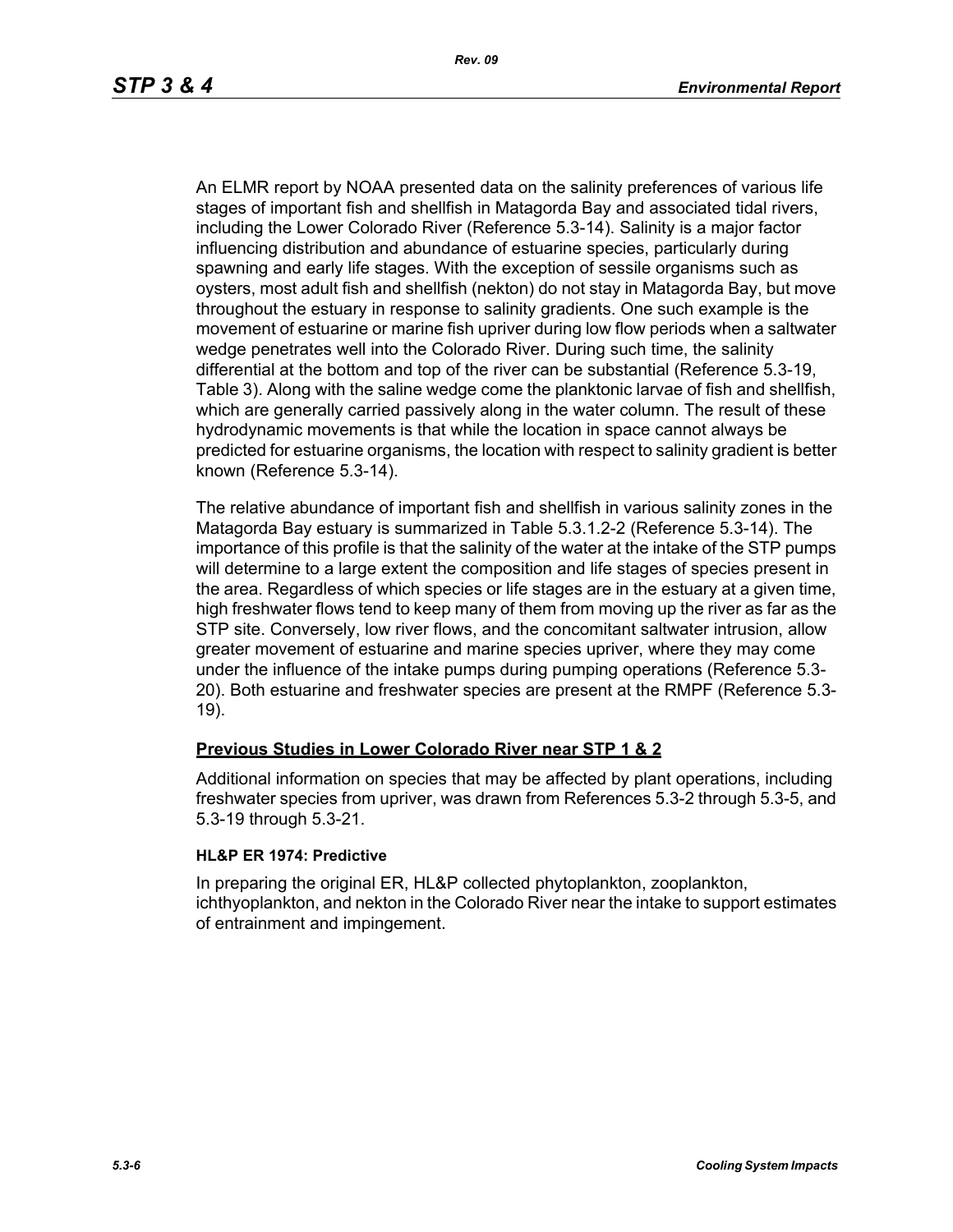### **Salinity and Flow**

Although estuarine conditions often prevail at the RMPF, salinities at the intake have at times been essentially zero. In 1973, it was reported that the water was fresh at the bottom as well as at the surface, ranging from 0.2 parts per thousand (ppt) in July to 0.4 ppt in October (Reference 5.3-3).

#### **Entrainment of Phytoplankton and Zooplankton**

Phytoplankton and zooplankton are easily entrained due to their small size and inability to swim against the intake flow. The phytoplankton community at the intake was dominated by diatoms and green algae during the preoperational sampling (Reference 5.3-3). It was estimated that 7 x 1013 individual zooplankton would be entrained each year. Studies at a similar plant showed that about 12% of those entrained would die of mechanical damage and the number lost due to intolerance of conditions in the MCR was not estimated. All phytoplankton and zooplankton entrained were assumed lost to the Colorado River (Reference 5.3-3).

#### **Entrainment of Ichthyoplankton**

Based on the design of the intake structure in 1974, HL&P concluded that all ichthyoplankton less than 4 inches total length are entrainable (Reference 5.3-3). Larval menhaden and croaker were identified as most likely to be entrained; cyprinids and gobies were considered secondary. Few eggs were collected near the intake, which is consistent with the observation that little spawning occurs in that reach of the river. In 1974, HL&P estimated that 2.6 million fish eggs and larvae may be entrained each year, a number too small to cause any population level effects (Reference 5.3-3).

#### **Impingement**

Impingement of organisms on the RMPF traveling screens is directly influenced by the velocity of water moving through the screens. The design of the RMPF at STP 3 & 4 is for a ≤0.5 fps approach velocity at the traveling screens. Estimates of impingement presented in the 1974 construction-phase ER for STP 1 & 2 were based on the assumption that fish and crustaceans were equally distributed in number and weight throughout the water column near the intake (Reference 5.3-3).

HL&P estimated in the construction-phase ER that 6.25 million fish and crustaceans (16,100 pounds) would be impinged per year, representing less than 0.03% of the annual poundage caught in the lower Colorado River and Matagorda Bay. Most of the species that HL&P predicted would be impinged are commercial or forage species: white shrimp, river shrimp, menhaden, anchovy, and croaker. Commercial species impinged accounted for less than 0.1% by weight of landings of fish and shellfish in Texas (Reference 5.3-3). Based on the 1974 ER, the NRC concluded that impingement would not have a significant effect on populations of important species in the lower Colorado River (Reference 5.3-4).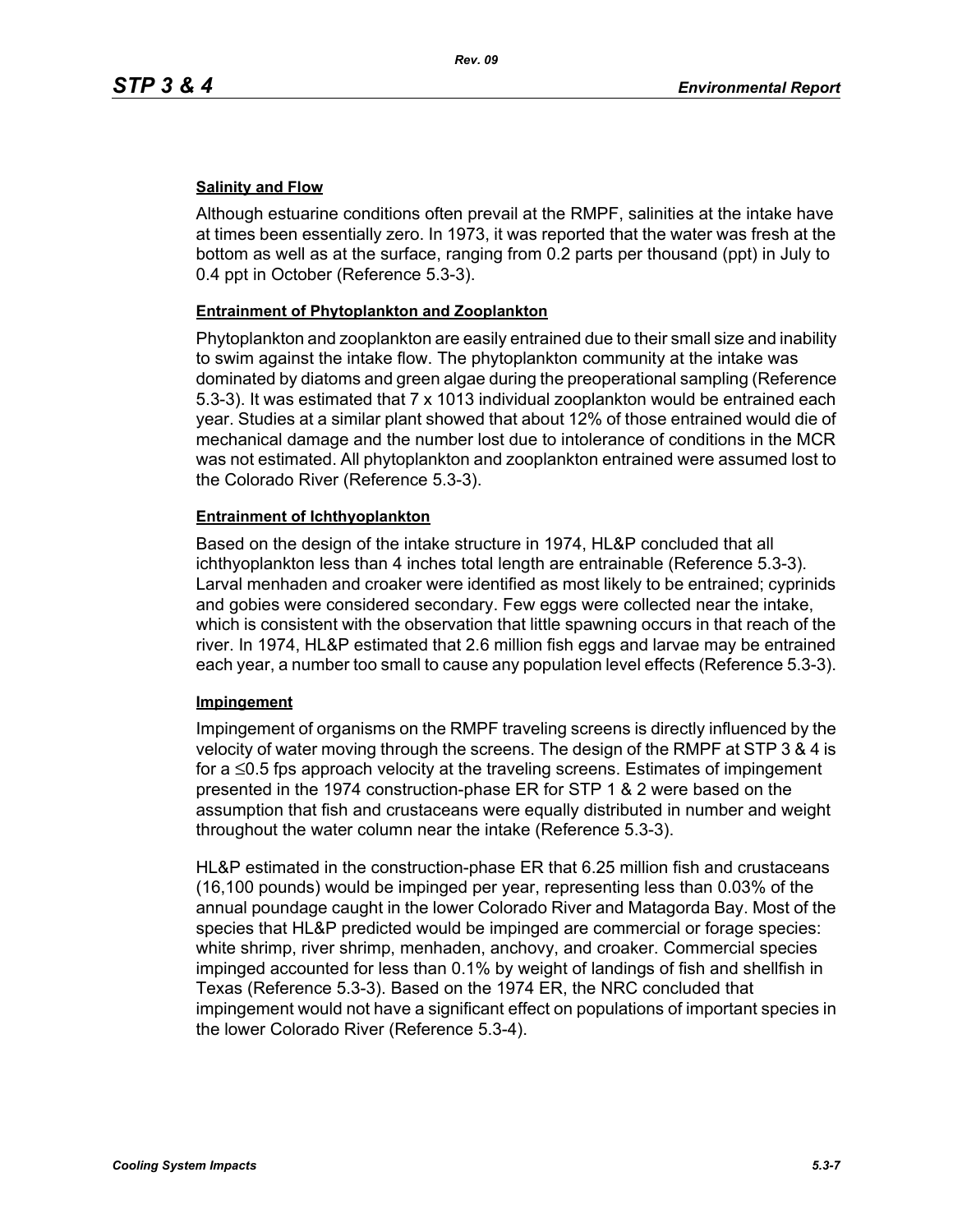### **NUS 1976: Year-Long Field Monitoring**

In 1975, STPNOC implemented a two-phase monitoring program to identify species that may be entrained by or impinged on the intake system (Reference 5.3-20). Phase 1 (April 75-April 76) included 26 sampling dates and several locations upstream and downstream of the intake, spaced at roughly 14-day intervals. Entrainment predictions based on direct measures of distribution and abundance of important organisms near the RMPF are considered representative of low flow conditions in the lower Colorado River. The NUS monitoring study is summarized in the NRC Operation FES (Reference 5.3-2).

Based on the physical characteristics of the river and the RMPF, NUS concluded that the makeup operation would affect an area of the Colorado River represented by the mid-channel, mid-depth (up to 10 feet) samples and the west bank samples (Reference 5.3-20). Mean densities of plankton and juvenile organisms were used to estimate entrainment. Estimates assumed that populations of organisms were relatively constant for a period of time (unspecified) around the sampling event, and that organisms were continually replenished at the sampling points by tidal and freshwater flow. The number of organisms entrained was calculated by multiplying the standing crop (individuals per cubic foot of river water) by the intake volume for a given time interval. Other assumptions and parameters of the calculations are given in Reference 5.3-20. The entrainment predictions were limited to plant operations during a particular set of low-flow conditions, which prevailed at STP 1 & 2 from August 1975 through March 1976.

#### **Salinity and Flow**

The Phase 1 monitoring study was conducted during an unusually dry year when Colorado River flows were low and estuarine conditions extended up to the STP site. All but two of the samples (May 6 and August 5) were collected when salinities at the intake represented estuarine conditions. Throughout the year-long monitoring period, bottom salinity remained high at the RMPF, ranging from 20.9 ppt in November 1975 to 31.0 ppt in August 1975. Surface salinity at the RMPF reached a maximum of 6.3 ppt on October 1, 1975, and by October 24, surface salinity reached an annual low of 0.8 ppt.

#### **Nekton in the Colorado River (Post-larval, Juvenile, and Adult Invertebrates and Fish)**

During Phase 1, post-larval, juvenile, or adult white shrimp, menhaden, anchovy, croaker, and mullet were most abundant in samples collected from the Colorado River. These commercially important species were most numerous at stations downriver from STP. All of these species except menhaden decreased in abundance upriver. Brown shrimp and blue crabs were sometimes abundant in samples upriver from the STP site (Reference 5.3-20).

To estimate entrainment at the RMPF, plankton tows were made at various stations upriver and downriver from the STP site to estimate the standing crop of entrainable organisms. Estimates of macroplankton and ichthyoplankton are given below.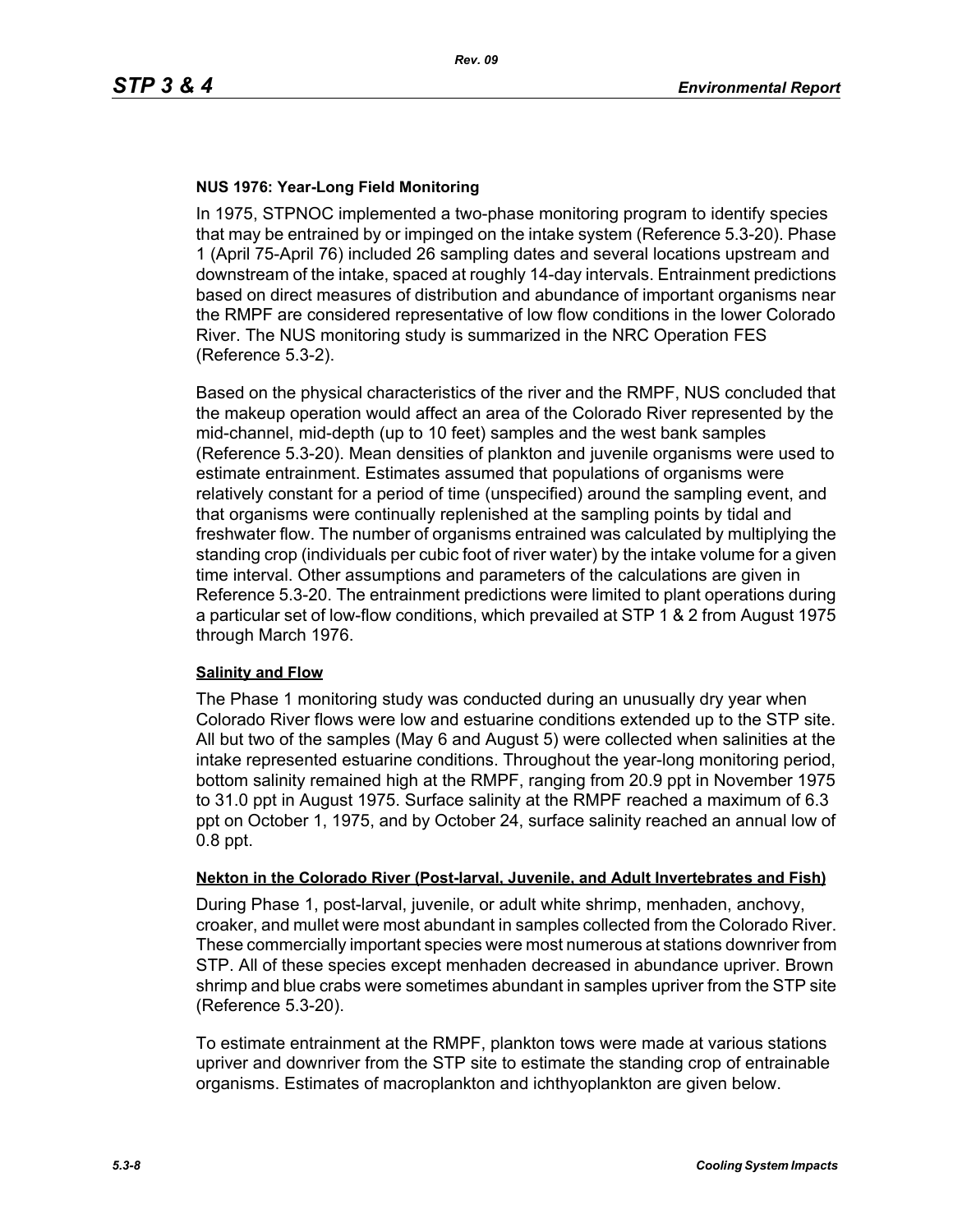#### **Entrainment of Macroplankton**

During Phase 1, the most important species in the macroplankton samples were decapod crustaceans, namely blue crab, white shrimp, and brown shrimp. Estimates of entrainment were based on densities of megalops of the commercially valuable blue crab and its congener, the pygmy blue crab, which cannot be distinguished at that stage, as well as first crab and juvenile stages of the blue crab. Estimates of entrainment of the shrimps were based on standing crops of post-larval white and brown shrimp.

Predictions of entrainment during the 8-month low flow period were as follows:

- Blue crab: 1.32  $\times$  10<sup>6</sup>
- White Shrimp:  $6.4 \times 10^3$
- Brown Shrimp:  $4.5 \times 10^3$

NUS estimated that in an 8-month period of low river flow, about one million blue and pygmy blue crab megalops, and about a quarter million blue crab individuals at the first crab and juvenile stage would be entrained (Reference 5.3-20). Of these, more than 83% would be entrained during August. Entrainment of white shrimp was predicted to occur exclusively in August, and of brown shrimp, only in March. NUS concluded that expected losses to entrainment were negligible compared with the millions of pounds of these species harvested annually in Texas, and the widespread distribution of the blue crab, white shrimp, and brown shrimp across Gulf of Mexico estuaries (Reference 5.3-20).

#### **Entrainment of Ichthyoplankton**

The total estimate of entrainment of ichthyoplankton during the 8-month period was 13,236,233 individuals; more than half of these were expected to be entrained during August 1975 due to an unseasonably high flow period that resulted in greater than normal pumping for that month. Normally, river flows are so low in August that little or no pumping would occur.

The highest densities of ichthyoplankton in samples representing the area of influence of the RMPF were reported in May–October 1975 and March–April 1976. The most abundant ichthyoplankton consistently (for more than 3 of the 8 months) in the area were Gulf menhaden, Atlantic croaker, bay anchovy, and naked goby (*Gobiosoma bosci*, which is the most common goby on oyster reefs [Reference 5.3-22]). On August 5, 1975, high river flows and low salinity prevailed at the RMPF, and freshwater drum and several cyprinids (*Family Cyprinidae*) occurred in the ichthyoplankton in large numbers. Freshwater drum larvae were so plentiful on that day that they made up 48% of the 8-month total of approximately 13 million individuals expected to be entrained. NUS emphasizes that these results reflect anomalous conditions due to extremely high August flows and should not be interpreted as typical entrainment scenarios (Reference 5.3-20).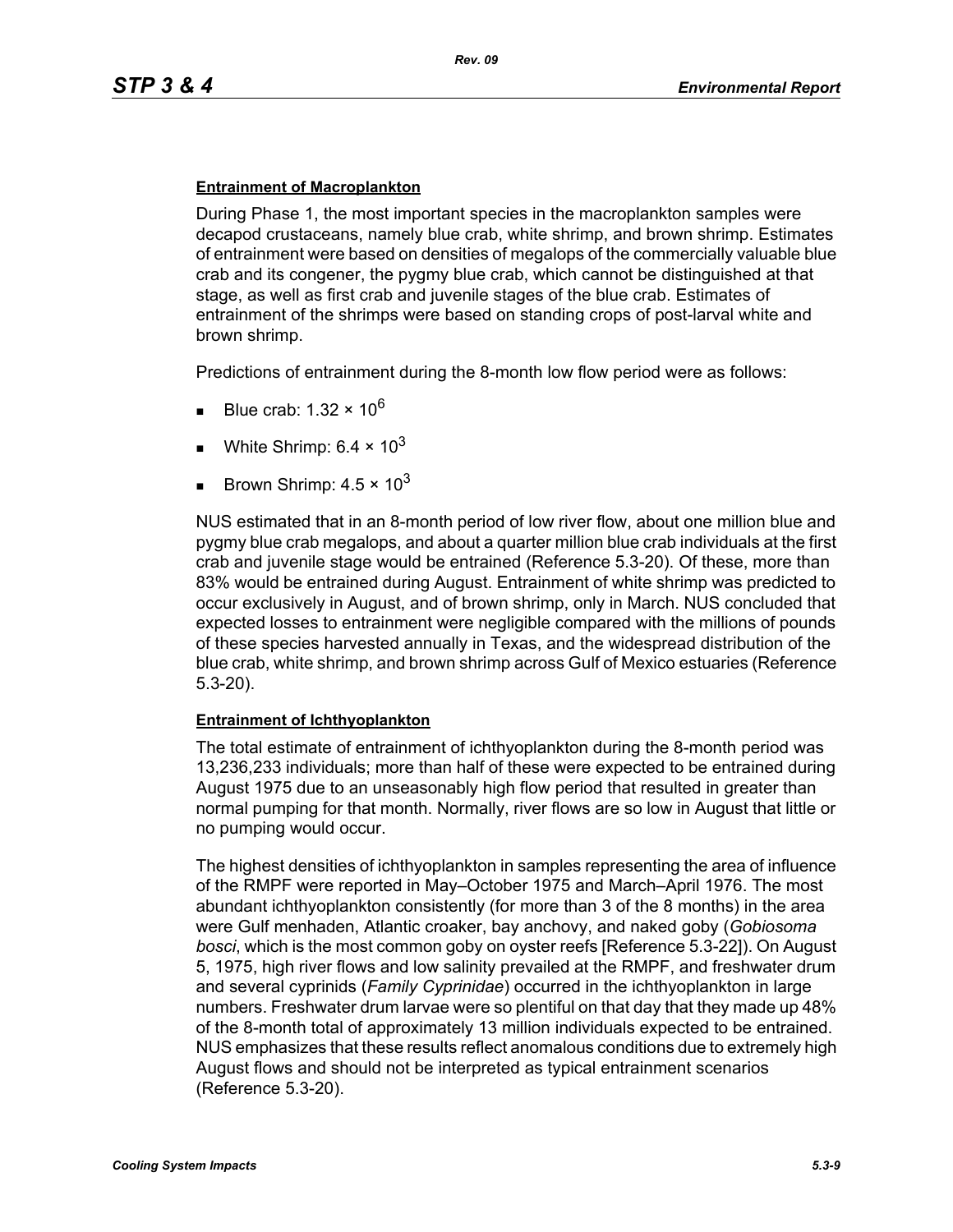The Phase 1 entrainment study for STP 1 & 2 estimated that in an 8-month period of low river flow, the following entrainment of important ichthyoplankton would occur:

- Croaker: 3.37  $\times$  10<sup>6</sup> (more than 90% in December and January)
- Menhaden:  $1.35 \times 10^6$  (86% in September)
- Anchovy:  $5.44 \times 10^5$  (70% in March)
- Naked goby:  $3.2 \times 10^5$  (all months except January and February)

Other infrequently collected ichthyoplankton were reported to be subject to entrainment at low levels, as follows:

- Pinfish (*Lagodon rhomboides*): 4.04 × 10<sup>4</sup> (February and March)
- Sand sea trout: 1.26  $\times$  10<sup>4</sup> (February and March)
- Striped anchovy (*Anchoa hepsetus*): 9.78 × 104 (March only)
- Gizzard shad:  $3.53 \times 10^4$  (March only)
- Black drum:  $3.86 \times 10^3$  (March only)
- Star drum (*Stellifer lanceolatus*): 9.6 × 10<sup>3</sup> (August only)

The entrainment estimates made by NUS during low flow months were about 2.5 times those predicted in the HL&P ER, largely because lower flow and higher salinity conditions in the river lead to increases in the density of organisms subject to entrainment at the RMPF (References 5.3-20 and 5.3-3). Estimated losses of crustaceans and fish to entrainment reported in NUS were deemed insignificant by NRC in light of the overall abundance and high reproductive potential of these species in the Gulf of Mexico (References 5.3-20 and 5.3-2).

## **McAden et al. (1984 and 1985): Phase 2 -Focused Study of Intake Area**

The Phase 2 monitoring (July 1983–December 1984) collected both impingement and entrainment samples. Impingement samples were taken at the traveling screens during filling of the MCR from July to September 1983, and again the following September. Each week during the sampling period, samples were taken at two screens for three 30-minute periods over a 24-hour period (roughly every 8 hours).

To document entrainment of organisms, ichthyoplankton samples were collected in the Colorado River in the immediate vicinity of the RMPF (at sampling station 2, established during Phase 1). Samples were collected at three depths using a 0.5 mm mesh conical plankton net, and both stationary sets and oblique tows were used. Methods were the same as used during Phase 1 sampling (References 5.3-19 and 5.3- 21). Mid-depth samples from mid-channel locations were used to estimate entrainment, consistent with methods developed during Phase 1 (Reference 5.3-20).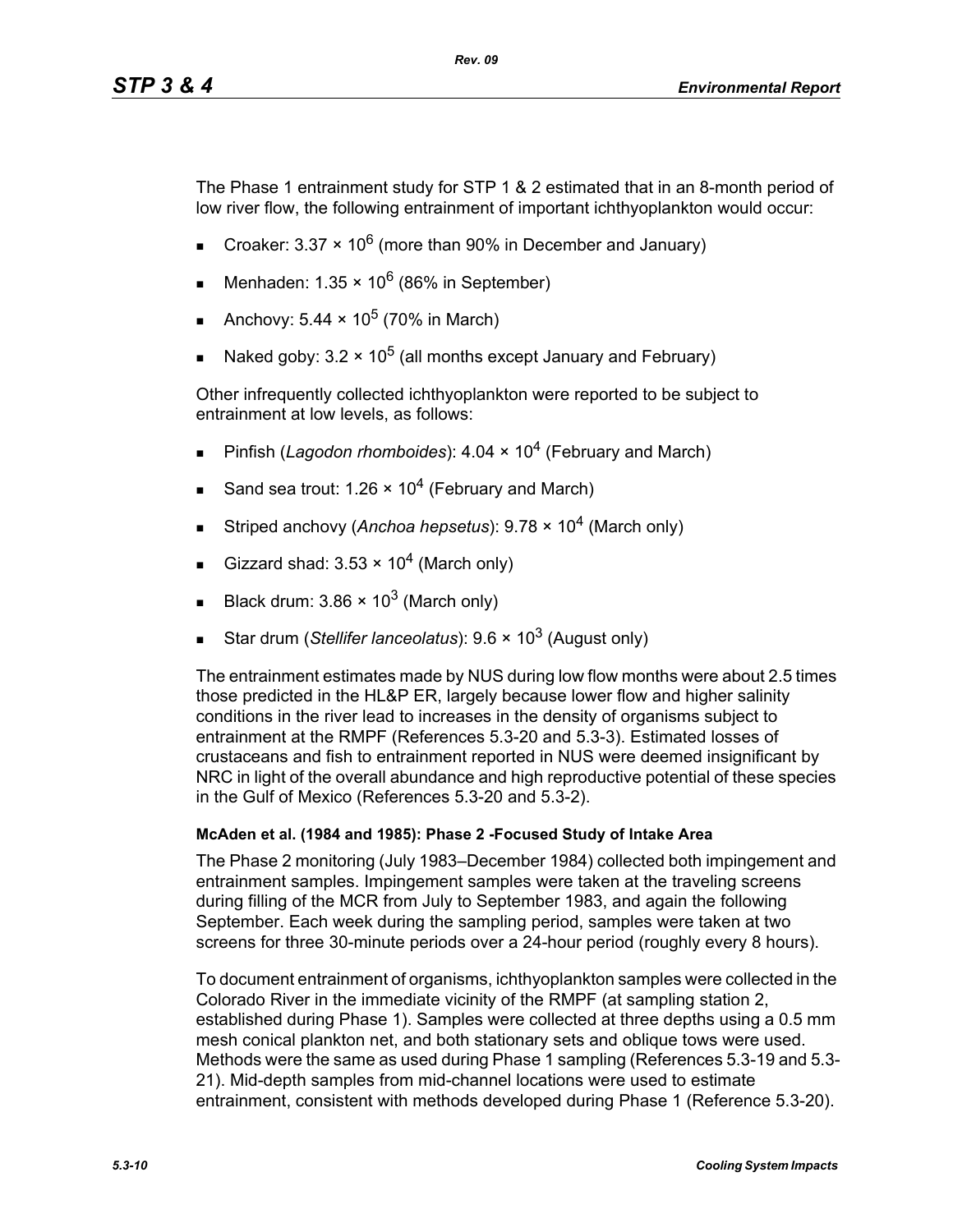Ichthyoplankton samples were also collected from the sedimentation basin. However, sampling difficulties prevented any collections from mid-depth locations, making comparisons of little value. Sedimentation basin samples are not discussed here.

### **Salinity and Flow**

During the 3-month sampling period, salinity at the mid-depth (about 10 feet) sampling location in the Colorado River ranged from 0.3 ppt in late July to 20.7 ppt in early August. Average Colorado River flow ranged from 492 cfs on July 13, 1983 to 2076 cfs on August 10, 1983.

## **Nekton (Post-larval, Juvenile, and Adult Invertebrates and Fish)**

During the first year of Phase 2 sampling (July 1983 to June 1984), six shrimp species, two crab species, and a crayfish species were collected in seine and trawl samples at Station 2, in the vicinity of the STP RMPF (Reference 5.3-19). During the single sampling event in September 1984, one additional shrimp (*Palaemonetes pugio*) was collected by seine, and another (*Penaeus duorarum*) was collected on the revolving screens of the RMPF, but not by seine or trawl (Reference 5.3-21).

During the first year of Phase 2 sampling (July 1983 to June 1984), 30 species of fish were collected near the RMPF by trawl or seine; the large majority was estuarine or marine. Only four of the 30 fish were freshwater species (Reference 5.3-19). During the single sampling event in September, 1984, no fish or crustaceans were collected by trawl because dissolved oxygen concentrations at the bottom were thought to be too low to support these species. Seine collections yielded 20 species of fish, but only one (*Lepisosteus occulatus*, the spotted gar) lives in freshwater. Seine collections included eight estuarine/marine fish not collected in the previous year.

#### **Entrainment of Macroplankton and Ichthyoplankton**

During the Phase 2 study of ichthyoplankton abundance and entrainment, standing stocks of macroplankton and ichthyoplankton were measured using plankton tows, as described in Reference 5.3-14. To maintain consistency with Phase 1 data, entrainment estimates were based on mid-channel, mid-depth samples collected at station 2, near the RMPF. The number of individuals (per 100 cubic meters of Colorado River water) collected over a 24-hour period was multiplied by the volume of water pumped over the same period (Table 5.3-3). The number of macroplankton entrained over 24 hours ranged from about 1 million individuals in late July 1983 to more than 54 million individuals in mid-September 1983. More than 50 species of macroplankton were collected; most common were zoeae of *Callianassa* (ghost shrimp) and *Rhithropanopeus harrisii*. Jellyfish medusae were abundant in some samples and completely absent in others (References 5.3-19 and 5.3-21).

Estimates of ichthyoplankton entrainment also varied across the sampling periods, with a low of about 13,000 in September 1984 and a high of 553,000 in July 1983 (Table 5.3-3). In fact, the same sampling period yielded the lowest estimate of macroplankton entrainment and the highest estimate of ichthyoplankton entrainment (Table 5.3-3). The authors attributed the elevated ichthyoplankton entrainment levels to high densities of the bay anchovy. Bay anchovies were particularly abundant in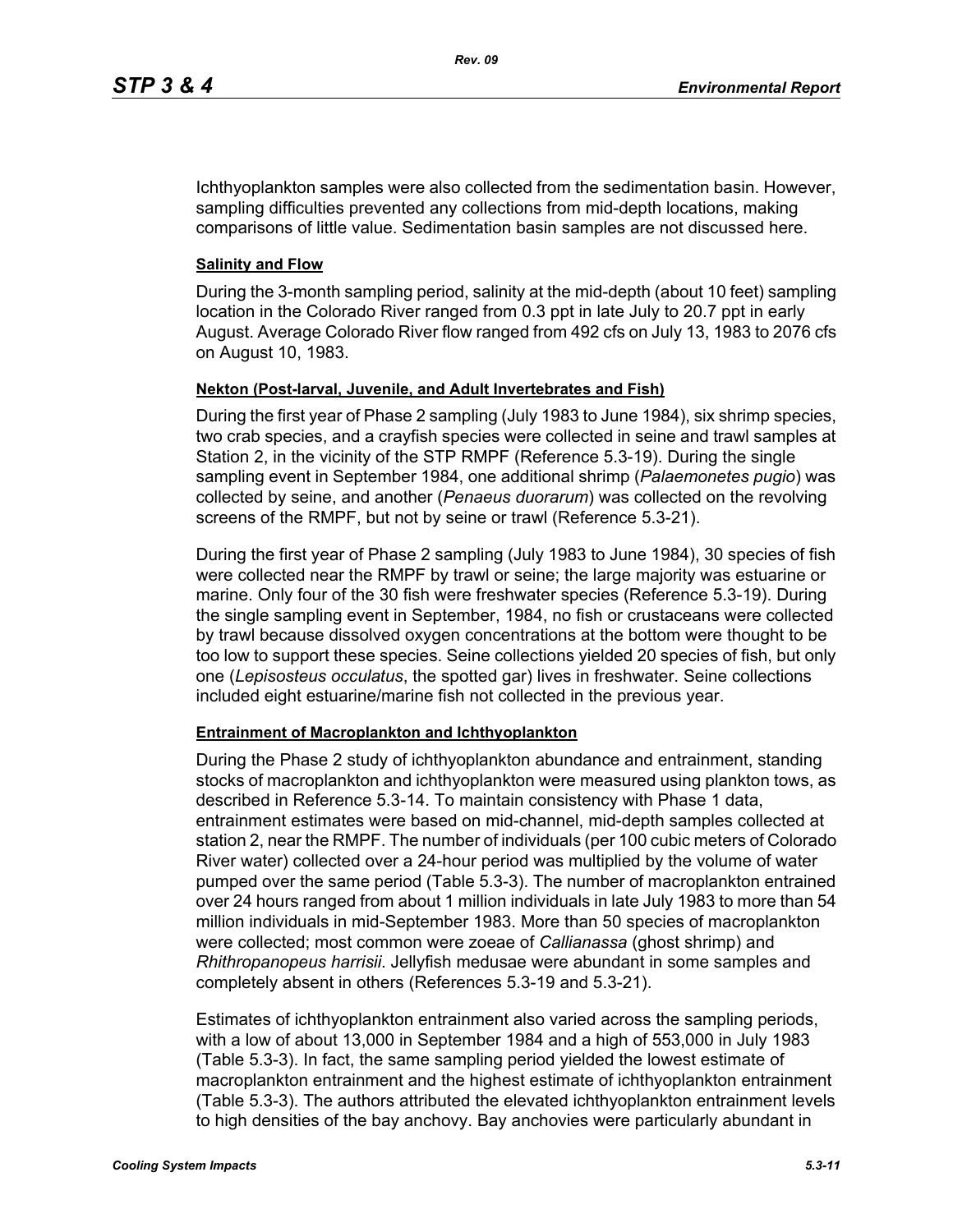samples in July 1983, when low salinities were observed from the surface to bottom of the river (Reference 5.3-19). Low salinity (as low as 0.2 ppt) apparently stressed the bay anchovies, making them more vulnerable to capture, and inflated abundance estimates for this species (References 5.3-19 and 5.3-2). Other ichthyoplankton that occurred frequently in the samples were several species of goby (*Gobionellus boleosoma*, *G. hastatus*, and *Gobiosoma bosci*). *Caranx hippos*, *Gobiosoma robustum*, and an unidentified centrarchid occurred in one sample each (References 5.3-19 and 5.3-21).

#### **Impingement of Crustaceans and Fish**

Impingement of macroinvertebrates and fish was monitored in 1983–84 during the filling of the MCR and again on a single date in September 1984 (References 5.3-19 and 5.3-21). Impingement was greatest in mid-July, when an estimated 14,976 crustaceans and fish were impinged over a 24-hour period (Table 5.3-4). The September 1984 estimate was the lowest (2880 individuals over a 24-hour period).

The most commonly impinged macroinvertebrate was the blue crab, which was collected during all impingement sampling events (Table 5.3-4). In addition, six shrimp, including four palaemonids and two penaeids, were impinged. Of these, the Ohio shrimp was the most often impinged.

A total of three individual fish were collected in impingement samples during the 1983–1984 monitoring studies. Two were estuarine fish (inland silverside and crevalle jack) and one was a freshwater fish (green sunfish). The September 1984 impingement sampling yielded no fish.

#### **Conclusions of Monitoring**

The NRC concluded that losses of important aquatic species due to entrainment at the RMPF for STP 1 & 2 would be "insignificant" for the following reasons:

- Only a small portion of the lower Colorado River population of a species would occur near the intake, and only 10% of those present at the intake would be actually entrained
- **The Lower Colorado River tidal reach does not provide unique habitat or services** to estuarine or marine organisms, it is one of many similar tidal rivers on the Gulf Coast
- The commonly entrained organisms (anchovy, menhaden, croaker, blue crab) are ubiquitous and abundant along the Gulf of Mexico
- **Due to water allocation permit conditions, most withdrawals would occur during** high river flows when the assemblage is mostly freshwater (Reference 5.3-2)

The NRC concluded that effects of impingement on lower Colorado River fish and shellfish would be "minor," based on the following rationale: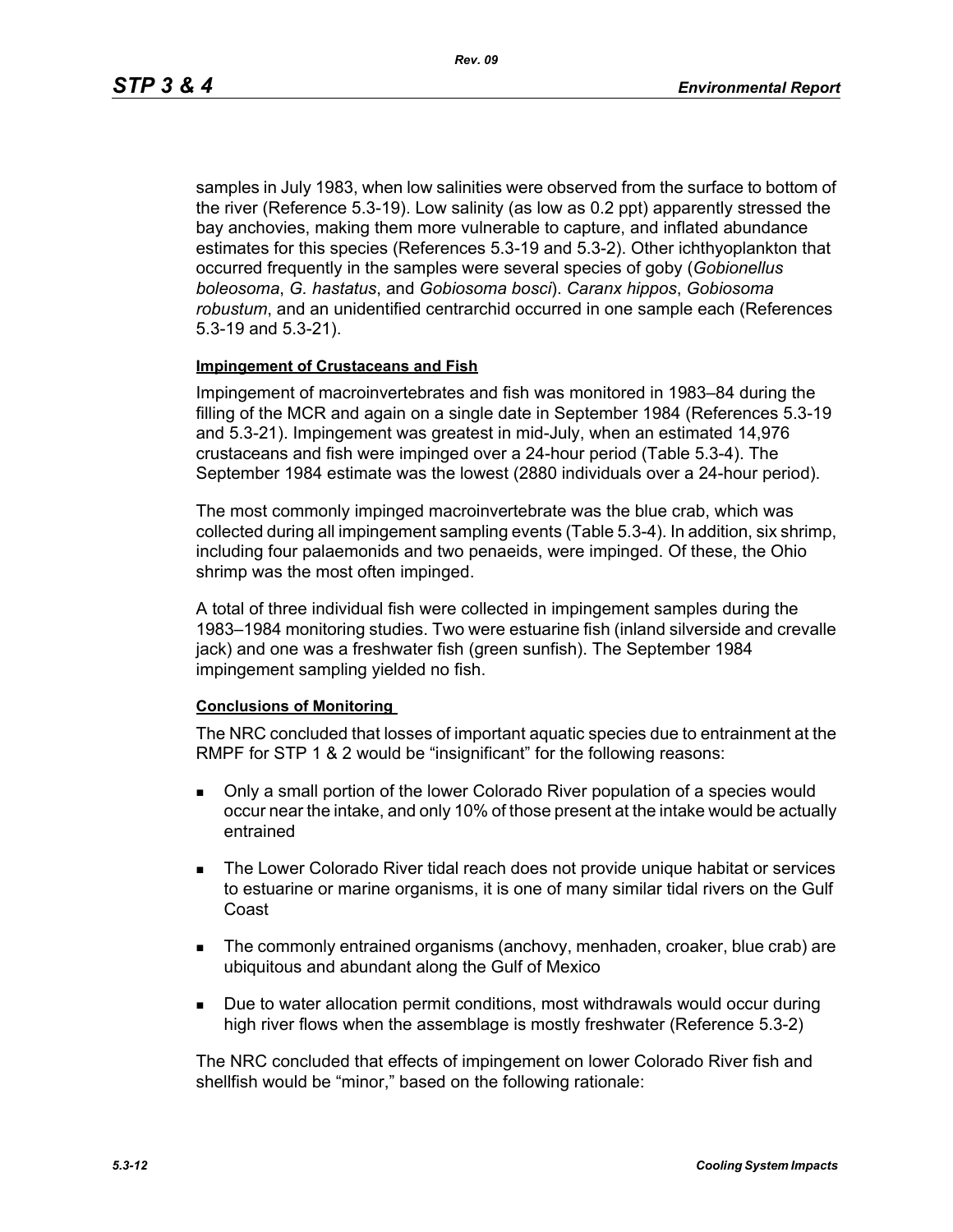*Rev. 09*

- Because absolute densities of organisms are low at the intake, low absolute numbers would be impinged
- **The intake design limits impingement, the timing of the pumps would limit** impingement of young of the year (assuming low withdrawals from July to September, when young are present), and use of upper strata river water would limit impingement of estuarine organisms in the salt wedge
- **The Lower Colorado River is not a unique nursery habitat for any species**
- Menhaden, croaker, anchovy, and mullet are ubiquitous and abundant (Reference 5.3-2)

#### **Main Cooling Reservoir**

Records of fish caught in the MCR provide a partial list of species that have survived entrainment and are tolerant of the temperature and salinity regimes in the reservoir. In a September 1994 catch and release fishing tournament for employees, the most commonly caught species were redfish (red drum) and catfish (presumably blue catfish, but tournament records did not differentiate among catfish species); other species landed included black drum, common carp, and largemouth bass. One specimen each of gar, croaker, and Southern flounder was reported.

STPNOC is currently undertaking a study to characterize the relative abundance of fish species in the MCR (see Section 6.5). Although intended primarily to gather information on the distribution and abundance of juvenile and adult fish in the reservoir, this study is also expected to yield useful information on survival of fish entrained at the RMPF. The study will not provide a comprehensive list of species entrained, because most estuarine species that are entrained will not survive in the MCR. Some species that could survive in the MCR may be entrained in such low numbers that they are not detected during the survey. However, the presence of a species in the MCR could provide additional insights on differential vulnerability of fish species to entrainment at the RMPF.

## **Relevance of Previous Entrainment and Impingement Studies to STP 3 & 4**

Impacts to aquatic biological resources from STP 1 & 2 were judged to be SMALL and acceptable (Reference 5.3-2). Because no threatened or endangered aquatic species occur in the vicinity, none would be impacted by plant operations (Reference 5.3-2). The RMPF was designed originally to serve four units, so no additional design modifications are required for this project. The intake bays, fish screens, trash racks, and bypass system are already operational for STP 1 & 2. The refurbishment of the RMPF to accommodate STP 3 & 4 will consist primarily of installing new pumps and traveling screens in existing pump bays. Impacts to aquatic species from the operation of STP 3 & 4 will be SMALL.

The RMPF proposed for the new units at STP 3 & 4 will presumably be in compliance with Section 316(b) of the Clean Water Act by virtue of the fact that it has "reduced flow commensurate with (a) closed-cycle re-circulating system" (69 FR 131, July 9, 2004, page 41592). This is one of the "compliance alternatives" a facility may select to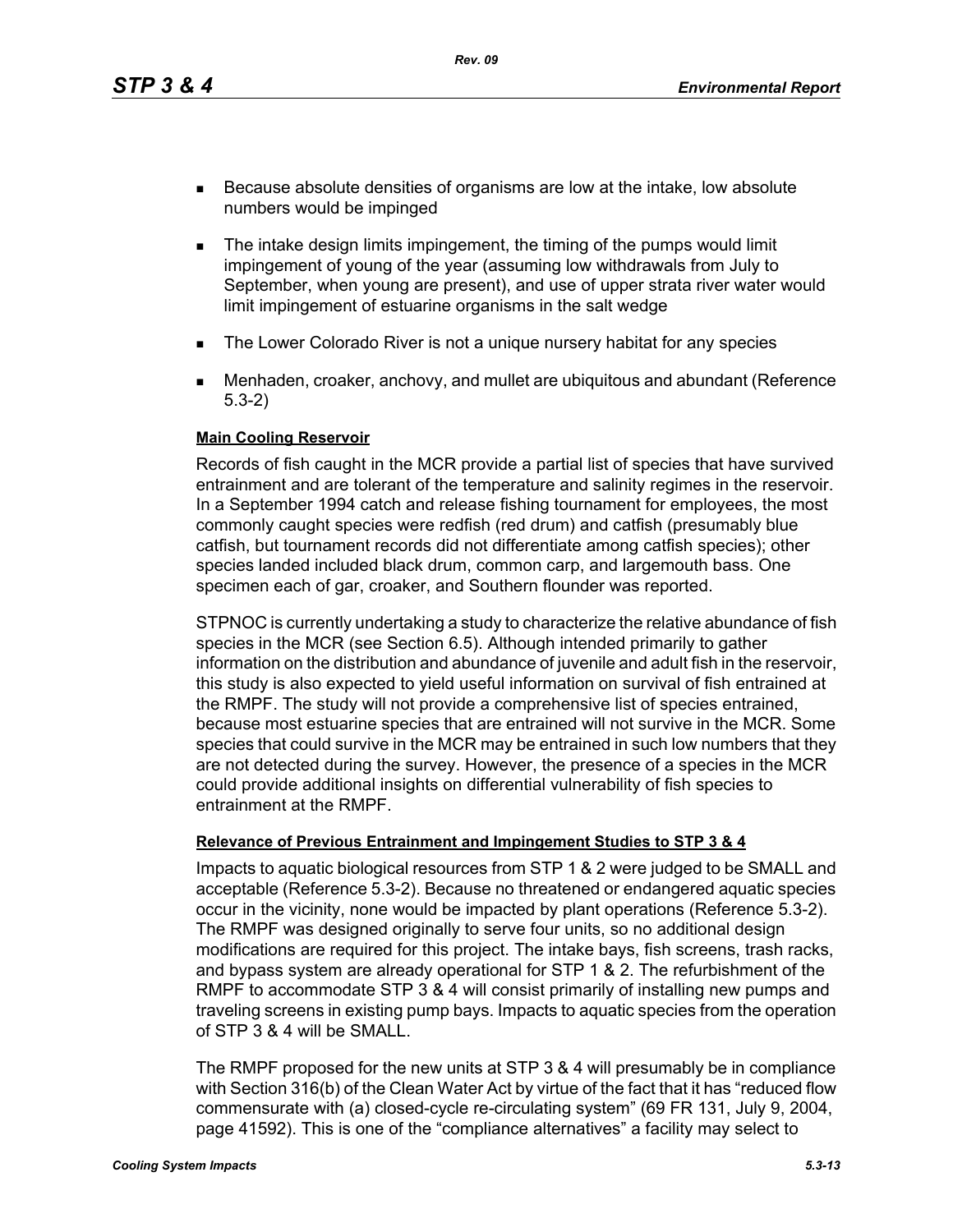demonstrate that it has installed the BTA for minimizing adverse impacts of CWIS (69 FR 131, July 9, 2004). However, the EPA's determination of BTA is one of the provisions of the Phase II regulation that is being challenged in court, which led the EPA to suspend the regulation in March 2007 (Reference 5.3-23). Regardless of the outcome of the legal challenge to the EPA rule, the STP intake system is expected to be in compliance with Section 316(b) because of its closed-cycle design. As stated in the rule, "any facility that reduces its flow to a level commensurate with a closed-cycle, recirculating cooling system meets the performance standards in today's rule because such a reduction in flow is deemed to satisfy any applicable impingement mortality and entrainment performance standards for all water bodies" (69 FR 131, July 9, 2004, page 41601).

In a June 27, 2007 letter, TCEQ stated, "…we have reviewed the information you submitted and based on our best professional judgment, we consider your facility to be a closed-cycle recirculating system (Reference 5.3-45). We also concur that the Main Cooling Reservoir (MCR) at your facility does not meet the definition of water in the state."

# **5.3.1.2.3 Long-Term Regional Evidence of No Significant Impact**

Virtually all available data on fish and invertebrate abundance in Matagorda Bay illustrates that most species show significant variability from year to year, as is typical in estuaries nationwide (Reference 5.3-24). In a complex analysis of the effect of the diversion of the lower Colorado River on epifauna in Matagorda Bay, Wilbur and Bass concluded that "the background level of interannual variability is so great for most species that a substantial and sustained change in abundance would have had to occur to suggest that it resulted from the diversion" (Reference 5.3-17). Variability in species assemblages and abundance is influenced by significant regional conditions such as a major flood in 1992 and a severe drought in 1996 (Reference 5.3-24).

To predict the impact of pumping associated with STP 3 & 4, it is useful to look retrospectively at effects on fish and shellfish populations that may be attributed to pumping for STP 1 & 2. No population data is routinely collected on fish in the lower Colorado River. However, long-term catch data in Matagorda Bay shows that populations of most commercial, recreational, and forage species have either remained stable or increased over the past two decades since STP 1 & 2 became operational. Selected analytical studies are referred to in References 5.3-17, 5.3-24, and 5.3-25.

The U.S. Army Corps of Engineers (USACE) diverted the lower Colorado River into the eastern arm of Matagorda Bay in 1991 to create habitat, increase nutrients, and moderate salinity. The overall goal was to improve fisheries productivity. Wilbur and Bass evaluated several long-term data sets that included fisheries abundance in various parts of the bay before and after the diversion (Reference 5.3-17). The expectation was that the diversion would be shown to have had a significant positive effect on at least some important species, such as white shrimp, brown shrimp, blue crab, croaker, anchovy, or menhaden. However, none of the data sets indicated significant shifts in species abundance, despite substantial habitat changes, such as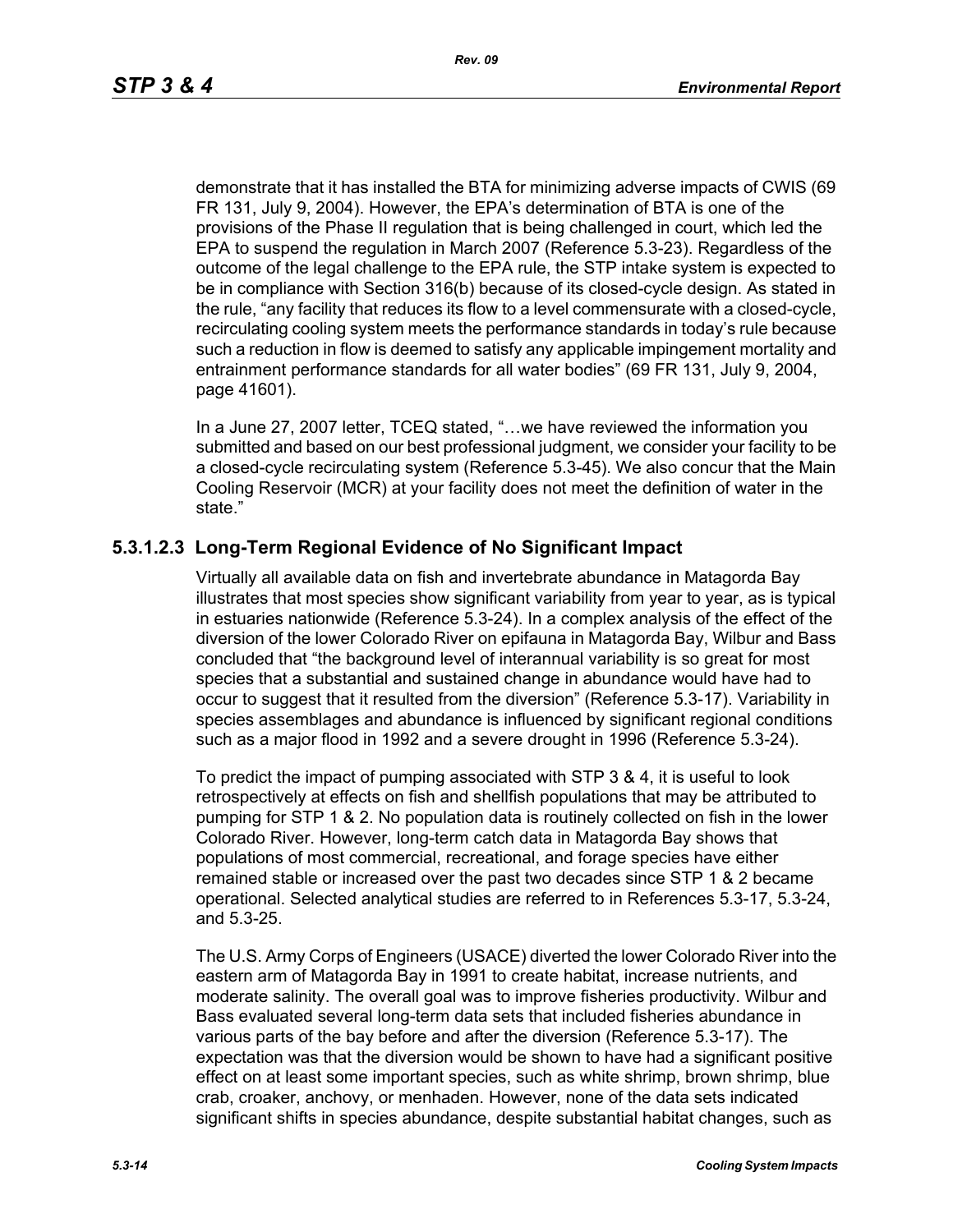the growth of a deltaic marsh at the end of the diversion cut. This study points out that, relative to other Gulf of Mexico estuaries, the Colorado River has a small average discharge (76.5 m3/s) compared with the size of Matagorda Bay (1070 km2). In fact, when the flow is less than 14 m3/s (500 cfs), as measured at the Wharton gauge station located upstream of STP, there is no discharge from the Colorado River. The authors noted that there were no diversion-related differences in abundance for any important species monitored by TPWD, and that blue crab and shrimp landings "did not exhibit any unusual deviations from historical interannual variability" (Reference 5.3- 17).

If a major diversion and habitat creation project did not elicit a population-level response from key species, it is unlikely that the relatively minor withdrawals of makeup water at the STP site will negatively impact these species.

The TPWD Coastal Fisheries Division samples the nine major bay systems in Texas to monitor the relative abundance of fish and shellfish. Their samples are independent of fisheries pressures, which can skew data away from representing ecologically relevant abundances. Trends in relative abundance of important species in East Matagorda Bay, Matagorda Bay, and the entire Texas coast are presented in Table 5.3-5 for several sample types: (1) gill nets in spring, (2) gill nets in fall, (3) bag seines, and (4) trawls (Reference 5.3 25).

The data clearly shows that populations of fish and shellfish in the Matagorda Bay estuary, and, by extension, the tidal reaches of the lower Colorado River, have either remained stable or increased since 1985 (Reference 5.3-25). This pattern holds even for species that have experienced a decline statewide, such as blue crab and white shrimp. The NRC prediction that the amount of entrainment and impingement that would occur at the STP 1 & 2 intake would be insignificant has been supported (Reference 5.3-2). No evidence of adverse impacts of water withdrawals by STP 3 & is shown.

A cooperative group of several Texas government agencies including LCRA, TPWD, TCEQ, and the Texas Water Development Board (TWDB), prepared an independent analysis of the long-term fisheries-independent data collected by TWPD in Matagorda and East Matagorda Bays (Reference 5.3-24). The study concluded that the current health and productivity of Matagorda Bay is generally good, and gave as evidence the approximately \$63 million that Matagorda Bay generates annually in commercial seafood harvests, and the \$115 million annually the bay contributes to the sport fishing industry (Reference 5.3-24). The current freshwater inflows have helped maintain the health and productivity of the bay, although the study acknowledges that a host of complex factors that are not yet fully understood interact to affect the overall productivity of the bay.

The LCRA study provides a summary of the economic value of the ecological services provided by Matagorda Bay, with particular reference to its role as habitat for estuarinedependent fish and shellfish. For example, commercial fishermen in Texas landed an estimated 95.2 million pounds of fish, shrimp, crabs and oysters in 1999. Shrimp are the most valuable resource along the Texas coast, accounting for 81% of the harvest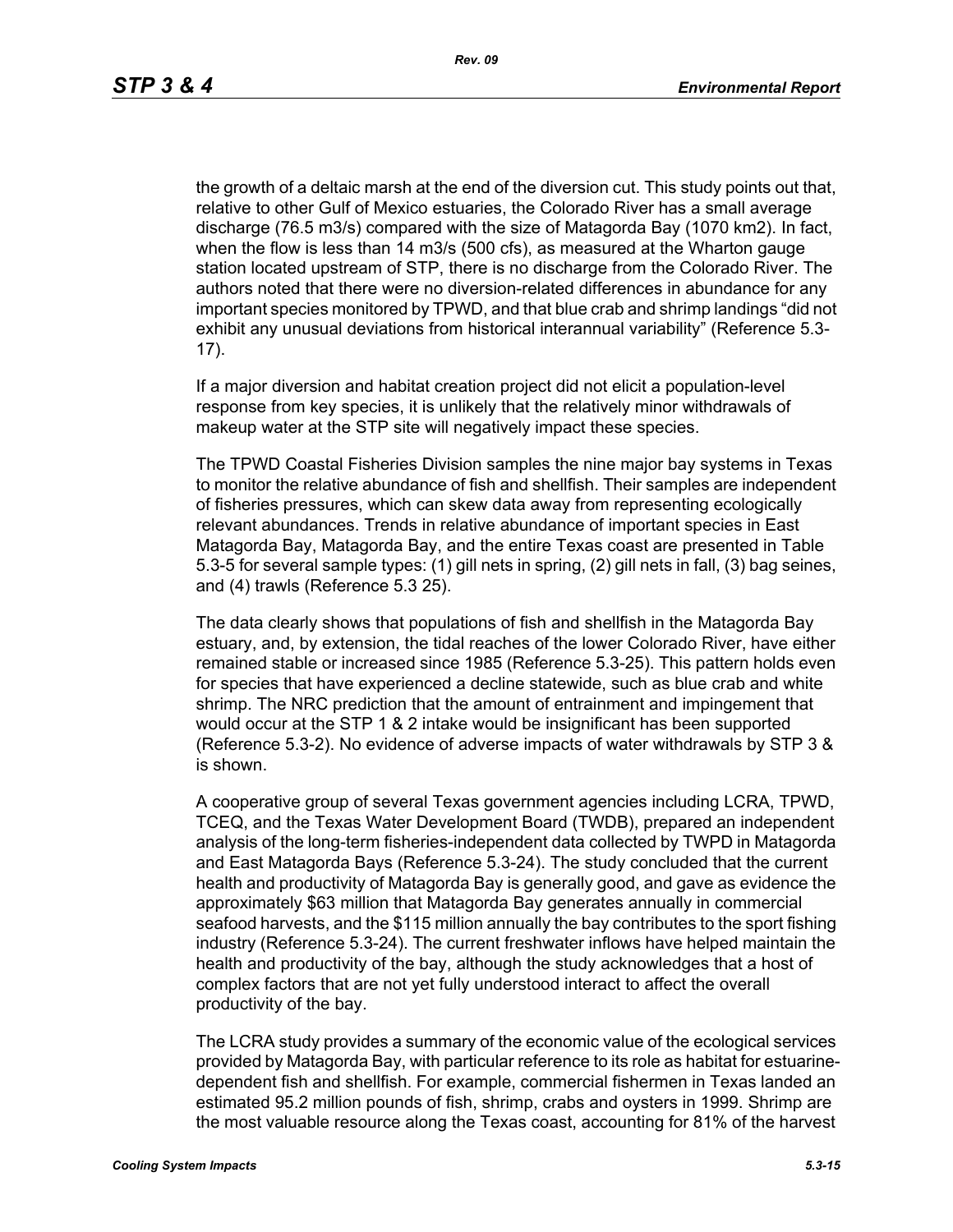and 88% of the dockside value in 1999 (Reference 5.3-24). Commercial shrimpers in the Matagorda Bay system landed one-fourth of the total shrimp catch from all Texas bays, representing 27% of the dockside value, on average, from 1995 to 1999 (total dockside value was 219 million in 1999 dollars). As reported by LCRA, a Texas A&M University study in 1995 estimated that the Matagorda estuary contributed 1847 jobs and \$71.86 million to commercial fishing (gulf and bay). Since the study was published, both landings and economic impact have increased (Reference 5.3-24).

# **5.3.1.3 Conclusions**

NRC assessed impacts of the STP 1 & 2 cooling water intakes in the Final Environmental Statement Related to the Operation of STP 1 & 2 (Reference 5.3-2). NRC concluded that "entrainment impacts appear insignificant when the entire Gulf of Texas coast populations are considered." With regard to lower Colorado River populations, the NRC observed that "there may be considerable variation in the numbers and kinds of species entrained from year to year" due to annual variation in river flow, salinity, and natural population fluctuations. Having said this, the NRC concluded that "entrainment losses…will not constitute a significant impact to their respective populations" because:

- A relatively small percentage of organisms passing the intake would be potentially affected and an even smaller percentage of the biota of the entire lower Colorado River would be potentially affected
- The lower Colorado River did not appear to be a unique nursery area for estuarinemarine organisms
- **The species primarily affected were ubiquitous and abundant along the Texas and** Gulf coast
- Most makeup water withdrawal would occur during periods of high river flow when densities of important estuarine-marine organisms are low in the area of the STP 3 & 4 intake

With respect to impingement, the NRC determined that operation of the RMPF "will result in only minor impingement effects on biota in the Colorado River in the vicinity of the intake structure." The NRC staff based this on the following facts:

- **The densities of fish and shellfish near the site are low compared to downstream** areas
- **The lower Colorado River was not a unique nursery area for estuarine-marine** organisms
- **Species expected to be most affected (e.g., Gulf menhaden, croaker, bay anchovy,** striped mullet) were ubiquitous and abundant along the Texas and Gulf coasts

As discussed previously in this section, the only major change that will be required to the RMPF to support STP 3 & 4 will be the installation of pumps in existing but currently unused pump bays. Because there will be no change in the configuration of the RMPF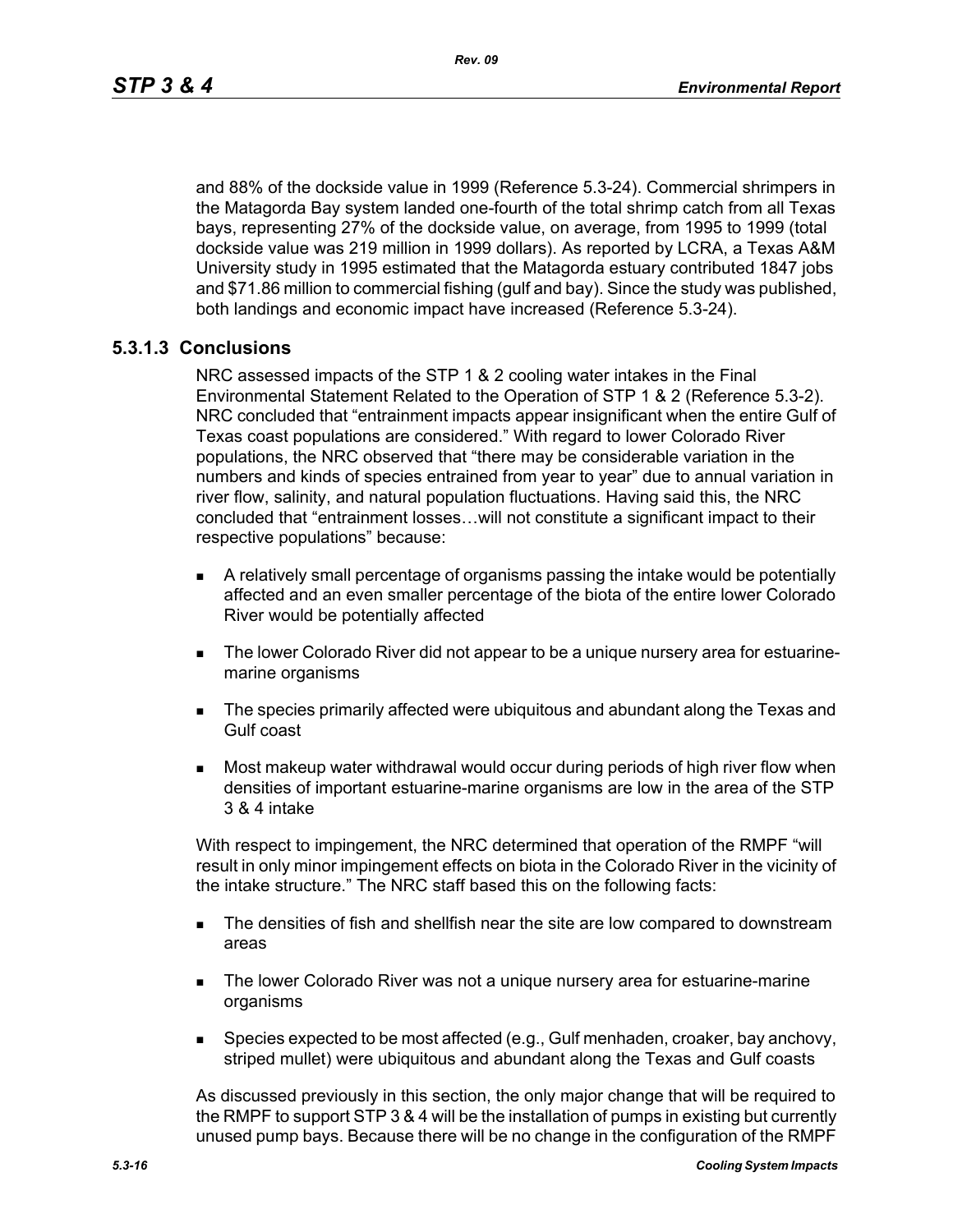(other than installing pumps and traveling screens) and there will be no significant change in intake velocity, the major difference with respect to entrainment and impingement will be the total volume of water pumped annually. The NRC's assessment of impacts in 1986 for STP 1 & 2 operations assumed that 83,900 acrefeet would be withdrawn ("diverted") per annum (Reference 5.3-2). With two additional units online, the volume of water pumped annually could approach (but not exceed) 102,000 acre-feet, the permit limit. Although entrainment and impingement losses are likely to be somewhat higher than projected by the NRC in its FES for operation, the NRC's conclusions relative to SMALL impacts of entrainment and impingement appear to remain valid. These conclusions have been substantiated by long-term monitoring studies conducted by the state of Texas that suggest that important populations in Matagorda Bay and the lower Colorado River are stable, if not expanding.

These long-term studies indicate that operation of the RMPF at STP 3 & 4 has had no measurable impact on any important species in the area. The addition of pumps for STP 3 & 4 is not expected to significantly affect the distribution or abundance of populations of important species in the area, or to cause any measurable communitylevel perturbations. Effects on important aquatic resources will be SMALL.

# **5.3.2 Discharge Systems**

The Final Plant Discharge, which is the existing blowdown facility on the Colorado River, is described in Subsection 3.4.2.1. Designed to reduce total dissolved concentrations in the MCR, it has been used (tested) only once, in 1997. Acceptable water quality has been maintained by selective diversion from the Colorado River during periods of high flow (Reference 5.3-26).

## **5.3.2.1 Thermal and Physical Impacts**

Effluent is discharged from the MCR through Outfall 001 to Segment No. 1401 ("Colorado River Tidal") of the lower Colorado River; the designated uses in Segment No. 1401 are contact recreation and high aquatic life use (Reference 5.3-27). Water quality in high aquatic life use waters is expected to be adequate to support high biotic diversity, high species richness, and a high degree of habitat diversity (Reference 5.3- 27).

The current TPDES permit (No. WQ0001908000, issued July 21, 2005) limits the average daily discharge to the Colorado River to 144,000,000 gallons per day. Outfall 001, the only outfall that discharges to the Colorado River, is equipped with a diffuser to enhance dilution at the point of discharge. Potential thermal, physical, and chemical effects of the discharge on aquatic resources are discussed in the sections that follow.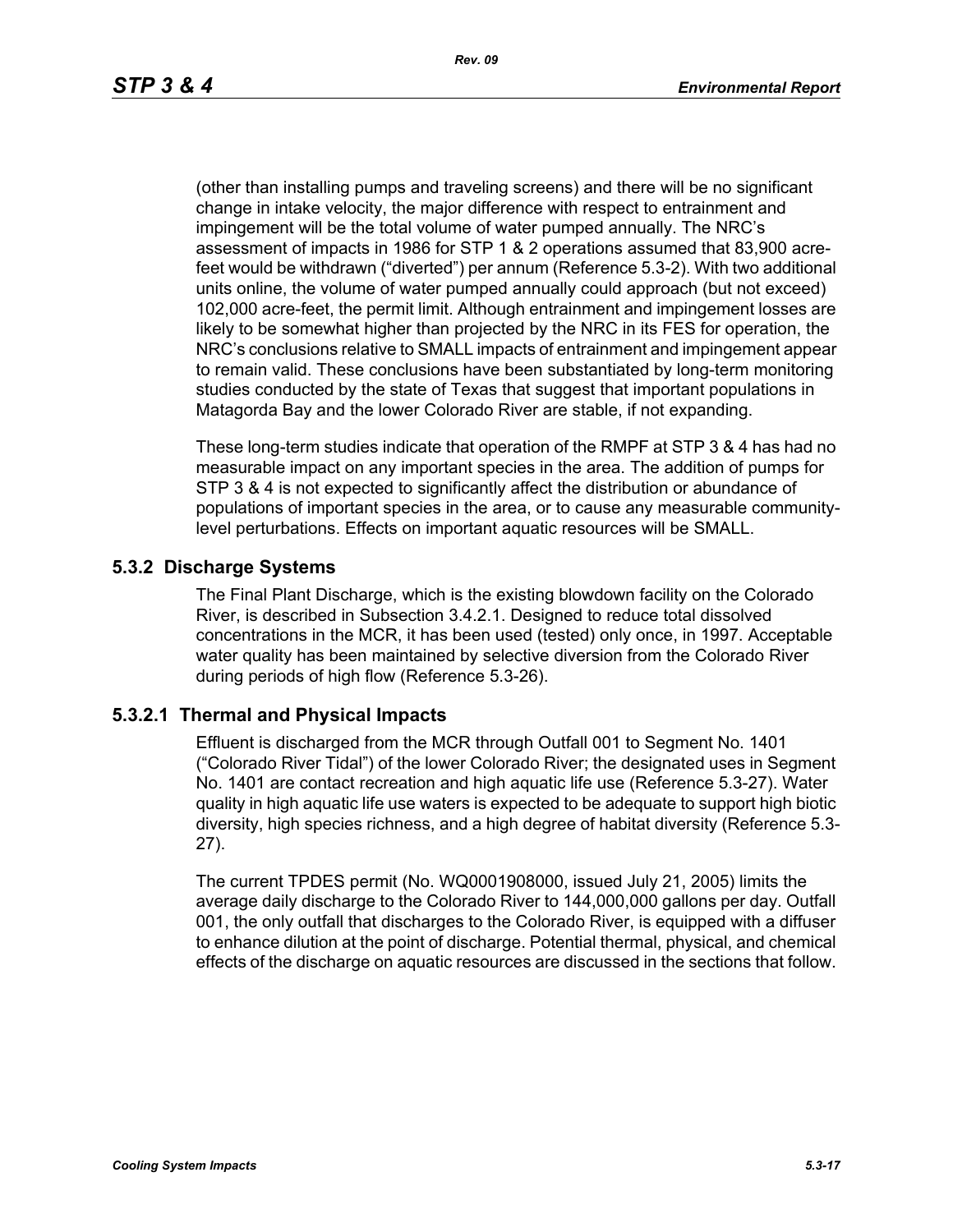# **5.3.2.2 Aquatic Ecosystems**

# **5.3.2.2.1 Thermal Effects**

Section 3.4 describes the cooling system proposed for STP 3 & 4. As discussed in Section 3.4, blowdown will be directed to the Colorado River via the existing blowdown structure, which includes a 1.1-mile-long discharge line that extends downstream along the west bank of the river and is equipped with seven discharge ports. One or more of the ports may be "valved" open, depending on river flows, to promote rapid mixing of the effluent (Reference 5.3-2).

The original NPDES permit (No. TX0064947) for STP 1 & 2, issued by the EPA in 1985, contained requirements on the number of discharge ports that must be opened, given a range of blowdown flow rates, but these port control requirements were removed from the permit when the state of Texas assumed responsibility for the NPDES program. However, STPNOC procedures direct operators to open two to seven blowdown valves, depending on blowdown rate. STPNOC also prescribes a range (80 to 308 cfs) of allowable blowdown rates.

Based on cooling system design and STP 1 & 2 operating experience, it is anticipated that it will be necessary to discharge from the MCR periodically to reduce levels of dissolved solids in the MCR. Blowdown flows will range from 80 to 308 cfs, depending on flows in the Colorado River. The current TPDES permit for STP 1 & 2 contains limits on daily average (95°F) and daily maximum (97°F) discharge temperatures, limits that are anticipated to be extended to the new units as they are based on state water quality standards. The current TPDES permit also stipulates that the discharge from Outfall 001 shall not exceed 12.5% of the flow of the Colorado River at the discharge point and prohibits discharges from Outfall 001 when flow in the Colorado River adjacent to the plant is less than 800 cfs. Because the blowdown flow will be no more than 12.5% of the Colorado River flow (and under normal circumstances will be an even smaller percentage) the effect on temperature downstream in the Colorado River will be negligible, and limited to an area in the immediate vicinity of the blowdown line. No recirculation of heated effluent is expected.

In 1975 and again in 1986, the NRC concluded that potential thermal impacts to aquatic organisms in the Colorado River from operation of STP 1 & 2 would be limited to the area immediately adjacent to the blowdown diffuser ports (References 5.3-2 and 5.3-4). Assuming STP 3 & 4 are held to the same TPDES permit limits and conditions with regard to blowdown (i.e., blowdown flow no greater than 12.5% of Colorado River flow; two to seven discharge port valves open, depending on blowdown rate), thermal impacts to aquatic biota will continue to be SMALL and will not warrant mitigation (beyond the measures already in place).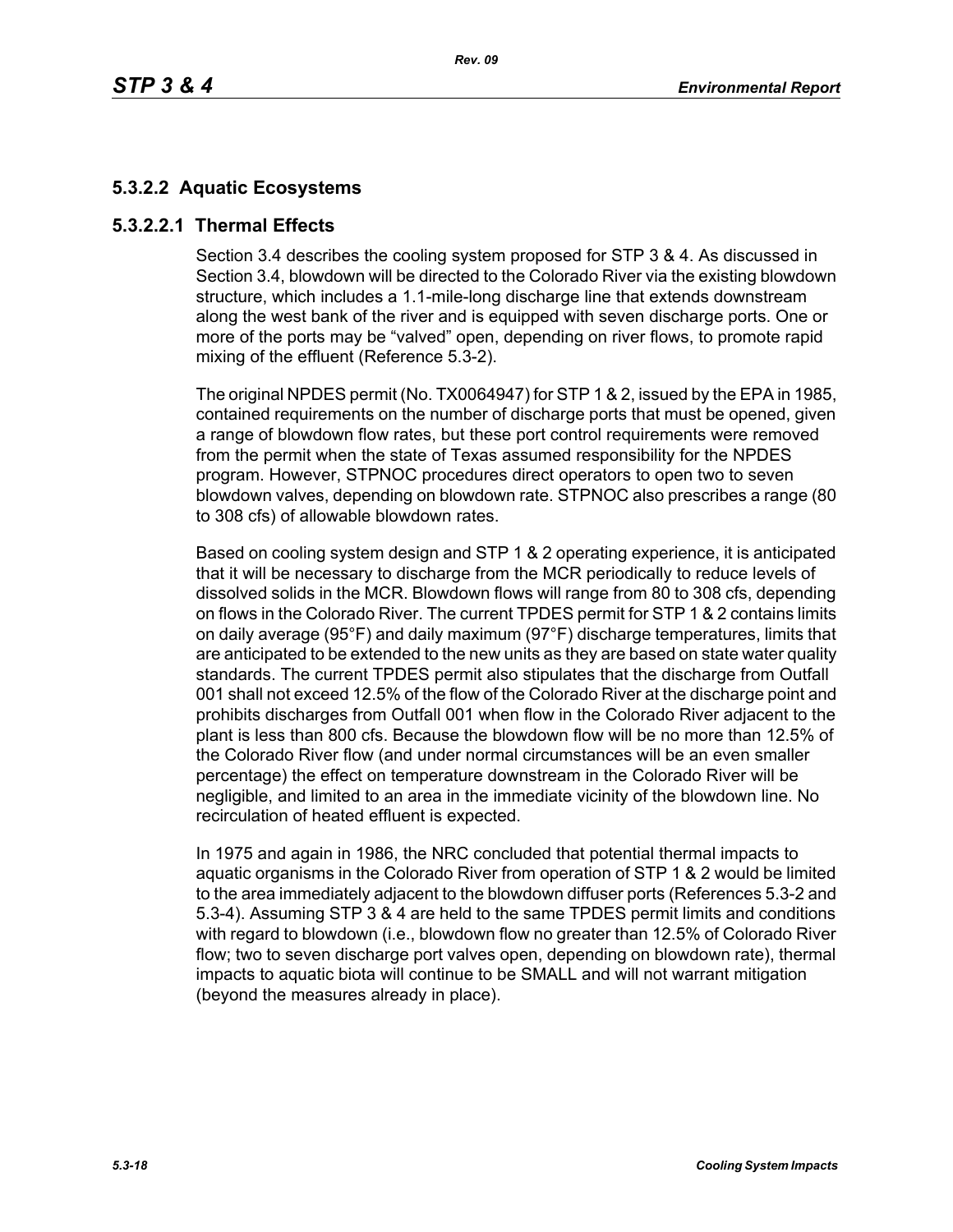# **5.3.2.2.2 Chemical Effects**

TPDES Permit No. WQ0001908000 allows a daily average pH of 6.0, and a daily maximum of 9.0. The permit also allows a daily chlorine limit of up to 0.05 mg/L.

Discharges to the Colorado River will occur only from the MCR. Inputs to the MCR include precipitation, makeup water from the Colorado River, and TPDES permitted discharges from other operations on site (including a mixture of low flow previously monitored effluent, treated sanitary sewage, storm water, and UHS cooling tower blowdown) (Reference 5.3-28). Additional details on the effluent are in Section 3.3.

Dissolved solids make up the majority of the waste discharged into the MCR. Both the construction and operation Environmental Reports for STP 1 & 2 and the NRC construction and operation FESs predicted it would be necessary to periodically blow down the STP 1 & 2 MCR to reduce the buildup of salts and solids (References 5.3-2, 5.3-3, 5.3-5, and 5.3-4). However, it has not been necessary to routinely discharge from the MCR. Acceptable water quality has been maintained by selective diversion from the Colorado River during periods of high flow (Reference 5.3-9). STP 1 & 2 has discharged to the Colorado River from the MCR only once in nearly 20 years of operation, in 1997.

The existing MCR will serve both STP 1 & 2 and STP 3 & 4. The addition of STP 3 & 4 is expected to increase the frequency of blowdown from the MCR to the Colorado River. The FES for operation of STP 1 & 2 assessed impacts of dissolved inorganic chemical substances (measurable as dissolved solids) from the MCR on the water quality of the Colorado River and concluded that the overall effects of reservoir blowdown would not be significant due to dilution by the Colorado River flow (Reference 5.3-2).

This would hold true for STP 3 & 4 as well, because the TPDES requirement that the blowdown flow not exceed 12.5% of the river flow implies a minimum dilution factor of 8 which would continue to be true for operation of four units. Any discharge of dissolved solids will mix quickly with the larger freshwater flow of the Colorado River. Therefore, impacts of dissolved chemical discharges to aquatic communities will be SMALL and will not warrant mitigation.

# **5.3.2.2.3 Physical Effects**

As discussed in the previous sections, TPDES Permit No. WQ0001908000 stipulates that blowdown flow cannot exceed 12.5% of the post-diversion flow of the Colorado River. Once the acceptable blowdown rate has been calculated by subtracting the amount diverted at the RMPF from the flow at Bay City USGS gauging station, an appropriate number of blowdown valves are opened and the blowdown is released. The maximum amount of blowdown that can be released is 308 cfs, which corresponds to a river flow of 2464 cfs.

The FES for construction of STP 1 & 2 assessed blowdown-induced scouring of the seven-port diffuser at blowdown rates of 0 to 308 cfs, and concluded that scouring would be limited to a few feet downstream of each port and would have no significant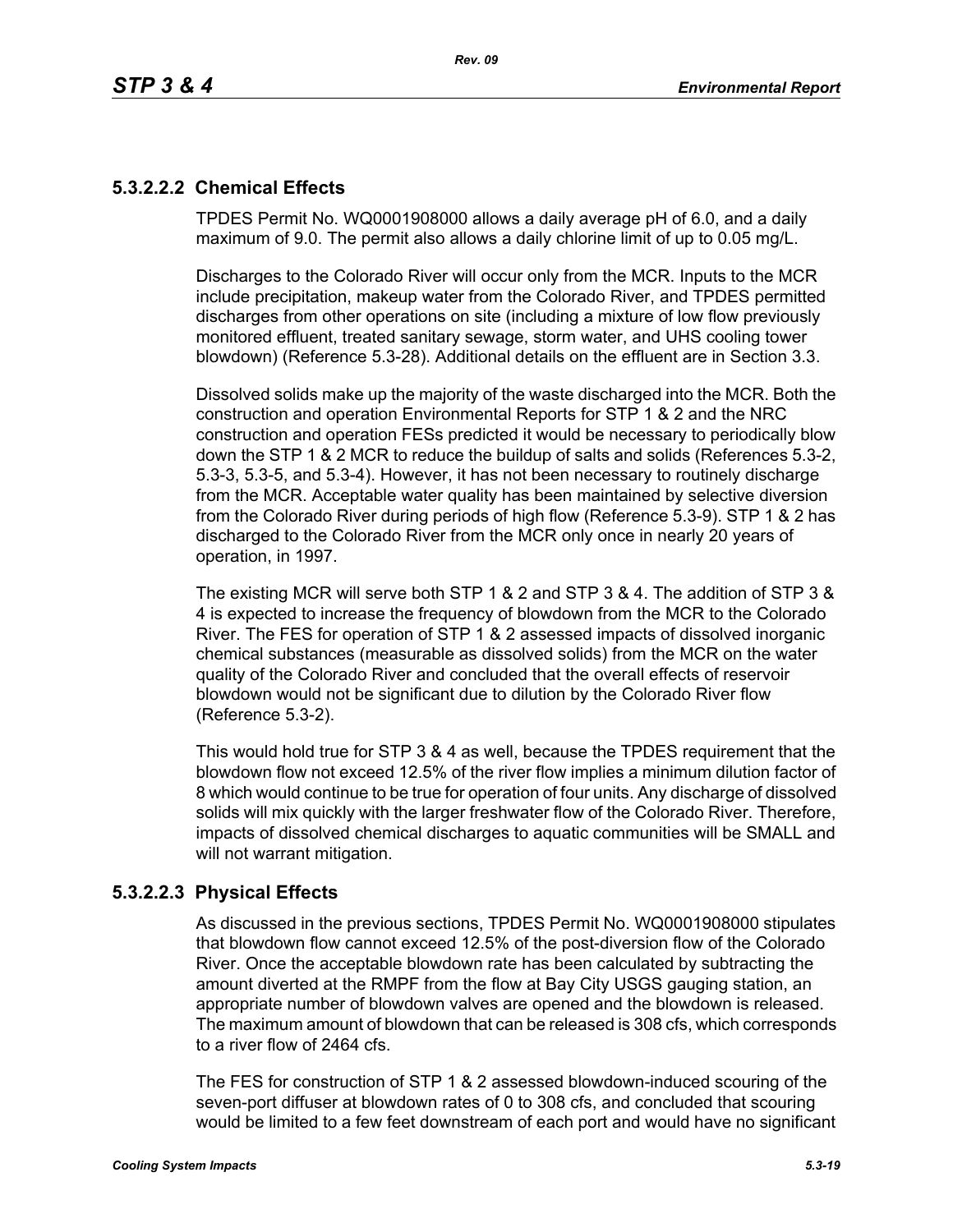adverse impacts on lower Colorado River biota (Reference 5.3-4). Assuming STP 3 & 4 are held to the same TPDES permit limits relative to blowdown and adhere to the same guidelines, blowdown-induced scouring should be SMALL and impacts to biota limited to some scouring in the immediate vicinity of the blowdown line (Reference 5.3- 4). Physical impacts to aquatic communities will therefore be SMALL and will not warrant mitigation.

# **5.3.3 Heat Dissipation Systems**

This section describes the impacts of the heat dissipation system during operation of STP 3 & 4, including the impacts of heat dissipation on the atmosphere and on terrestrial ecosystems. Consideration is given to potential atmospheric phenomena resulting from operation of this heat-dissipation system and the significance of the potential environmental impacts on terrestrial ecosystems and human activities in the STP site vicinity.

## **5.3.3.1 Heat Dissipation to the Atmosphere**

As described in Section 3.4, a closed-cycle cooling system will be used for STP 3 & 4, using the existing MCR. Additionally, mechanical draft cooling towers will be constructed to assist in heat load dissipation and serve as the UHS. Thermal discharges resulting from plant systems will be to the MCR and to the atmosphere. During normal operating conditions, most of the heat load from STP 3 & 4 will be to the MCR, and each of the towers would operate at one-half capacity. The cooling towers would operate at full capacity during emergency reactor shutdown.

## **Main Cooling Reservoir**

The plume from a cooling pond like the MCR would either exist as a ground level fog over the pond that will evaporate close to the edge of the pond, or lift to become stratus for moderate to calm wind conditions. Elevated plumes and the associated shadowing would not be expected from the operation of the MCR. NUREG-1555 concludes that drift from a cooling pond or lake would not need to be considered. Therefore, only fogging and the associated icing impacts are considered for the operation of the MCR.

## **Mechanical Draft Cooling Towers**

Cooling towers evaporate water to dissipate heat to the atmosphere. The evaporation is followed by partial recondensation which creates a visible mist or plume. The plume creates the potential for shadowing, fogging, icing, localized increases in humidity, and possibly water deposition. In addition to evaporation, small water droplets are blown out of the tops of the cooling towers. The water droplets are referred to as drift and can deposit water and dissolved salts on vegetation and surfaces.

For STP 3 & 4, STPNOC modeled the impacts from fogging, icing, shadowing, and drift deposition using the Electric Power Research Institute's Seasonal/Annual Cooling Tower Impact (SACTI) prediction code. This code incorporates the modeling concepts presented by Policastro et al., which were endorsed by the NRC in NUREG-1555 (References 5.3-29 and 5.3-16). The model provides predictions of seasonal and annual cooling tower impacts from mechanical or natural draft cooling towers. It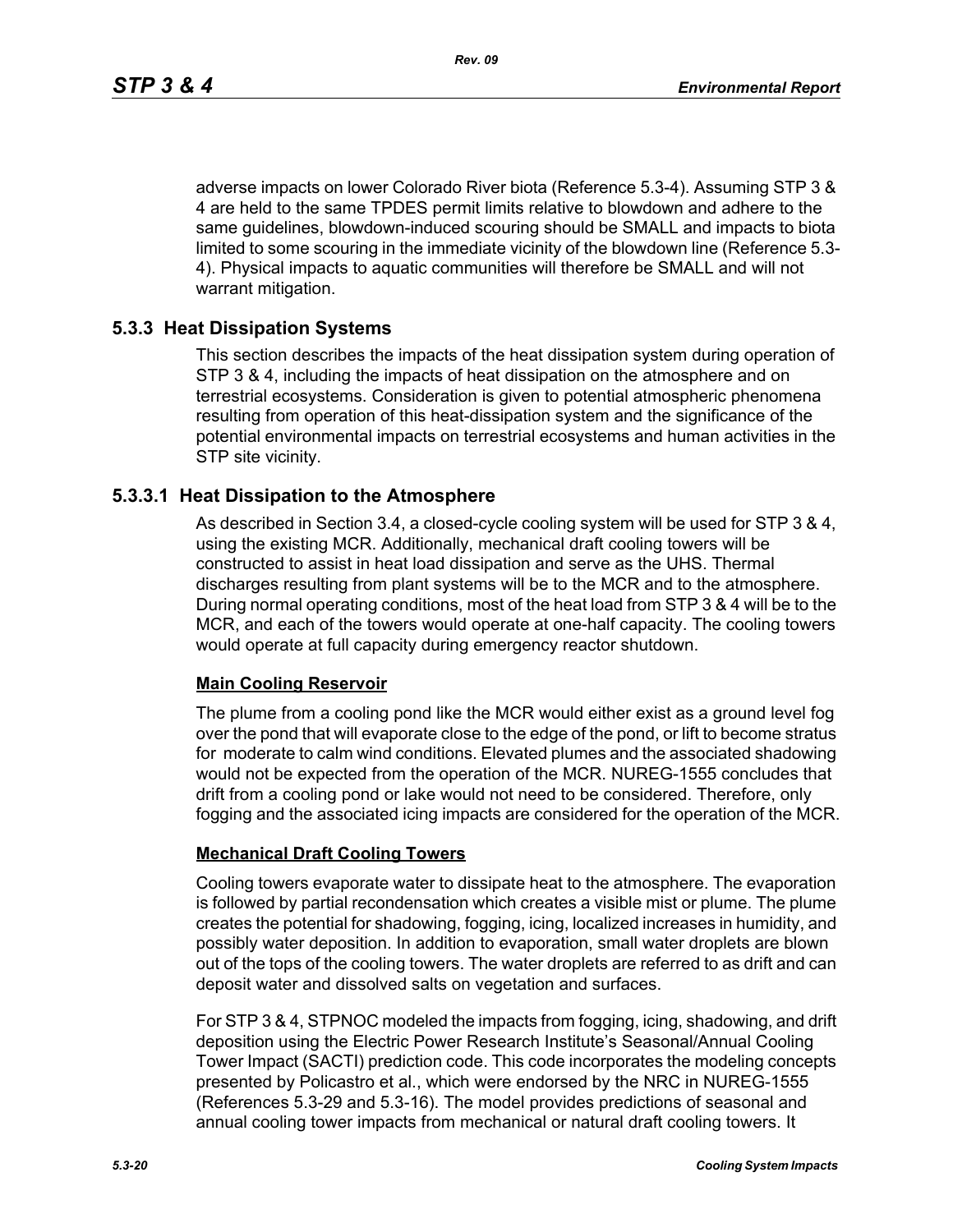predicts average plume length, rise, drift deposition, fogging, icing, and shadowing, providing results that have been validated with experimental data (Reference 5.3-29).

Engineering data for the ABWR was used to develop input to the SACTI model for normal operations. The SACTI model simulated two identical cooling towers, each with a maximum heat rejection rate of 30.5 MW and a maximum circulating water flow of 43,101 gallons per minute. The cooling towers are located south of each unit. The cooling tower height would be 119 feet. Three cycles of concentration were assumed for the analysis. The meteorological data was from the STP 1 & 2 meteorological tower for the years 1997, 1999, and 2000, and from the National Climatic Data Center for the same years from the Palacios Municipal Airport (Reference 5.3-30). Additional physical and performance characteristics of the mechanical draft cooling towers during normal operations would be as follows:

| <b>Parameter</b>                                                  | <b>Value</b>                     |
|-------------------------------------------------------------------|----------------------------------|
| Number of cooling towers                                          | 2                                |
| Tower width                                                       | 52 feet                          |
| Tower length                                                      | 284 feet                         |
| Diameter of individual fan outlet                                 | 28.3 feet                        |
| Number of fans per cooling tower                                  | 63                               |
| Cooling tower height (above surface elevation)                    | 119 feet                         |
| Surface elevation (above MSL)                                     | 34 feet                          |
| Design duty                                                       | 30.5 MW                          |
| Maximum drift rate (percentage of circulating water flow<br>rate) | 0.005%                           |
| Circulating water flow rate                                       | 43,101 gpm                       |
| Cooling range                                                     | 14.4 $\degree$ F                 |
| Approach                                                          | $9.7^{\circ}F$                   |
| Dry bulb temperature                                              | $115^{\circ}$ F                  |
| Wet bulb temperature                                              | 85.3°F                           |
| Air flow rate per fan                                             | 923,200 cubic feet<br>per minute |
| Cycles of concentration                                           | 3                                |
| Salt (NaCl) concentration                                         | 800 mg/L                         |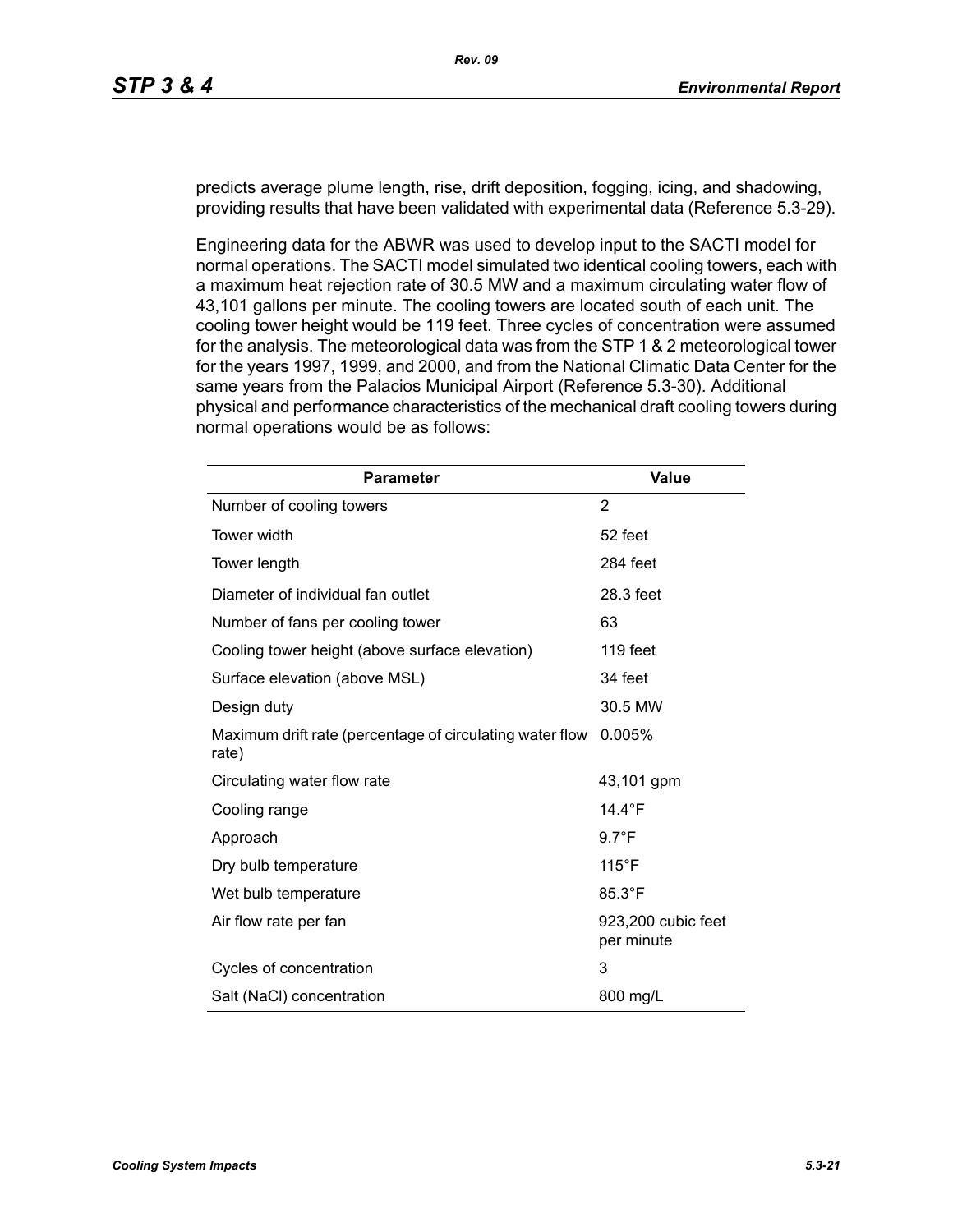# **5.3.3.1.1 Length and Frequency of Elevated Plumes for Mechanical Draft Cooling Towers**

The SACTI code calculated the expected plume lengths by direction for each season for the combined effect of the two mechanical draft cooling towers. The plumes would occur in all compass directions. The average plume length and height was calculated from the frequency of occurrence for each plume based on the distance from the tower. The median plume length and height is the distance where half of all the plumes would be expected to be shorter than that distance.

The average plume length would range from 0.2 miles in the summer season to 4 miles in the winter season. The annual prediction for the average plume length is 3 miles from the cooling towers. The median plume length would be less than two tenths of a mile for each season and annually. The average plume height ranges from 110 feet in the summer season to 720 feet in the winter season. The annual prediction for the average plume height is 180 feet. The median plume height would be 66 feet in every season. The annual prediction for the median plume height would also be 66 feet. The plume would extend beyond the site boundary for a maximum of 30 hours during the winter season to the north of the cooling towers. The annual prediction for the time that the plume extends beyond the site boundary was 43 hours per year in the northnorthwest direction.

The plumes from the cooling towers would occur in each direction of the compass and would be spread over a wide area, reducing the time that the plume would be visible from any particular location. The average plume lengths would be short and would not be long enough to reach the site boundary in most directions. Due to the varying directions and short average plume height and length, impacts from elevated plumes would be SMALL and not warrant mitigation.

|                                                                    | <b>Winter</b> | <b>Spring</b>       | Summer              | Fall                | Annual              |
|--------------------------------------------------------------------|---------------|---------------------|---------------------|---------------------|---------------------|
| Predominant direction                                              | <b>North</b>  | North-<br>northwest | <b>North</b>        | South               | South               |
| Average plume length (miles)                                       | 0.44          | 0.23                | 0.17                | 0.37                | 0.30                |
| Median plume length (miles)                                        | 0.12          | 0.12                | 0.12                | 0.12                | 0.12                |
| Average plume height (feet)                                        | 720           | 140                 | 110                 | 230                 | 180                 |
| Median plume height (feet)                                         | 66            | 66                  | 66                  | 66                  | 66                  |
| Maximum hours the plume<br>extends beyond the site<br>boundary     | 30            | 9                   | 1                   | 11                  | 43                  |
| Direction of maximum time<br>plume extends beyond site<br>boundary | <b>North</b>  | North-<br>northwest | North-<br>northwest | North-<br>northwest | North-<br>northwest |

As modeled, plumes from the mechanical draft cooling towers would be as follows: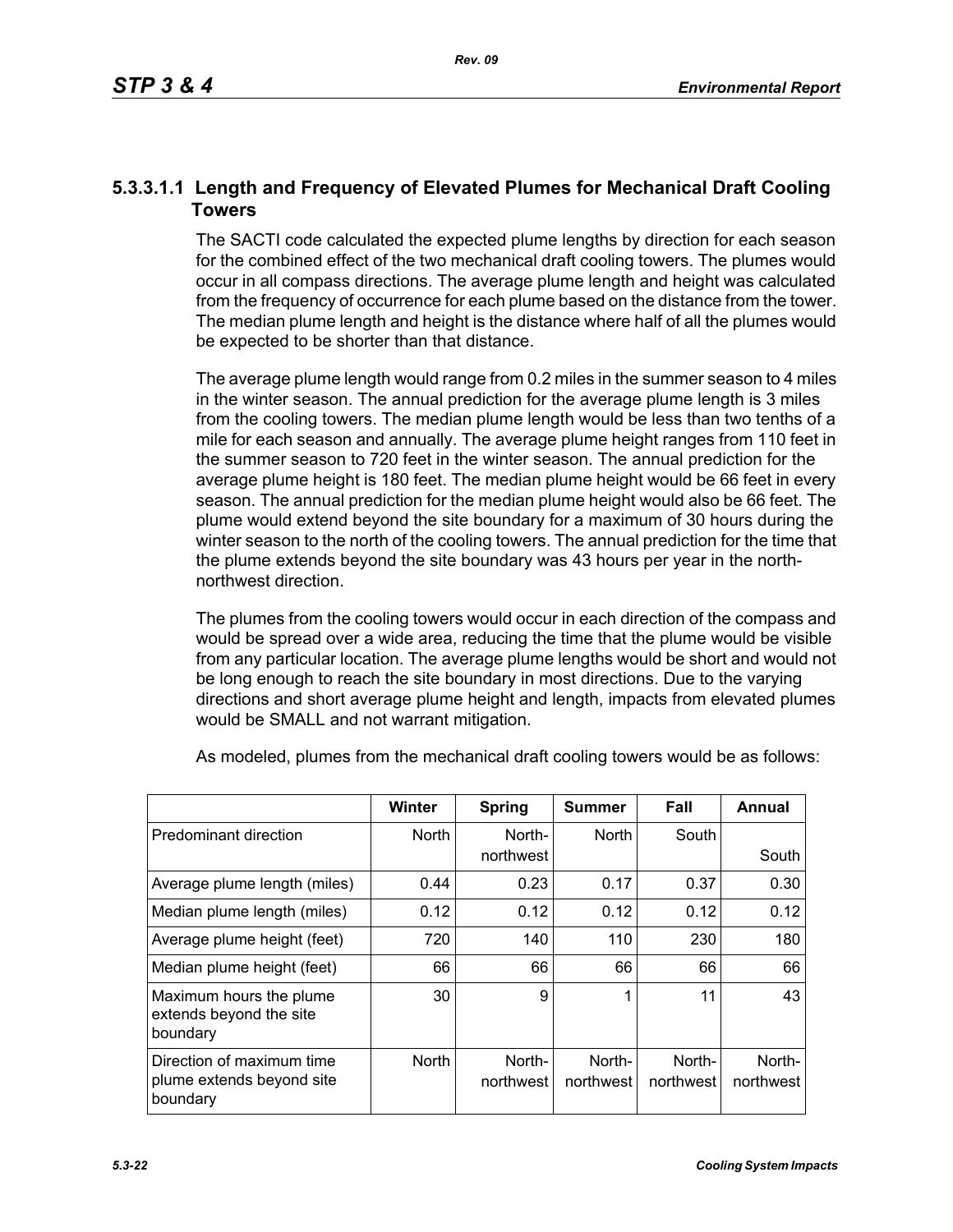# **5.3.3.1.2 Ground-Level Fogging and Icing**

# **Main Cooling Reservoir**

The MCR is an approximately 7000 acre cooling pond that was originally designed to serve as the heat removal system for four nuclear power reactors. Only two of the four originally proposed nuclear power reactors were constructed, and these two reactors (STP 1 & 2) use the MCR for cooling. STPNOC has proposed to construct two ABWR reactors at STP. These new reactors (STP 3 & 4) would also use the MCR for heat removal. Although the MCR was designed for four reactors, the additional heat load from the new units would increase the potential for fogging from the MCR.

A fog monitoring program was initiated before the operation of STP 1 & 2 to assess the impact of operation of the MCR on local meteorology. The monitoring program was conducted in two phases. Phase I (pre-operation) began in May 1987 and continued for one year collecting data before the August 1988 commercial operation of STP Unit 1. Phase II (post-operation) began in June 1989 after commercial operation of STP Unit 2 and continued for one year until June 1990. Fog monitoring was accomplished by operation of two visibility meters. One visibility meter was located on FM 521 approximately one mile northwest of STP 1 & 2. The second visibility meter was located approximately 11 miles west-southwest of STP 1 & 2 to serve as a control site. The pre-operational monitoring results totaled 229 hours per year for the FM 521 monitoring station and 163 hours per year for the control monitoring station. The increase in actual hours of fogging was 33 hours for the FM 521 monitoring station and 56 hours per year at the control monitoring station. The control monitoring station resulted in a greater increase in fogging events, indicating an overall increase in natural fog occurrence in the area during the period of the monitoring program. The results of the fog monitoring program do not indicate that the presence of the MCR significantly increases the fog occurrence over the naturally occurring fog for STP 1 & 2.

To determine the increase in fogging potential once STP 3 & 4 becomes operational, the MCR was modeled using the Gaussian Plume Model to determine the downwind plume concentrations of moisture from MCR water evaporation. Inputs for the Gaussian Plume Model include the receptor height, release height, source strength, wind speed, and vertical and lateral plume dispersion parameters. The vertical and lateral plume dispersion parameters were functions of downwind distance and stability class. The MCR was approximated as a square with each side being 5322-meters long, which corresponds to the square root of the pond area. Because of the size of the MCR in relation to the receptor location, the Gaussian Plume model, which is for a point source, was generalized to describe an area source. The generalization was calculated by integrating the point source solution over the pond area.

Daily evaporation rates in inches were provided from the MCR Thermal Calculation. The MCR Thermal Calculation predicts the water consumption from two unit (existing units) and four unit (existing units plus the proposed new units) operation. One of the outputs of this study is the daily evaporation rates. Values of daily evaporation for both the two unit operation and four unit operation at 93% and 100% load factors were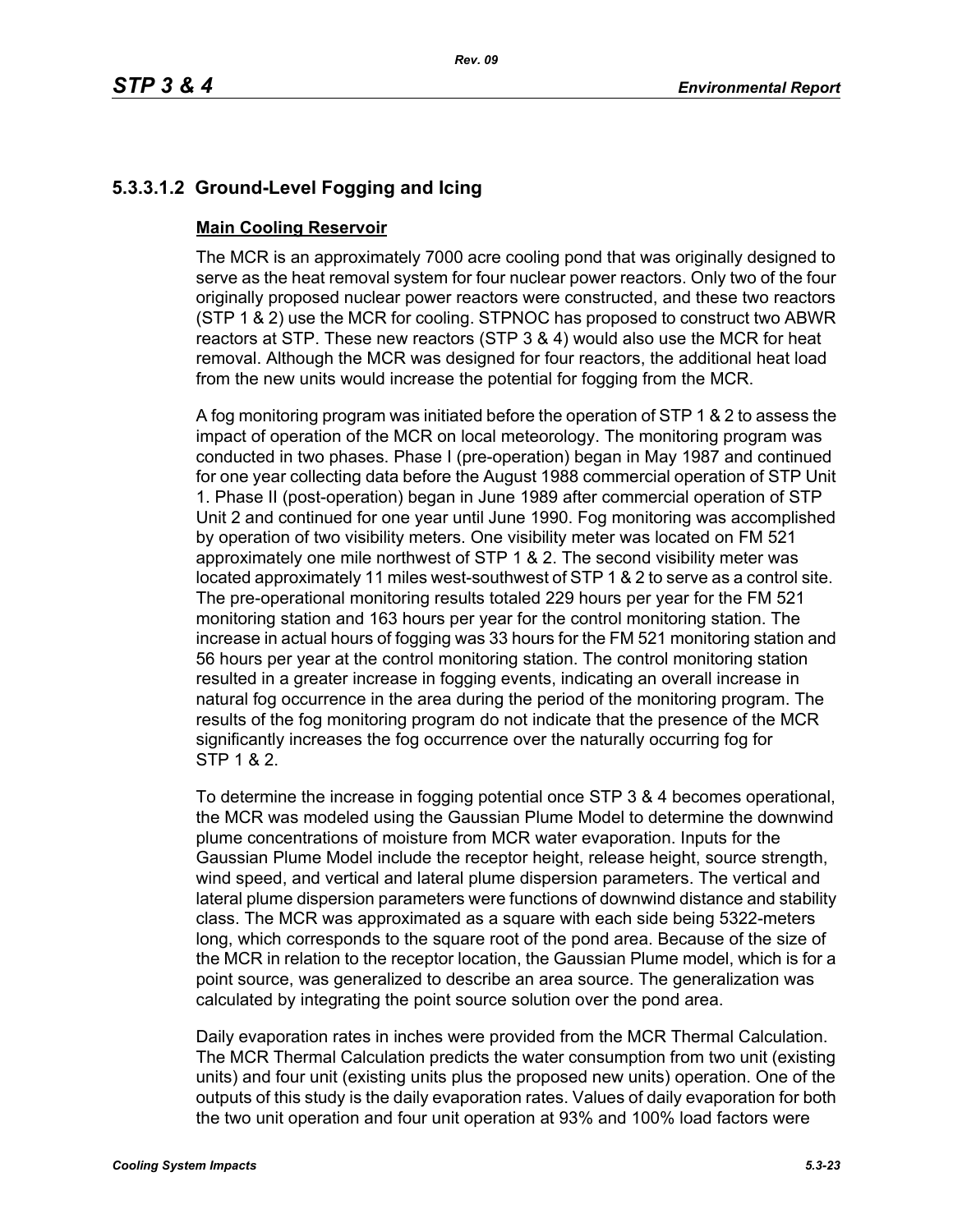provided. The daily evaporation for two and four unit operation at 100% load factor was converted to hourly evaporation rates using the hourly wind speed and relative humidity. Those hourly rates served as the source term in the model. The 100% load factor was assumed for conservatism.

The meteorological data used in the analysis was the same as the data used in other sections of the ER. The data was collected onsite from the STP 1 & 2 meteorological tower for the years 1997, 1999, and 2000. This data included the wind speed, wind direction, and stability class. Additional data was acquired from the National Climatic Data Center for the Palacios Municipal Airport. This data, also for the years 1997, 1999, and 2000, included the dew point temperature and the dry bulb temperature. The relative humidity of the ambient air was calculated from the dry bulb temperature and the dew point temperature.

There were two receptor locations identified, Receptor 1 is 500 meters north of the edge of the MCR on FM 521. Receptor 2 is 1800 meters north of the edge of the MCR along FM 521 where the road arcs around STP 1 & 2. These are expected to be the most sensitive locations to fogging events because of the proximity of these locations to the MCR and because they are in the predominant wind direction. Impacts at these receptor locations would bound any impact at other receptor locations. Because of the size of the MCR, wind blowing from multiple directions could pass over the MCR and reach the receptor locations. For this reason, any wind direction northward from East to West was assumed to pass over the MCR and reach the 500 meter receptor location, and any wind direction northward from Northeast to Northwest was assumed to pass over the MCR and reach the 1800 meter receptor location. The receptor locations were also assumed to be at the ground elevation of STP 1 & 2. The berm around the MCR is approximately 37 feet above the elevation of STP 1 & 2. Therefore, the plume would be released at a higher elevation than the receptor, and this elevation difference is accounted for in the model.

The number of times that the wind was blowing in one of the receptor locations for the entire meteorological period is provided in Table 1. The wind direction is toward Receptor 1 for 64 percent of the year and toward Receptor 2 for 47 percent of the year. This confirms that any impacts observed at these receptor locations would bound other receptor locations. Since the meteorological data was for three years, the total was divided by three to get an average annual number of hours that the wind direction is toward one of the receptors.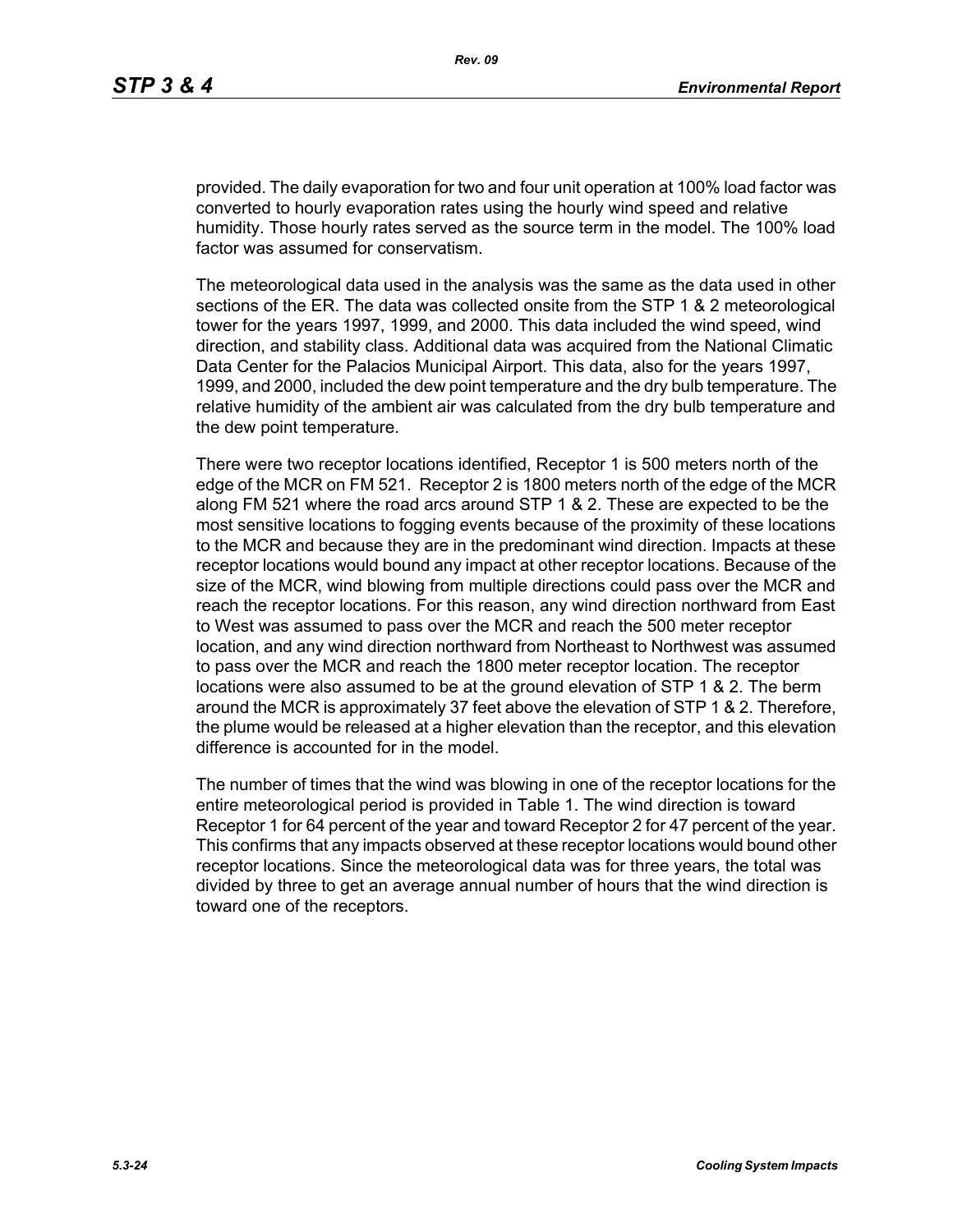| <b>Month</b>      | <b>Total</b><br>number of<br>hours that<br>the wind<br>direction is<br><b>toward</b><br>Receptor 1 | <b>Annual</b><br>number of<br>hours that<br>the wind<br>direction is<br>toward<br><b>Receptor 1</b> | Percentage<br>of time that<br>the wind<br>direction is<br><b>toward</b><br><b>Receptor 1</b> | <b>Total</b><br>number of<br>hours that<br>the wind<br>direction is<br><b>toward</b><br><b>Receptor 2</b> | <b>Annual</b><br>number of<br>hours that<br>the wind<br>direction is<br>toward<br><b>Receptor 2</b> | Percentage<br>of time that<br>the wind<br>direction is<br><b>toward</b><br><b>Receptor 2</b> |
|-------------------|----------------------------------------------------------------------------------------------------|-----------------------------------------------------------------------------------------------------|----------------------------------------------------------------------------------------------|-----------------------------------------------------------------------------------------------------------|-----------------------------------------------------------------------------------------------------|----------------------------------------------------------------------------------------------|
| <b>January</b>    | 1240                                                                                               | 413                                                                                                 | 56%                                                                                          | 915                                                                                                       | 305                                                                                                 | 41%                                                                                          |
| <b>February</b>   | 1239                                                                                               | 413                                                                                                 | 61%                                                                                          | 908                                                                                                       | 303                                                                                                 | 45%                                                                                          |
| <b>March</b>      | <u>1494</u>                                                                                        | <u>498</u>                                                                                          | 67%                                                                                          | 954                                                                                                       | 318                                                                                                 | <u>43%</u>                                                                                   |
| <b>April</b>      | 1430                                                                                               | <u>477</u>                                                                                          | 66%                                                                                          | 1022                                                                                                      | <u>341</u>                                                                                          | <u>47%</u>                                                                                   |
| <u>May</u>        | 1700                                                                                               | 567                                                                                                 | 76%                                                                                          | 1398                                                                                                      | 466                                                                                                 | 63%                                                                                          |
| <u>June</u>       | 1820                                                                                               | 607                                                                                                 | 84%                                                                                          | 1560                                                                                                      | 520                                                                                                 | 72%                                                                                          |
| <u>July</u>       | 1922                                                                                               | 641                                                                                                 | 86%                                                                                          | 1658                                                                                                      | 553                                                                                                 | 74%                                                                                          |
| <b>August</b>     | 1730                                                                                               | 577                                                                                                 | 78%                                                                                          | 1428                                                                                                      | 476                                                                                                 | 64%                                                                                          |
| <b>September</b>  | 1200                                                                                               | 400                                                                                                 | 56%                                                                                          | 810                                                                                                       | 270                                                                                                 | 38%                                                                                          |
| October           | 1168                                                                                               | 389                                                                                                 | 52%                                                                                          | 625                                                                                                       | 208                                                                                                 | 28%                                                                                          |
| November          | 937                                                                                                | 312                                                                                                 | 43%                                                                                          | 588                                                                                                       | <u>196</u>                                                                                          | 27%                                                                                          |
| December          | 849                                                                                                | 283                                                                                                 | 38%                                                                                          | <u>496</u>                                                                                                | <u>165</u>                                                                                          | 22%                                                                                          |
| <u>All Months</u> | 16729                                                                                              | 5576                                                                                                | 64%                                                                                          | 12362                                                                                                     | 4121                                                                                                | 47%                                                                                          |

Table 1. Number of hours that the wind direction is towards a receptor.

The model simulation then used the inputs described above to determine the number of hours that the relative humidity of the plume from the MCR would be 100 percent when only the heat load from the existing units was applied to the MCR. This value was then divided by three, the number of years in the meteorological period, to determine the average number of hours per year that the plume would have a relative humidity of 100 percent at one of the receptor locations. These would be hours where the potential for fogging would be significantly increased. Table 2 provides this information by month and annually.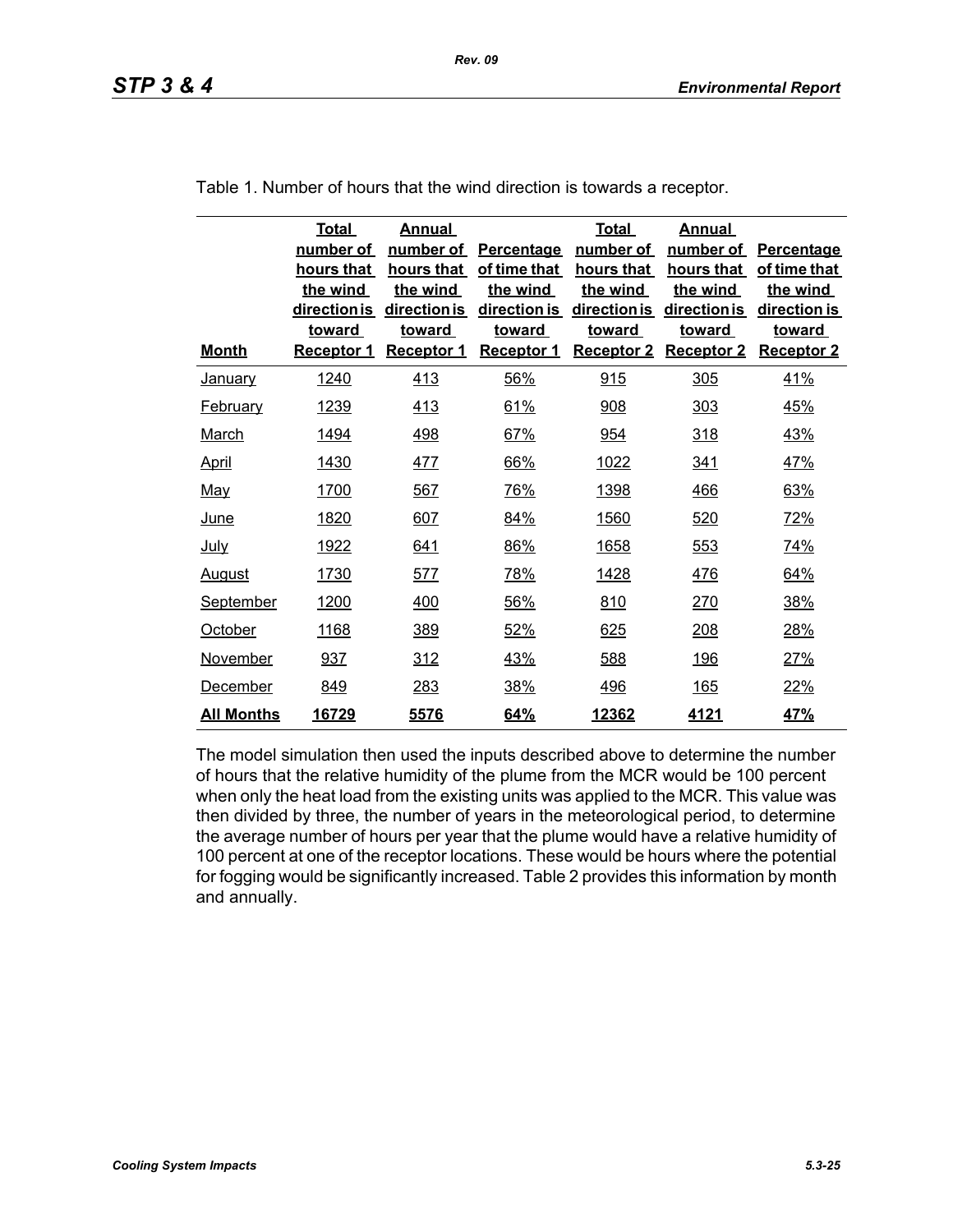| <b>Month</b>    | <b>Hours predicted</b><br>with 100%<br><b>Relative</b><br><b>Humidity at</b><br><b>Receptor 1</b> | Percentage of<br>the time with<br>100% Relative<br>Humidity <sup>a</sup> | <b>Hours predicted</b><br>with 100%<br><b>Relative</b><br><b>Humidity at</b><br><b>Receptor 2</b> | Percentage of<br>the time with<br>100% Relative<br>Humidity <sup>a</sup> |
|-----------------|---------------------------------------------------------------------------------------------------|--------------------------------------------------------------------------|---------------------------------------------------------------------------------------------------|--------------------------------------------------------------------------|
| January         | 19                                                                                                | 3%                                                                       | 9                                                                                                 | 1%                                                                       |
| February        | 19                                                                                                | 3%                                                                       | 5                                                                                                 | $1\%$                                                                    |
| March           | 27                                                                                                | 4%                                                                       | 7                                                                                                 | $1\%$                                                                    |
| April           | 20                                                                                                | 3%                                                                       | 3                                                                                                 | $0\%$                                                                    |
| May             | 11                                                                                                | 1%                                                                       | 1                                                                                                 | 0%                                                                       |
| June            | 25                                                                                                | 3%                                                                       | $\overline{7}$                                                                                    | $1\%$                                                                    |
| July            | 30                                                                                                | 4%                                                                       | 5                                                                                                 | $1\%$                                                                    |
| August          | 22                                                                                                | 3%                                                                       | 4                                                                                                 | 0%                                                                       |
| September       | 32                                                                                                | 4%                                                                       | 7                                                                                                 | $1\%$                                                                    |
| October         | 28                                                                                                | 4%                                                                       | 5                                                                                                 | 1%                                                                       |
| November        | 42                                                                                                | 6%                                                                       | 15                                                                                                | 2%                                                                       |
| December        | 39                                                                                                | 5%                                                                       | 12                                                                                                | 2%                                                                       |
| <b>Annually</b> | 314                                                                                               | 4%                                                                       | 81                                                                                                | 1%                                                                       |

Table 2. Number of hours predicted at each receptor location where the Relative Humidity of the plume would be 100 percent for STP 1 & 2.

a. Compared to the total number of hours.

The total number of discrete events associated with the above information was also determined. If two or more consecutive hourly outputs resulted in the relative humidity of 100 percent, these were counted as a single discrete event. The total number of hours presented in Table 2 could then be divided by the number of discrete events to determine the average amount of time that each event lasts. Table 3 provides this information by month and annually. It can be seen that the average time for each event is fairly constant throughout the year.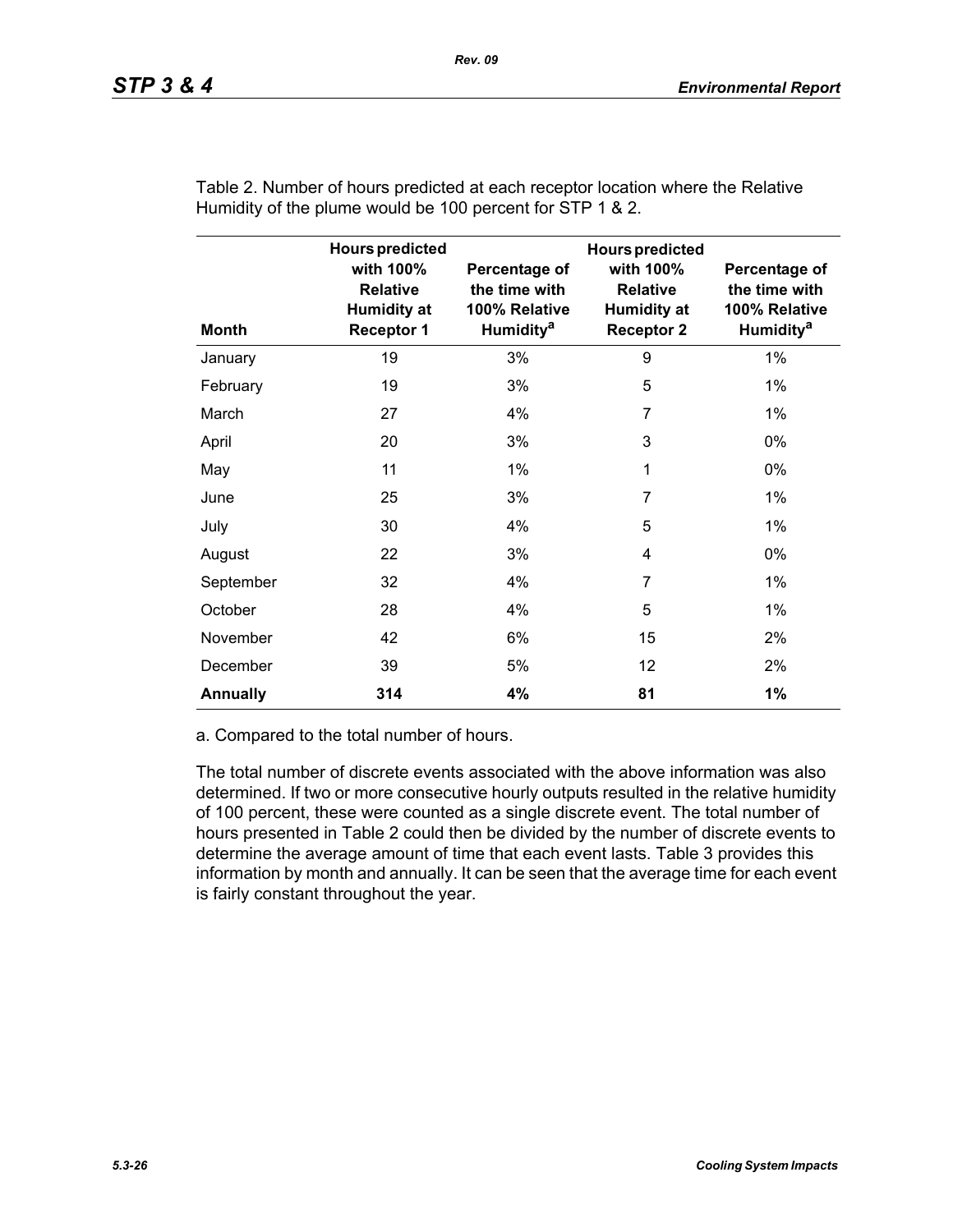| <b>Month</b>    | <b>Number of</b><br>discrete events<br>where the<br><b>Relative</b><br><b>Humidity is</b><br>100% at<br><b>Receptor 1</b> | Average<br>number of<br>hours that each<br>discrete event<br>lasts at<br><b>Receptor 1</b> | <b>Number of</b><br>discrete events<br>where the<br><b>Relative</b><br><b>Humidity is</b><br>100% at<br><b>Receptor 2</b> | Average<br>number of<br>hours that each<br>discrete event<br>lasts at<br><b>Receptor 2</b> |
|-----------------|---------------------------------------------------------------------------------------------------------------------------|--------------------------------------------------------------------------------------------|---------------------------------------------------------------------------------------------------------------------------|--------------------------------------------------------------------------------------------|
| January         | 9                                                                                                                         | $\overline{2}$                                                                             | 5                                                                                                                         | $\overline{2}$                                                                             |
| February        | 7                                                                                                                         | 3                                                                                          | 3                                                                                                                         | 2                                                                                          |
| March           | 9                                                                                                                         | 3                                                                                          | 4                                                                                                                         | $\overline{2}$                                                                             |
| April           | 9                                                                                                                         | $\overline{2}$                                                                             | 3                                                                                                                         | 1                                                                                          |
| May             | 5                                                                                                                         | $\overline{2}$                                                                             | 1                                                                                                                         | 1                                                                                          |
| June            | 10                                                                                                                        | $\overline{2}$                                                                             | 4                                                                                                                         | 2                                                                                          |
| July            | 15                                                                                                                        | 2                                                                                          | 4                                                                                                                         | 1                                                                                          |
| August          | 10                                                                                                                        | $\overline{2}$                                                                             | $\overline{2}$                                                                                                            | 2                                                                                          |
| September       | 13                                                                                                                        | 2                                                                                          | 3                                                                                                                         | 2                                                                                          |
| October         | 12                                                                                                                        | 2                                                                                          | 3                                                                                                                         | $\overline{2}$                                                                             |
| November        | 15                                                                                                                        | 3                                                                                          | 6                                                                                                                         | 3                                                                                          |
| December        | 11                                                                                                                        | 4                                                                                          | 5                                                                                                                         | 2                                                                                          |
| <b>Annually</b> | 125                                                                                                                       | 3                                                                                          | 42                                                                                                                        | 2                                                                                          |

Table 3. Average time that the Plume Relative Humidity is 100 percent at each receptor location for STP 1 & 2.

The Gaussian Plume Model described above does not predict when or if fogging may occur. The output of the model is the number of hours that the relative humidity at a receptor location is 100 percent. Fogging is dependent on a number of meteorological factors and is not easily calculated. For this determination, an approximation between the number of hours of high relative humidity and the number of hours of observed fogging was determined. Five years of additional data from the National Climatic Data Center for the Palacios Municipal Airport was acquired. The data was for the years 2002 through 2006 and contained the dry bulb temperature, the dew point temperature, the number of hours of observed fog, and observations of visibility. The number of observations where the relative humidity of this data set was equal to 100 percent (determined by the difference between the dry bulb and dew point temperatures being zero) was determined to be 3,325. Of these observations, the total number of records that also contained observations of fog was determined to be 1,379. Therefore, 41 percent of the time that the Relative Humidity at the Palacios Municipal Airport was equal to 100 percent, there was also fogging. Although this is not an ideal way to determine the relationship between fogging and relative humidity, it should give an approximation that is realistic. Further statistics with this data set were calculated,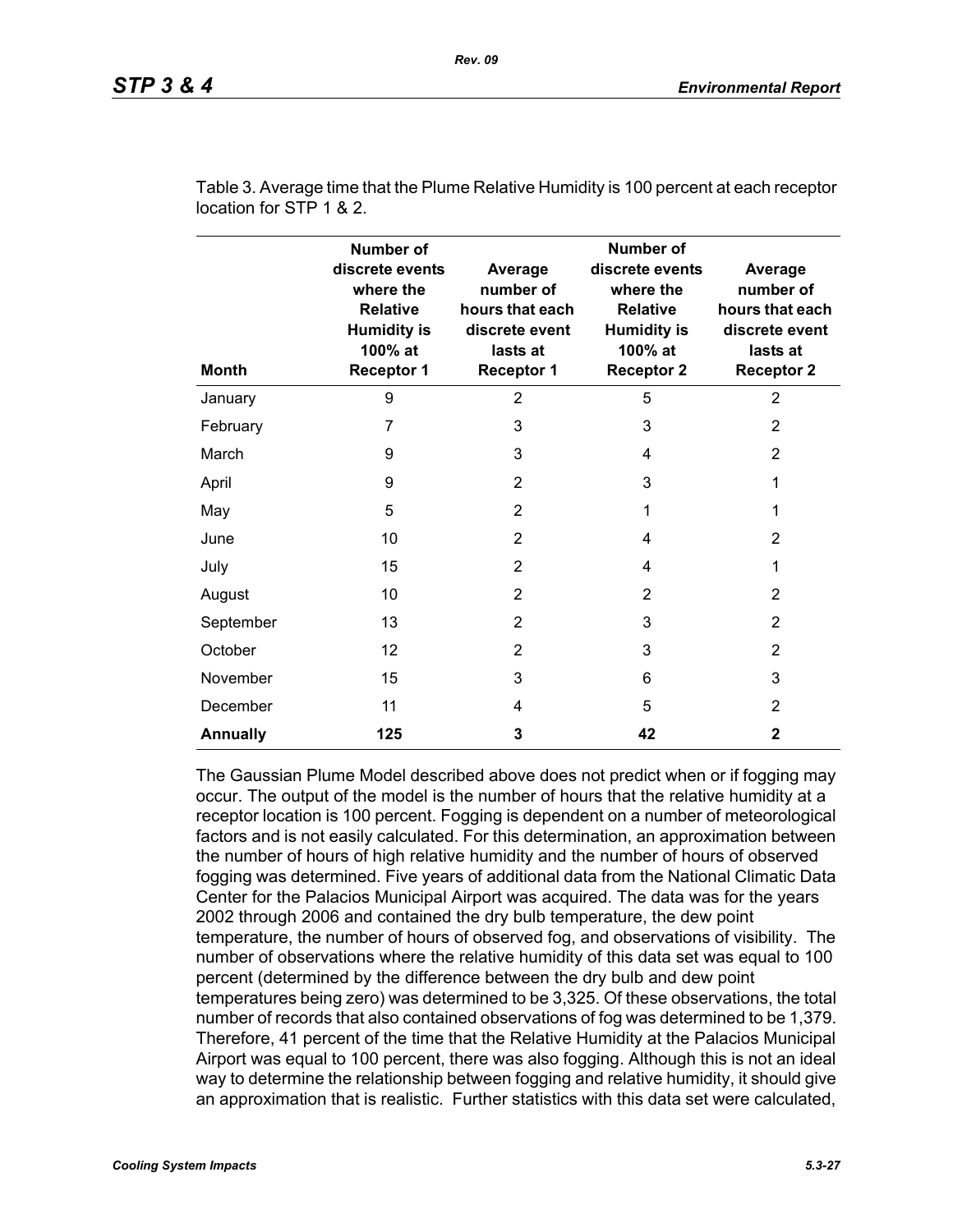and it was determined that 87 percent of all fogging observations occurred when the difference between the dry bulb and dew point was less than or equal to 2°F.

The number of events where visibility was impaired, where the visibility was less than 0.3 miles, was also determined from the 2002 through 2006 Palacios Municipal Airport meteorological data. Similar to the observed fogging events determination described above, the number of times that visibility was less than 0.3 miles and the relative humidity was equal to 100 percent was determined to be 214 hours. Therefore, 6 percent of the time that the relative humidity was 100 percent, the visibility was impaired.

Both the percentage of fogging and percentage of time that the visibility was impaired was applied to the number of times that the predicted relative humidity would be 100 percent from the MCR plume at the receptor locations. Table 4 presents the predicted fogging and impaired visibility for the two unit operation.

| <b>Month</b>          | <b>Hours of</b><br>predicted<br>fogging events<br>at Receptor 1 | <b>Hours of</b><br>predicted<br>fogging events<br>where the<br>visibility is less<br>than 0.3 miles<br>at Receptor 1 | Hours of<br>predicted<br>fogging events<br>at Receptor 2 | <b>Hours of</b><br>predicted<br>fogging events<br>where the<br>visibility is less<br>than 0.3 miles<br>at Receptor 2 |
|-----------------------|-----------------------------------------------------------------|----------------------------------------------------------------------------------------------------------------------|----------------------------------------------------------|----------------------------------------------------------------------------------------------------------------------|
| January               | 8                                                               | 1                                                                                                                    | 4                                                        |                                                                                                                      |
| February              | 8                                                               | 1                                                                                                                    | $\overline{2}$                                           | 0                                                                                                                    |
| March                 | 11                                                              | 2                                                                                                                    | 3                                                        | 0                                                                                                                    |
| April                 | 8                                                               | 1                                                                                                                    | 1                                                        | 0                                                                                                                    |
| May                   | 5                                                               | 1                                                                                                                    | 1                                                        | 0                                                                                                                    |
| June                  | 10                                                              | $\overline{2}$                                                                                                       | 3                                                        | 0                                                                                                                    |
| July                  | 12                                                              | $\overline{2}$                                                                                                       | 2                                                        | 0                                                                                                                    |
| August                | 9                                                               | 1                                                                                                                    | $\overline{2}$                                           | 0                                                                                                                    |
| September             | 13                                                              | $\overline{2}$                                                                                                       | 3                                                        | 0                                                                                                                    |
| October               | 12                                                              | 2                                                                                                                    | 2                                                        | 0                                                                                                                    |
| November              | 18                                                              | 3                                                                                                                    | 6                                                        | 1                                                                                                                    |
| December              | 16                                                              | 3                                                                                                                    | 5                                                        | 1                                                                                                                    |
| Annually <sup>a</sup> | 130                                                             | 20                                                                                                                   | 33                                                       | 5                                                                                                                    |

Table 4. Predicted fogging and impaired visibility at the downwind receptor locations for STP 1 & 2.

a Number of annual hours may not equal sum of monthly hours due to roundoff.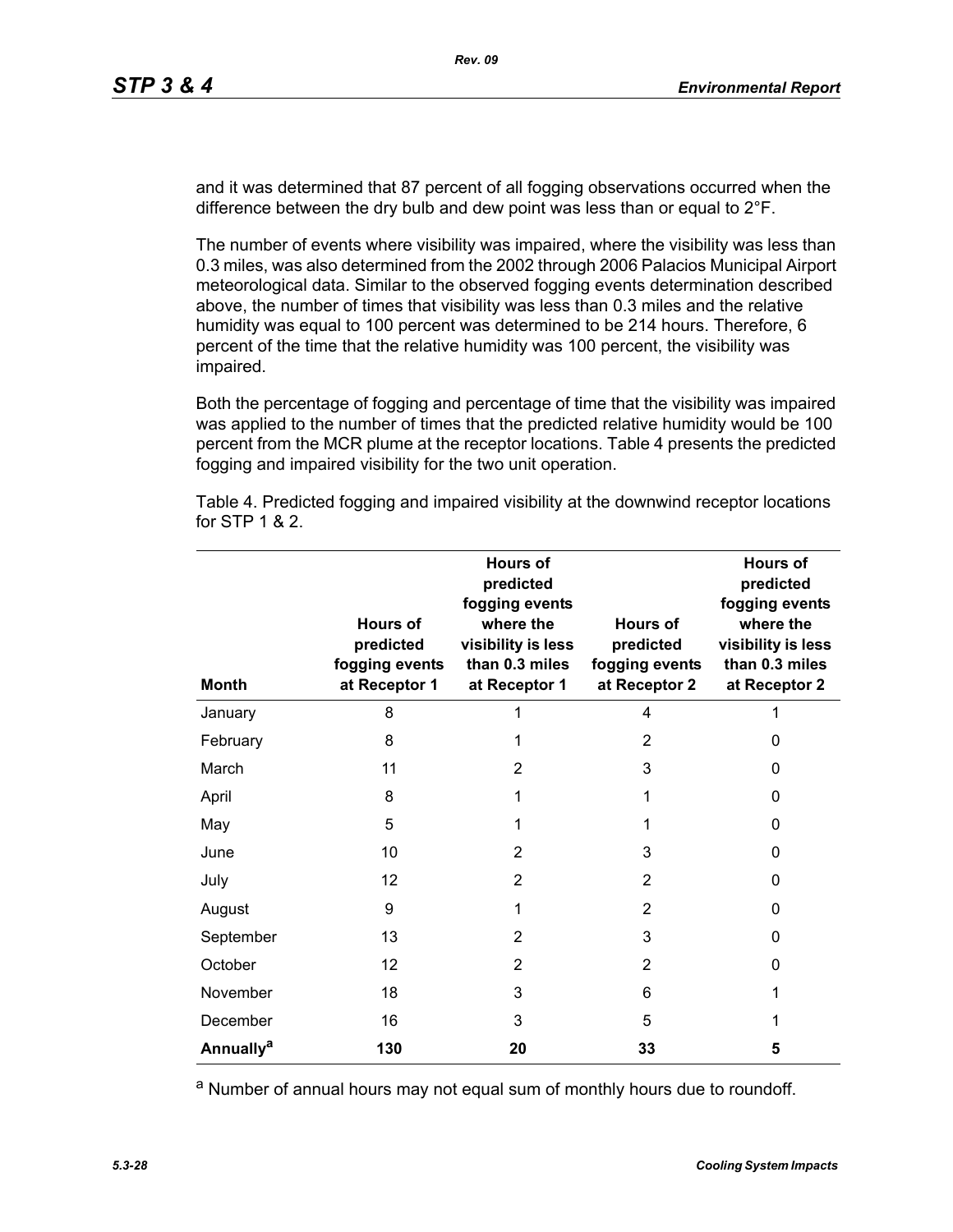Annually, 130 hours of fogging was predicted for locations northward between the East and West and within 500 meters of the edge of the MCR. This would approximate the closest approaches of FM 521. Fogging was predicted to occur for 33 hours annually for locations farther from the MCR, such as along FM 521 north of STP. The receptor location for the fog monitoring program discussed above for STP 1 & 2 is similar to the location of Receptor 2 of this analysis. The results of the fog monitoring program were that 33 additional hours of fogging were observed at that location. Coincidentally, 33 hours of fogging were also predicted at that location using the Gaussian Plume Model described and used in this analysis.

This model was then applied to the MCR with the heat load from STP 1 & 2 and STP 3 & 4. Table 5 presents the same information from Table 2 with the addition of STP 3 & 4. The number of times that the relative humidity at each receptor location is 100 percent increased by nearly a factor of two. This would be expected from an increase in heat load on the MCR by approximately a factor of two. In addition, Table 6 presents the average number of hours that the discrete relative humidity events occur. The number of discrete events increased, but the total average time that the events occur remained similar to the prediction for two unit operation, with 3 hours for Receptor 1 and 2 hours for Receptor 2.

|                 | <b>Hours predicted</b>                                                  |                                                                          | <b>Hours predicted</b>                                                  |                                                                                |
|-----------------|-------------------------------------------------------------------------|--------------------------------------------------------------------------|-------------------------------------------------------------------------|--------------------------------------------------------------------------------|
| <b>Month</b>    | with 100%<br><b>Relative</b><br><b>Humidity at</b><br><b>Receptor 1</b> | Percentage of<br>the time with<br>100% Relative<br>Humidity <sup>a</sup> | with 100%<br><b>Relative</b><br><b>Humidity at</b><br><b>Receptor 2</b> | Percentage of<br>the time with<br>100% Relative<br><b>Humidity<sup>a</sup></b> |
| January         | 32                                                                      | 4%                                                                       | 12                                                                      | 2%                                                                             |
| February        | 31                                                                      | 5%                                                                       | 11                                                                      | 2%                                                                             |
| March           | 45                                                                      | 6%                                                                       | 17                                                                      | 2%                                                                             |
| April           | 31                                                                      | 4%                                                                       | 10                                                                      | $1\%$                                                                          |
| May             | 33                                                                      | 4%                                                                       | $\overline{7}$                                                          | $1\%$                                                                          |
| June            | 45                                                                      | 6%                                                                       | 15                                                                      | 2%                                                                             |
| July            | 60                                                                      | 8%                                                                       | 18                                                                      | 2%                                                                             |
| August          | 61                                                                      | 8%                                                                       | 21                                                                      | 3%                                                                             |
| September       | 70                                                                      | 10%                                                                      | 24                                                                      | 3%                                                                             |
| October         | 43                                                                      | 6%                                                                       | 10                                                                      | $1\%$                                                                          |
| November        | 56                                                                      | 8%                                                                       | 21                                                                      | 3%                                                                             |
| December        | 49                                                                      | 7%                                                                       | 20                                                                      | 3%                                                                             |
| <b>Annually</b> | 554                                                                     | 6%                                                                       | 185                                                                     | 2%                                                                             |

Table 5. Number of hours predicted at each receptor location where the Relative Humidity of the plume would be 100 percent for STP 1 & 2 and STP 3 & 4.

a. Compared to the total number of hours.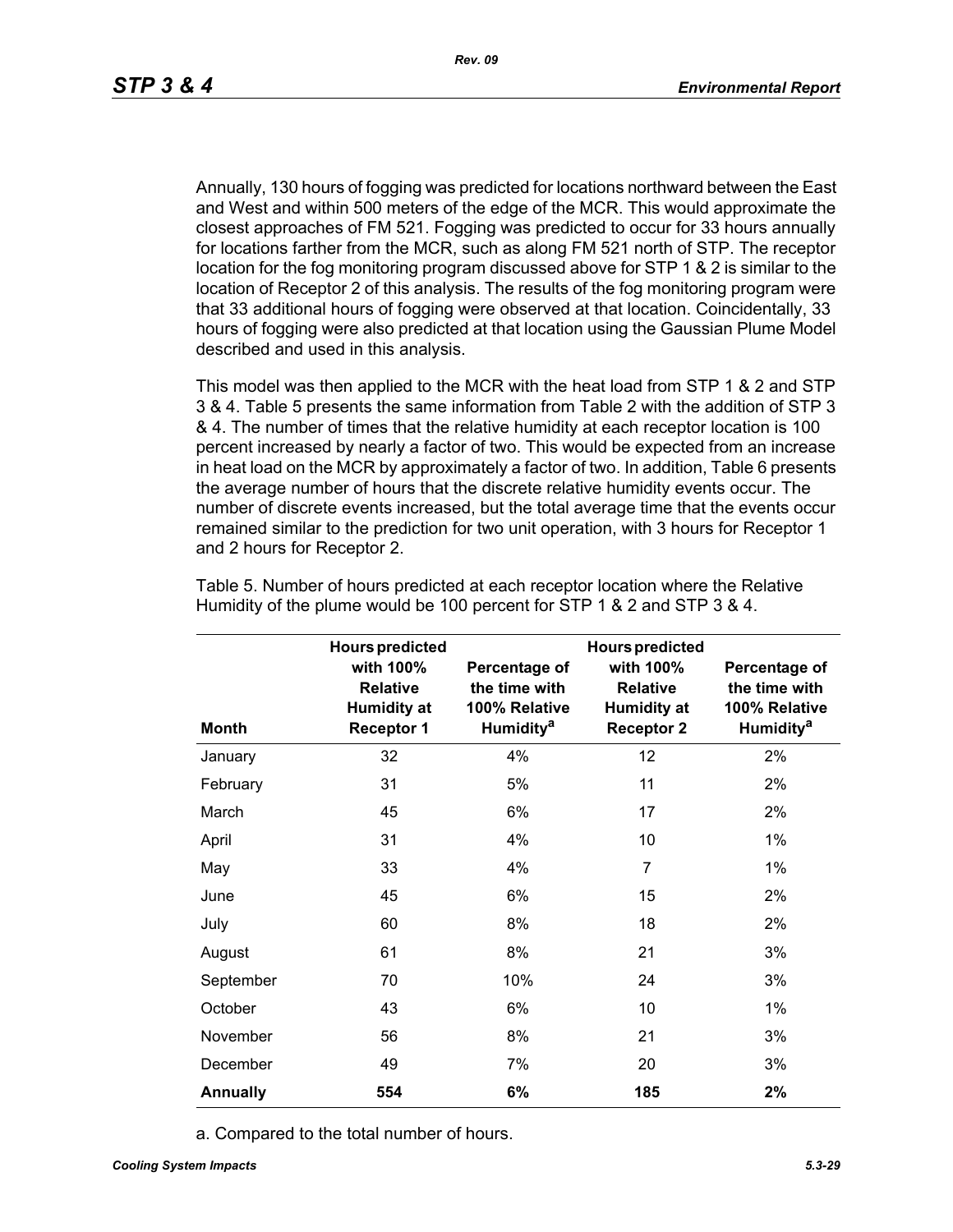| <b>Month</b>    | <b>Number of</b><br>discrete events<br>with 100%<br><b>Relative</b><br><b>Humidity at</b><br><b>Receptor 1</b> | Average<br>number of<br>hours that each<br>discrete event<br>lasts at<br><b>Receptor 1</b> | <b>Number of</b><br>discrete events<br>with 100%<br><b>Relative</b><br><b>Humidity at</b><br><b>Receptor 2</b> | Average<br>number of<br>hours that each<br>discrete event<br>lasts at<br><b>Receptor 2</b> |
|-----------------|----------------------------------------------------------------------------------------------------------------|--------------------------------------------------------------------------------------------|----------------------------------------------------------------------------------------------------------------|--------------------------------------------------------------------------------------------|
| January         | 15                                                                                                             | $\overline{2}$                                                                             | 7                                                                                                              | $\overline{2}$                                                                             |
| February        | 10                                                                                                             | 3                                                                                          | 6                                                                                                              | 2                                                                                          |
| March           | 15                                                                                                             | 3                                                                                          | 8                                                                                                              | 2                                                                                          |
| April           | 12                                                                                                             | 3                                                                                          | 6                                                                                                              | 2                                                                                          |
| May             | 13                                                                                                             | 3                                                                                          | 5                                                                                                              | 1                                                                                          |
| June            | 17                                                                                                             | 3                                                                                          | 8                                                                                                              | $\overline{2}$                                                                             |
| July            | 28                                                                                                             | $\overline{2}$                                                                             | 13                                                                                                             | 1                                                                                          |
| August          | 22                                                                                                             | 3                                                                                          | 10                                                                                                             | 2                                                                                          |
| September       | 22                                                                                                             | 3                                                                                          | 11                                                                                                             | $\overline{2}$                                                                             |
| October         | 16                                                                                                             | 3                                                                                          | 6                                                                                                              | 2                                                                                          |
| November        | 19                                                                                                             | 3                                                                                          | $\overline{7}$                                                                                                 | 3                                                                                          |
| December        | 15                                                                                                             | 3                                                                                          | 7                                                                                                              | 3                                                                                          |
| <b>Annually</b> | 202                                                                                                            | 3                                                                                          | 94                                                                                                             | $\mathbf{2}$                                                                               |

Table 6. Average time that the Relative Humidity of the plume is 100 percent at each receptor location for STP 1 & 2 and STP 3 & 4

The same methodology described above to predict the number of hours of fogging and impaired visibility was used to determine the impacts from operation of STP 1 & 2 and STP 3 & 4 on the MCR. The ratios of 41 percent fogging and 6 percent impaired visibility were applied to the results of the modeling at each receptor location. Table 7 presents the results. The number of hours of predicted fogging and impaired visibility approximately double for the four unit operation.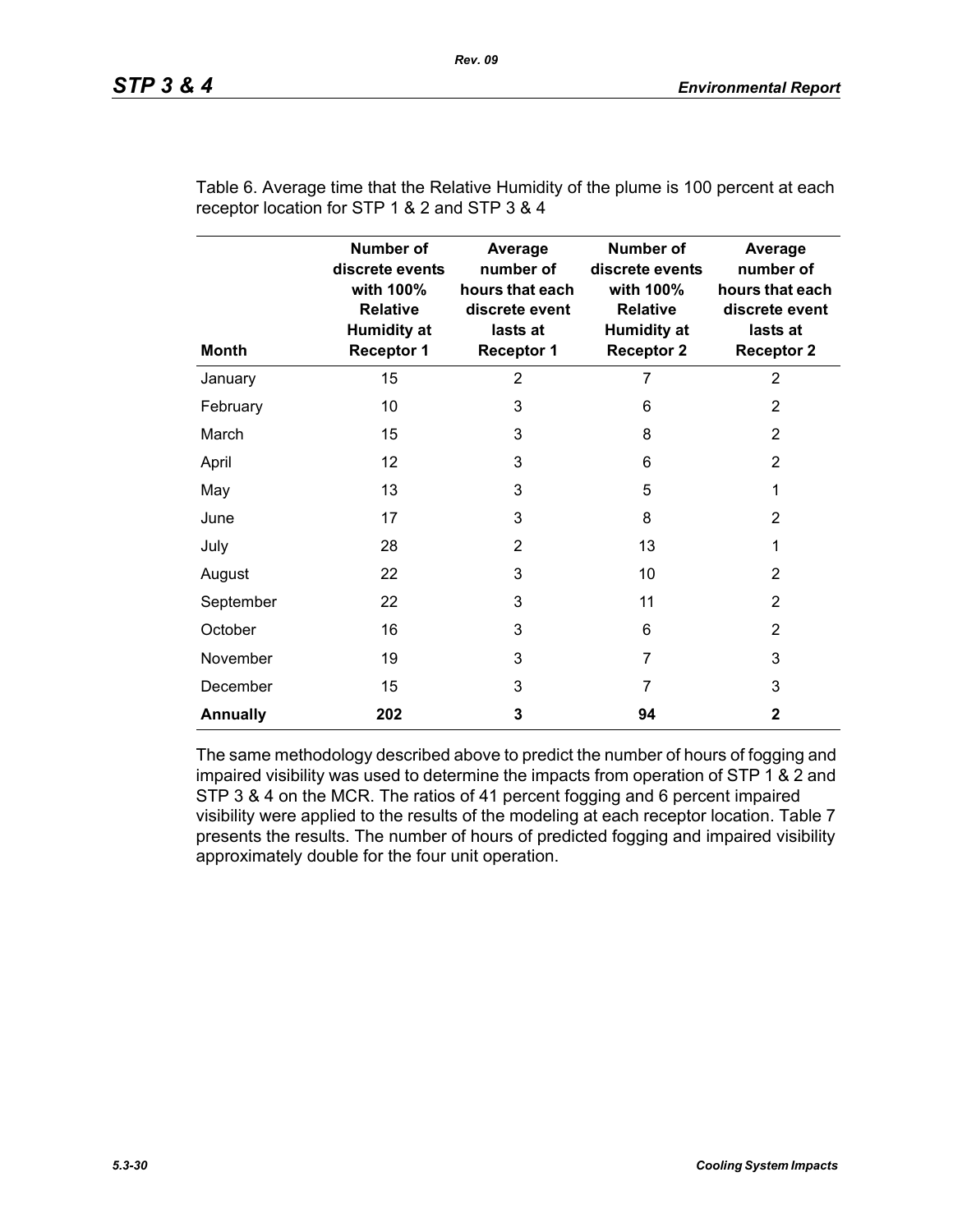| <b>Month</b>    | <b>Hours of</b><br>predicted<br>fogging events<br>at Receptor 1 | <b>Hours of</b><br>predicted<br>fogging events<br>where the<br>visibility is less<br>than 0.3 miles<br>at Receptor 1 | Hours of<br>predicted<br>fogging events<br>at Receptor 2 | <b>Hours of</b><br>predicted<br>fogging events<br>where the<br>visibility is less<br>than 0.3 miles<br>at Receptor 2 |
|-----------------|-----------------------------------------------------------------|----------------------------------------------------------------------------------------------------------------------|----------------------------------------------------------|----------------------------------------------------------------------------------------------------------------------|
| January         | 13                                                              | $\overline{2}$                                                                                                       | 5                                                        | 1                                                                                                                    |
| February        | 13                                                              | $\overline{2}$                                                                                                       | 4                                                        | 1                                                                                                                    |
| March           | 19                                                              | 3                                                                                                                    | $\overline{7}$                                           | 1                                                                                                                    |
| April           | 13                                                              | $\overline{2}$                                                                                                       | 4                                                        | 1                                                                                                                    |
| May             | 14                                                              | $\overline{2}$                                                                                                       | 3                                                        | 0                                                                                                                    |
| June            | 19                                                              | 3                                                                                                                    | 6                                                        | 1                                                                                                                    |
| July            | 25                                                              | 4                                                                                                                    | 8                                                        | 1                                                                                                                    |
| August          | 25                                                              | 4                                                                                                                    | 9                                                        | 1                                                                                                                    |
| September       | 29                                                              | 4                                                                                                                    | 10                                                       | 2                                                                                                                    |
| October         | 18                                                              | 3                                                                                                                    | 4                                                        | 1                                                                                                                    |
| November        | 23                                                              | 4                                                                                                                    | 9                                                        | 1                                                                                                                    |
| December        | 20                                                              | 3                                                                                                                    | 8                                                        | 1                                                                                                                    |
| <b>Annually</b> | 230                                                             | 36                                                                                                                   | 77                                                       | 12                                                                                                                   |

Table 7. Predicted fogging and impaired visibility at the downwind receptor locations for STP 1 & 2 and STP 3 & 4.

As described above, the results of the fog monitoring program indicate that the presence of the MCR does not significantly increase the natural fog occurrence for STP 1 & 2 operation. Since the operation of the MCR with STP 1 & 2 does not increase the observable fogging over naturally occurring fogging, this level of fogging could be considered consistent with background levels, or levels without an observable impact. Furthermore, fogging from the MCR with STP 1 & 2 has not created an impact to any onsite or offsite areas. However, any amount of fogging over that level, such as the additional fogging from four-unit operation, could be noticeable and potentially cause an impact. The difference between the predicted fogging for four-unit operation and two-unit operation is 100 hours per year at Receptor 1 and 44 hours per year at Receptor 2. The hours where visibility would be impaired above existing levels would be 16 hours per year at Receptor 1 and 7 hours per year at Receptor 2.

Residents of the area near the MCR and commuters on FM 521 may notice the increase in localized fogging after STP 3 & 4 is operational. The fogging, especially near bodies of water, would often occur in the early morning hours. However, the total number of additional hours of fogging from the MCR would only be a fraction of the number of hours of naturally occurring fogging. The number of hours of impaired visibility from the operation of the MCR would also be small.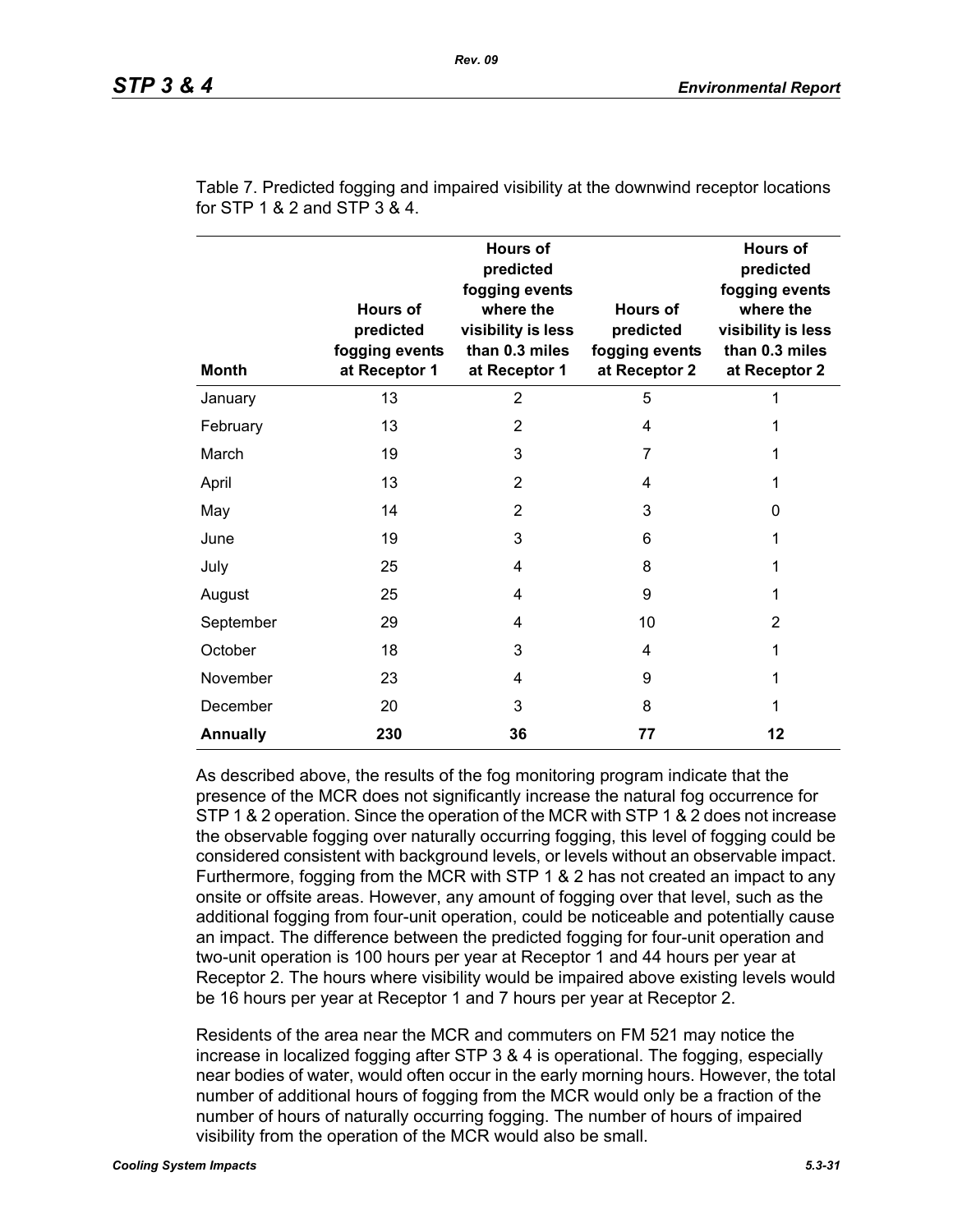Impacts from fogging of the MCR would be SMALL and would not warrant mitigation. Since the climate in the region is typically too warm for frequent and persistent freezing temperatures, impacts from icing would be SMALL and would not warrant mitigation.

# **Mechanical Draft Cooling Tower**

Fogging from the mechanical draft cooling towers occurs when the visible plume intersects with the ground, appearing like fog to an observer. Analysis of results from the SACTI code did not predict fogging to occur from the operation of the cooling towers.

Icing from the mechanical draft cooling towers would be the result of ground-level fogging when ambient temperatures are below freezing. Icing is also not predicted to occur from the operation of the cooling towers since minimal fogging from the operation of the mechanical draft cooling towers is predicted to occur and since the climate of the region is typically too warm for frequent freezing temperatures to occur.

# **5.3.3.1.3 Salt Deposition**

Water droplets blown from the mechanical draft cooling towers would have the same concentration of salts as the water in the cooling tower basin. Groundwater wells would be used for normal makeup water for the cooling towers. This would be supplemented by the MCR in the unlikely event that unanticipated peak site water demands would require additional water sources. Hydrogeochemical data for wells in the vicinity of STP 3 & 4 is provided in Table 2.3.1-20, and includes sodium and chloride concentrations in the groundwater. The maximum concentration of sodium from any of the wells was conservatively used to determine the corresponding maximum concentration of sodium chloride that could potentially be in the makeup water. As the water droplets blown from the towers evaporate, either in the air or on vegetation or equipment, salts are deposited.

The maximum predicted salt deposition is to the north of the cooling towers, less than or equal to 660 feet from the centerline of both of the cooling towers combined. The maximum deposition is 160 pounds per acre per month and occurs during the summer season. The maximum predicted salt deposition during each of the other seasons would also be within 660 feet from the cooling towers. The winter, spring and fall maximum salt deposition would be 81, 120, and 9 pounds per acre per month, respectively. Annually, the maximum salt deposition is 98 pounds per acre per month, also in the north direction and less than or equal to 660 feet from the cooling towers. This is greater than the NUREG-1555 significance level for possible visible effects to vegetation of 8.9 pounds per acre per month. Further discussion of the potential impacts of salt deposition on vegetation is provided in Subsection 5.3.3.2.

The summer season has the maximum deposition rates and the greatest extent of salt deposition. Each of the other seasons and annual salt deposition rates would be bounded by the summer season. As shown in Figure 5.3-1, the rate of salt deposition from the operation of the mechanical draft cooling towers rapidly decreases as the distance from the towers increases. The salt deposition rate falls below the NRC significance limit of 8.9 pounds per acre per month for all locations greater than 1600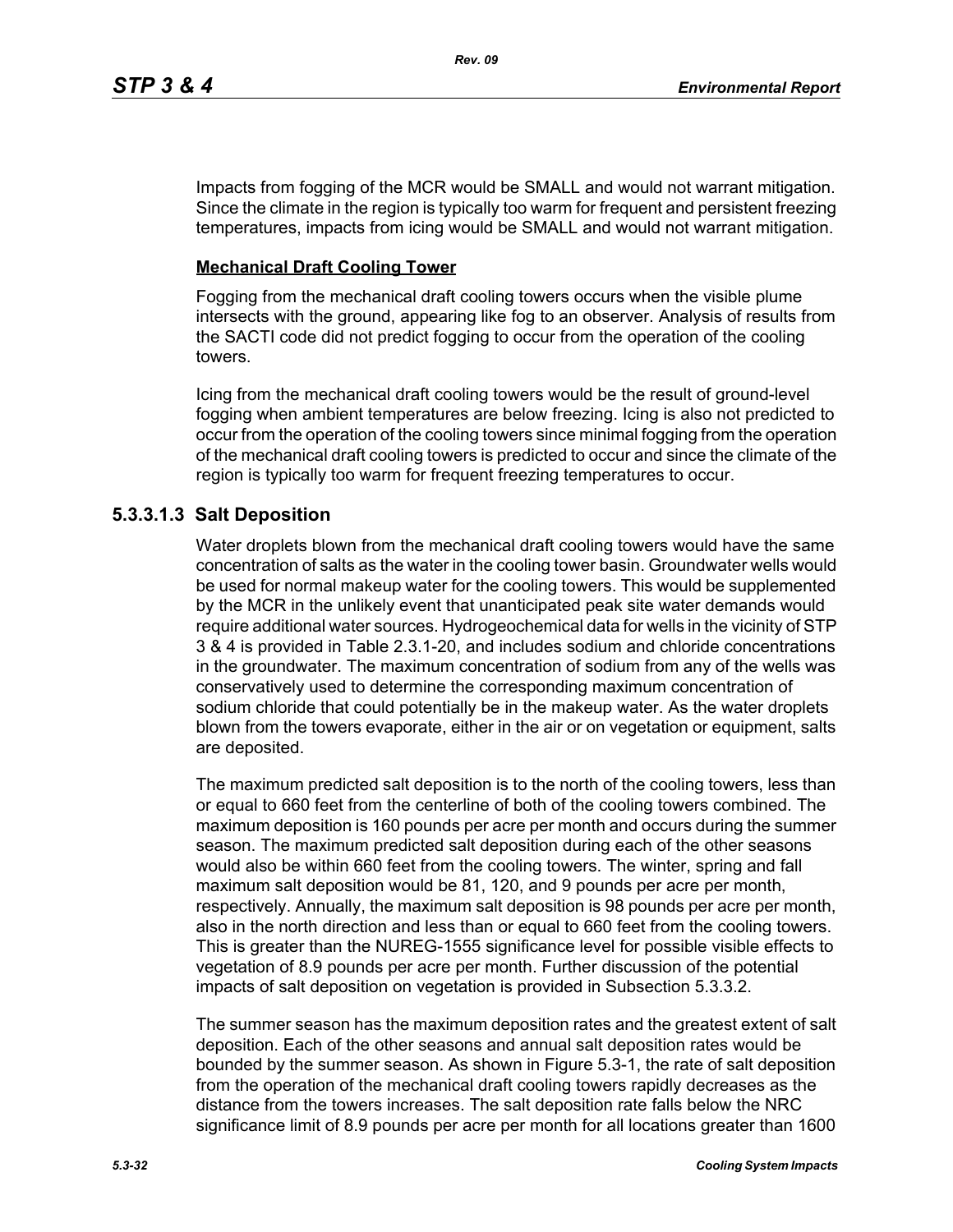feet from the towers. The salt deposition rates are greater than 1 pound per acre per month for some locations as far away from the towers as 4300 feet. The salt deposition rate for all distances greater than 4300 feet would be below 1 pound per acre per month. Salt deposition is only predicted to occur for locations up to two miles from the towers.

The NRC reports that visible damage from salt deposition to terrestrial vegetation at operating nuclear power plants with mechanical draft cooling towers has not been observed (Reference 5.3-32). Therefore, the impacts from the two mechanical draft cooling towers are not expected to be different from the impacts of the currently operating nuclear power plants.

The electrical switchyard for STP 3 & 4 is located approximately 1700 feet to the north of the proposed location of the cooling towers. A maximum predicted salt deposition of 8.8 pound per acre per month would be expected at this location during the summer season and 5.0 pound per acre per month annually. The electrical switchyard for STP 1 & 2 is located approximately 1400 feet to the east of the proposed location of the cooling towers. The salt deposition at this location is 0.65 pound per acre per month in the winter season and 0.43 pound per acre per month annually.

The predicted salt deposition from the operation of the cooling towers at locations away from the immediate vicinity of the mechanical draft cooling towers would be less than the NUREG-1555 significance level where visible effects to vegetation may be observed. Impacts to vegetation from salt deposition are described in Subsection 5.3.3.2. Salt deposition in other potentially sensitive areas, including at the STP 1 & 2 switchyard and STP 3 & 4 switchyard are not expected to impact these facilities. Therefore, the impact from salt deposition from the cooling towers would be SMALL and would not require mitigation.

## **5.3.3.1.4 Cloud Formation, Cloud Shadowing, and Additional Precipitation**

Vapor from cooling towers can create clouds or contribute to existing clouds. The SACTI code predicted the precipitation expected from the two mechanical draft cooling towers. The maximum precipitation would occur during the summer season, with a monthly total of less than an inch of precipitation within 660 feet north of the towers. The precipitation during each of the other seasons would be less than the summer season maximum. Annually, 2.2 inches of rain is predicted to occur, also 660 feet to the north of the cooling towers. This value is very small compared to the average annual rainfall for the South Texas region of 48 inches for the period 1971–2000 (Reference 5.3-33). Impacts from precipitation would be SMALL and would not require mitigation.

The formation of clouds could also prevent sunlight from reaching the ground, or cloud shadowing. This is especially important for agricultural fields or other sensitive areas. As shown in Figure 2.2-2, there are many agricultural areas in the vicinity of the STP site. Shadowing in the vicinity of the cooling towers and in these agricultural areas is predicted to occur for a maximum of 69 hours during the winter season, 64 hours during the fall season, 37 hours during the the spring season and 31 hours during the summer season at any location. The annual prediction was for a maximum of 158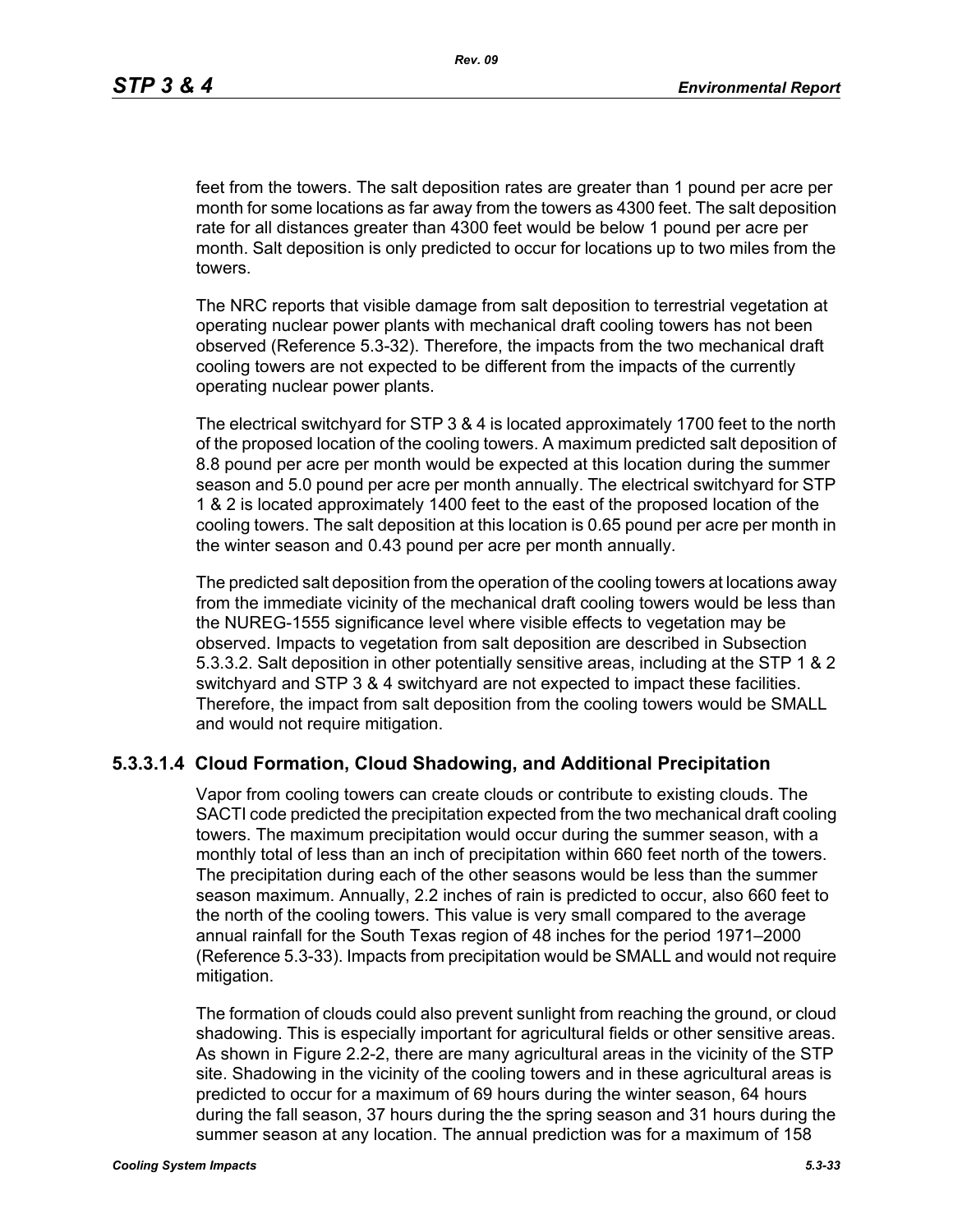hours of shadowing at any location. Shadowing in areas beyond the site boundaries would occur for less than 18 hours per season and 35 hours annually at any location. This represents a very small percentage of the total hours of each season and per year. Therefore, the impacts from cloud shadowing would be SMALL and would not require mitigation.

# **5.3.3.1.5 Interaction with Existing Pollution Sources**

No other sources of pollution occur within two kilometers of the STP site. Therefore, there would be no interaction with existing pollution sources.

## **5.3.3.1.6 Ground-Level Humidity Increase**

Increases in the absolute and relative humidity could result from the operation of the two mechanical draft cooling towers. The majority of the water evaporated in the cooling tower is buoyant and dissipates into the atmosphere. A small fraction of this evaporated water may not be as buoyant and could increase the ground level humidity. Specific meteorological conditions could also limit the dissipation into the atmosphere, but would be infrequent. The humidity in the region is typically high, and increases in the humidity would not be noticeable. In addition, the ground level increases in humidity would occur in the immediate vicinity of the cooling towers. The impacts from increases in absolute and relative humidity would be SMALL and mitigation would not be warranted.

# **5.3.3.2 Terrestrial Ecosystems**

As discussed in Section 3.4, STP 3 & 4 would use the existing MCR for condenser cooling. Two mechanical draft cooling towers, extending approximately 119.0 feet above grade (El. 153 ft. MSL), would be constructed to serve as the UHS for STP 3 & 4. As planned during MCR construction, inclusion of STP 3 & 4 in the existing cooling reservoir system will lead to an increase in operating water level, potentially impacting existing shoreline vegetation and terrestrial biota using the reservoir. The only important terrestrial species as defined in NUREG-1555 that use the MCR other than the federally listed brown pelican, which is listed as threatened, are the bald eagle and common game species such as ducks (see Subsection 2.4.1) (Reference 5.3-16). The brown pelican nests in other locations of Matagorda County, but currently uses the MCR only for resting, a source of freshwater, and possibly foraging.

Impacts from cooling tower operation on terrestrial biota can result from salt drift, vapor plumes, icing, precipitation modifications, noise, and avian collisions with structures (e.g., cooling towers). Each of these topics is discussed in Subsection 5.3.3.2.2. Overall, there are no important terrestrial habitats as defined in NUREG-1555 in the area encompassed by construction of the two mechanical draft cooling towers.

## **5.3.3.2.1 Main Cooling Reservoir**

The addition of STP 3 & 4 will result in an increase in the normal operating water level of the MCR from 47 feet MSL to 49 feet MSL, which could impact terrestrial biota associated with this impoundment. However, the reservoir side of the berm outlining the MCR is lined with "soil-cement" to prevent erosion and has largely prevented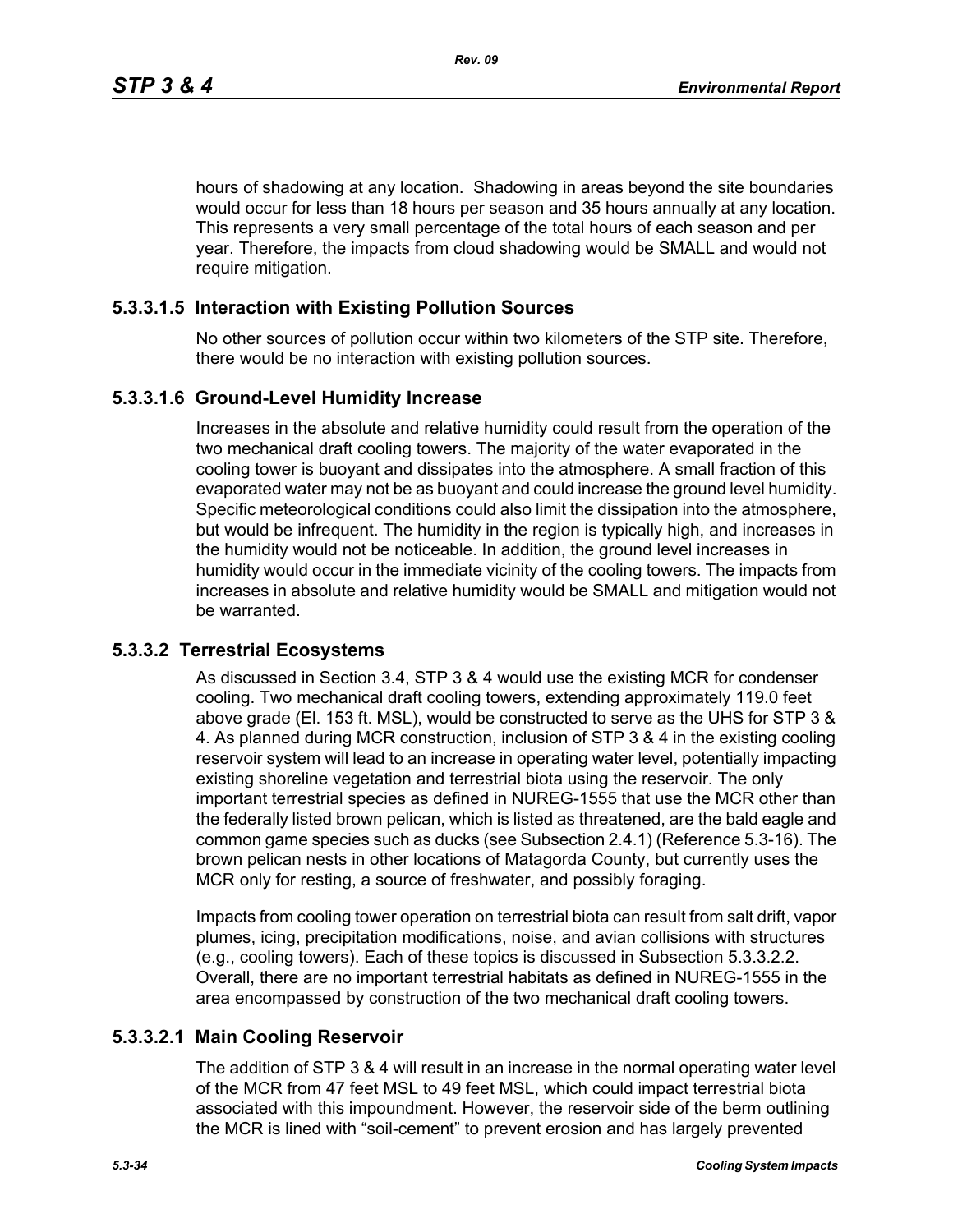establishment of vegetation on this side (Reference 5.3-34). Recent reconnaissance indicates that shoreline vegetation is extremely sparse and thus the water level increase would have a negligible impact on terrestrial biota.

As stated in Subsection 2.4.1, several species of water birds have nested on the terminal ends of the "Y-dike" in the MCR since the mid-1980s (Figure 2.4-1, Table 2.4- 1). These birds tend to nest on the road bed positioned on the crown of the dike and areas immediately adjacent to this road. An increase in water level of 2 feet will not encroach on these nests. Also, most of the 7-mile-long dike system is not being used by these nesting birds and is available as nesting habitat.

Wintering waterfowl and other water birds (recent reconnaissance) use this reservoir for foraging and resting (see Subsection 2.4.1) (Reference 5.3-35). Baker and Greene noted a shift from dabbling to diving ducks as the reservoir was initially filled (Reference 5.3-35). Diving ducks typically feed in waters less than 10 feet (3 meters) deep (References 5.3-36 and 5.3-37). Depending on the depth, some species that forage on benthos may lose a portion of the reservoir floor as foraging habitat due to the increased reservoir depth, but some of this loss should eventually be replaced as mollusks and other invertebrates colonize the newly flooded portions of the reservoir shoreline. Most piscivorous birds, such as eagles, ospreys, pelicans, herons, and gulls, forage on or near the surface of the reservoir and along its banks and will not be affected by a water level increase. These conclusions are based on the assumption that the fish populations are not affected (see Subsection 5.3.2).

## **5.3.3.2.2 Cooling Towers**

#### **Salt Drift**

The two mechanical draft cooling towers will be positioned immediately south of Units 3 & 4 in an industrial/developed area. Vegetation adjacent to this area includes relatively open habitats: mowed areas and other areas dominated by bluestem grasses, dewberry, and sea myrtle, all plants common to disturbed or abandoned agricultural land in this region (Reference 5.3-34). Vegetation near the cooling towers could be subjected to salt deposition attributable to drift from the towers. Salt deposition could potentially cause vegetation stress, either directly by deposition of salts onto foliage or indirectly from accumulation of salts in the soil.

To evaluate salt deposition on plants, an order-of-magnitude approach was used since some plant species are more sensitive to salt deposition than others, and tolerance levels of most species are not well known. Deposition of sodium chloride at rates of approximately 1 to 2 pounds per acre per month is typically not damaging to plants, while deposition rates approaching or exceeding 9 pounds per acre per month in any month during the growing season could cause leaf damage in many species (Reference 5.3-16). An alternate approach for evaluating salt deposition is to use 9 to 18 pounds per acre per month of sodium chloride deposited on leaves during the growing season as a general threshold for visible leaf damage (Reference 5.3-16).

As presented in Subsection 5.3.3.1.3, the maximum expected salt deposition rate from the combination of both towers would be 160 pounds per acre per month during the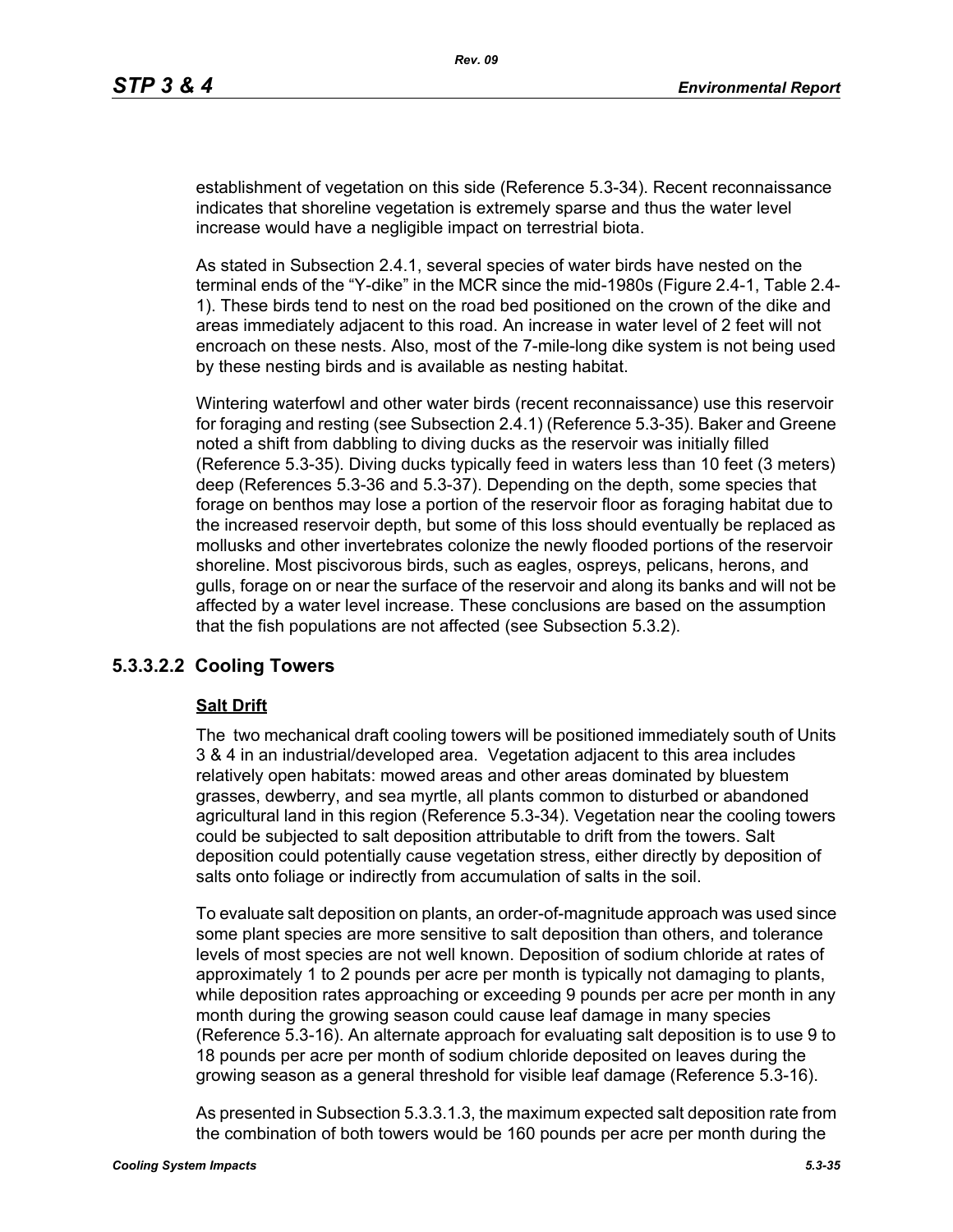summer. This maximum rate is approximately 18 times greater than the approximately 9 pounds per acre per month rate that is considered a threshold value for leaf damage in many species. However, the distance to the maximum deposition is only 0.12 mile (660 feet) from the center of the towers (Figure 5.3-1). No deposition greater than 8.9 pounds per acre per month would occur beyond 1600 feet (0.3 mile), thus all deposition above 8.9 pounds will occur within the site boundary and most of the deposition will occur on facilities rather than vegetation. As previously discussed, the vegetative cover in the vicinity of the cooling towers is either mowed areas or bluestem/sea myrtle habitat found on previously disturbed agricultural lands, both marginal habitat for most wildlife. Any impacts from salt drift on the local terrestrial ecosystems would therefore be SMALL and would not warrant mitigation. Cumulative impacts are discussed in Section 10.5.

## **Vapor Plumes and Icing**

As discussed in Subsection 5.3.3.1.1, the expected average plume length would range from 0.2 to 0.4 miles and the expected median plume length would be less than 0.2 miles (all seasons). As discussed in Subsection 5.3.3.1.2, ground level fogging as a result of cooling tower operation is not predicted to occur. Similarly, icing resulting from the cooling towers is not predicted to occur. Therefore the impacts of fogging and icing on terrestrial ecosystems would be SMALL and would not warrant mitigation.

#### **Precipitation Modifications**

As discussed in Subsection 5.3.3.1.4, the predicted maximum precipitation from the cooling towers would be approximately 2 inches of rain per year at 660 feet north of the towers. This amount is very small compared to the average annual precipitation of approximately 48 inches for the South Texas region over the 1971 to 2000 period (Reference 5.3-33). Thus, additional precipitation resulting from operation of the proposed units on local terrestrial ecosystems would be SMALL and would not warrant mitigation.

## **Noise**

Noise from the operation of each cooling tower would be approximately 65 dBA at 50 feet from the tower, according to vendor-supplied data. This noise level is below 80 to 85 dBA, the sound level at which some birds and small mammals are startled or frightened (Reference 5.3-38). Thus, it is unlikely that noise from each tower would disturb wildlife at distances greater than 50 feet from the tower. The incremental increase in noise resulting from simultaneous operation of the two cooling towers would be insignificant. Given that estimated noise level (51 dBA at 400 feet) associated with the new cooling towers is below the 60-65 dBA the NRC considers of small significance (Reference 5.3-32), noise impacts to terrestrial ecosystems would be SMALL and would not warrant mitigation.

## **Avian Collisions**

As discussed in Subsection 5.3.3.1, the two mechanical draft cooling towers associated with STP 3 & 4 will be 119 feet high. While tall natural draft cooling towers have been associated with bird kills, there have been no reported bird kills on the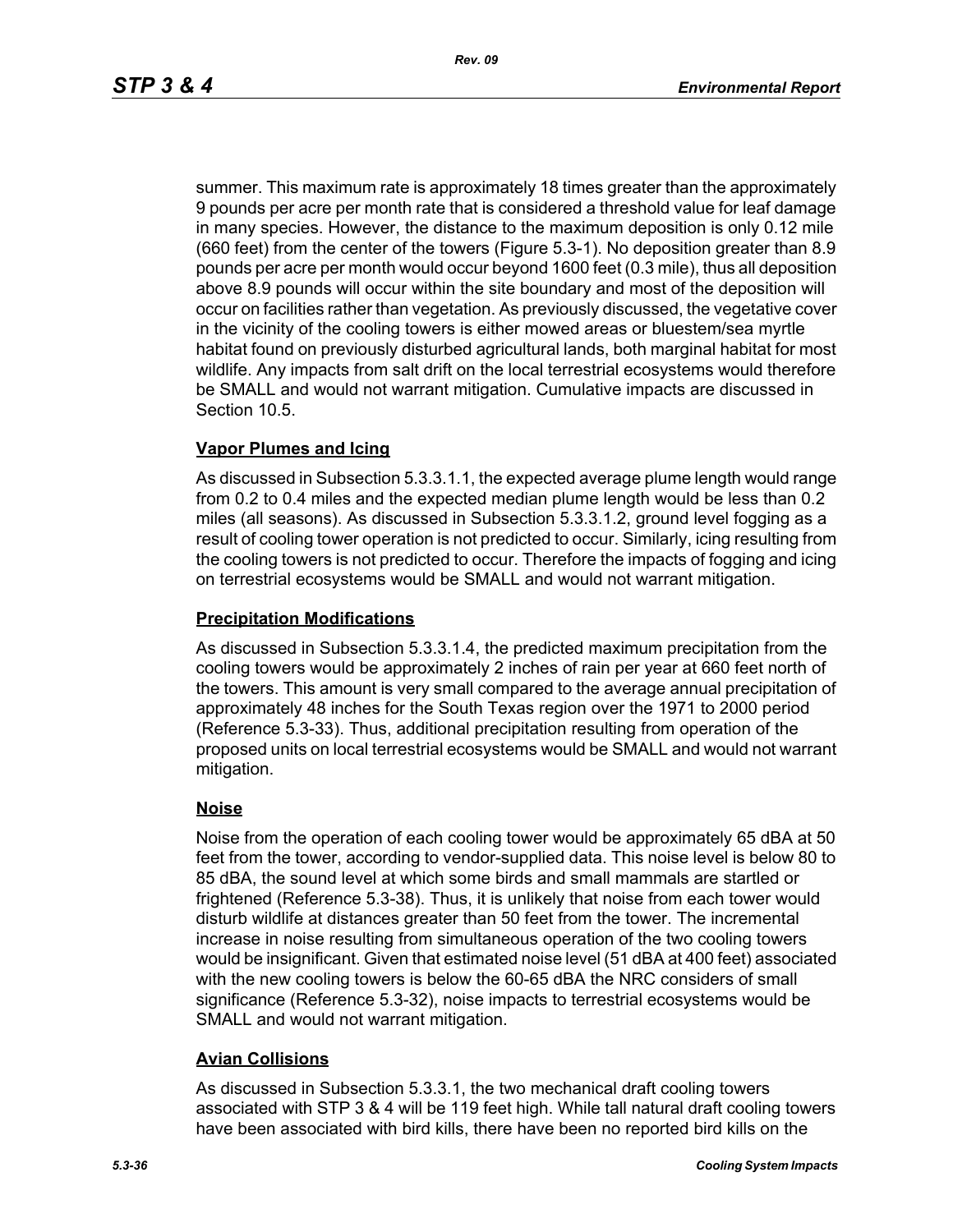existing STP 1 & 2 buildings and the relatively lower height of mechanical draft cooling towers pose little risk to migrating birds and cause negligible mortality (Reference 5.3- 32). Therefore, impacts to birds from collisions with the cooling towers would be SMALL and would not warrant mitigation.

In summary, there are SMALL impacts to terrestrial ecosystems or biota as a result of operation of the heat dissipation systems.

# **5.3.4 Impacts to Members of the Public**

This section describes the potential health impacts associated with the cooling system for the new units. Specifically, impacts to human health from thermophilic microorganisms and from noise resulting from operation of the cooling system are addressed.

As described in Section 3.4, the existing MCR will be used as a closed-cycle cooling system for STP 3 & 4. Mechanical draft cooling towers will be constructed to assist in heat load dissipation and serve as the UHS. Thermal discharges will result from the following systems:

- Circulating Water System discharge to the MCR
- **Turbine Service Water discharge to the MCR**
- Mechanical draft cooling tower blowdown to the MCR

# **5.3.4.1 Thermophilic Microorganism Impacts**

Consideration of the impacts of microorganisms on public health are important for facilities using cooling ponds, lakes, canals, or small rivers, because use of such water bodies may significantly increase the presence and numbers of microorganisms. "Microorganisms that are associated with cooling towers and thermal discharges can have negative impacts on human health. The presence and numbers of these organisms can be increased by the addition of heat; thus they are called thermophilic organisms. These microorganisms include the enteric pathogens *Salmonella sp*. and *Shigella sp.* as well as *Pseudomonas aeruginosa* and thermophilic fungi. They also include the bacteria *Legionella sp*., which causes Legionnaires' disease, and freeliving amebae of the genera *Naegleria* and *Acanthamoeba*. Exposure to these microorganisms, or in some cases the endotoxins or exotoxins produced by the organisms, can cause illness or death" (Reference 5.3-39).

These microorganisms are the causative agents of potentially serious human infections, the most serious of which is attributed to *Naegleria fowleri*. *Naegleria fowleri* is a free-living ameba that occurs worldwide. It is present in soil and virtually all natural surface waters such as lakes, ponds, and rivers. *Naegleria fowleri* grows and reproduces well at high temperatures (104º to 113ºF) and has been isolated from waters with temperatures as low as 79.7ºF (Reference 5.3-16). *Naegleria fowleri* thrives in warm, fresh water, particularly if the water is stagnant or slow moving. These protozoa are found in a variety of water bodies, including lakes, ponds, and poorly maintained swimming pools and hot tubs. Since a primary food source for the amebae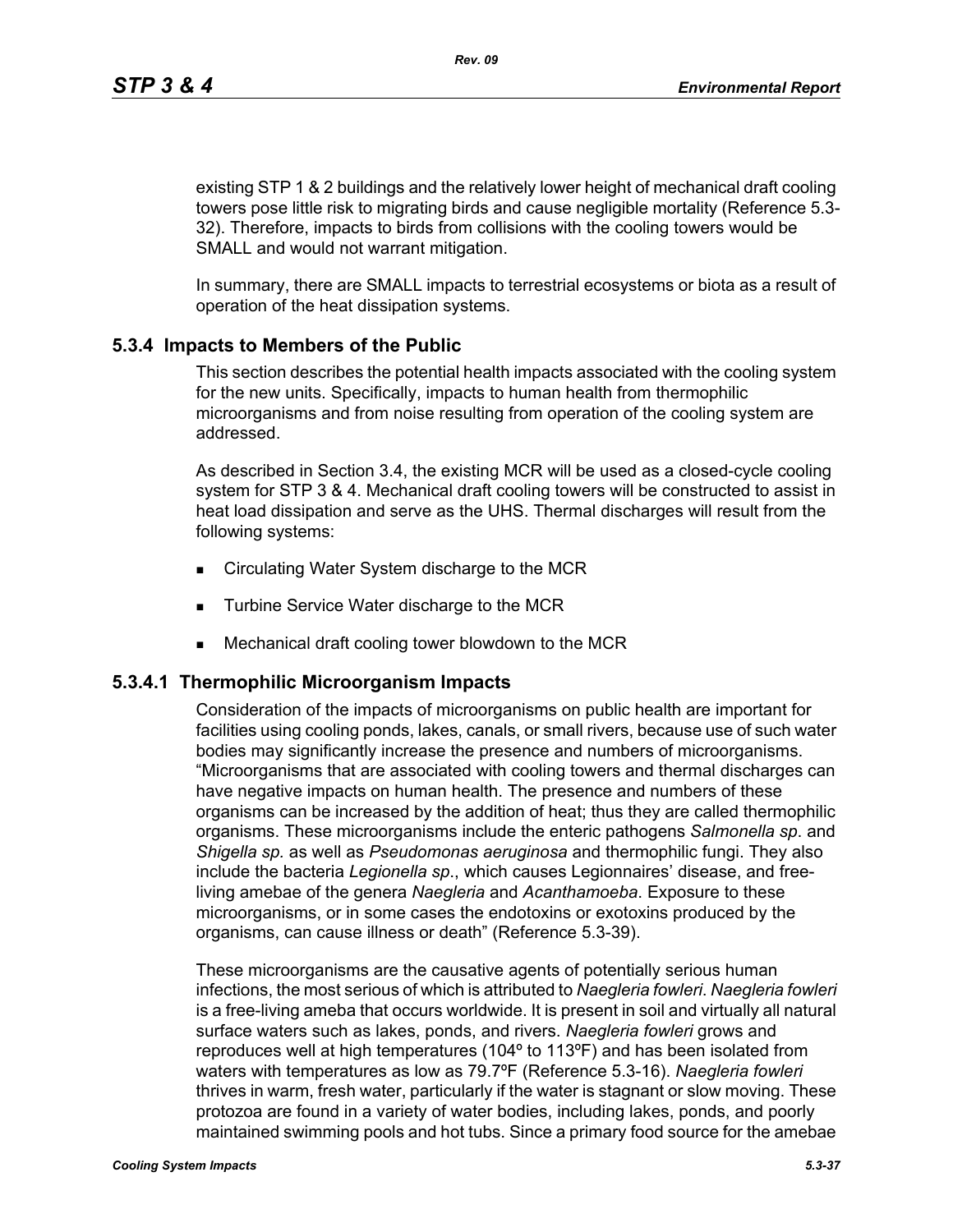is coliform bacteria, the presence of significant numbers of coliform bacteria will promote growth of this ameba. Although exposure to this organism is very common, the chance is less than 1 in 100 million that a person exposed to water inhabited by *Naegleria* will become infected. The route of infection is through the nasal passages, then on to the brain and spinal cord. The few cases reported in Texas have occurred in the months of May through September. Symptoms include changes in the ability to taste or smell, rapidly followed by headache, fever, nausea, and vomiting. While the disease is not transmissible from person to person, it is usually fatal (Reference 5.3-40).

On a routine frequency, the Center for Disease Control (CDC) compiles statistical data regarding waterborne disease and outbreaks in the United States. A review of reported data from 1997 through the most recent reporting cycle (2004) indicates that there have been seven reported cases of primary amebic meningoencephalitis associated with recreational waters (References 5.3-40, 5.3-41, 5.3-42, and 5.3-43). In addition, one case was reported by Texas Department of State Health Services (TDSHS) in 2005 (Reference 5.3-44). All cases were from water bodies in the central and northwestern portions of the state. None of the reported cases were in the vicinity of STP 3 & 4.

There are no regulations that could be tied to microorganisms that are associated with cooling towers or thermal discharges. No Occupational Safety and Health Administration (OSHA) or other legal standards for exposure to microorganisms exist at the present time.

Personnel access to the MCR is strictly controlled per administrative controls and security patrols. The MCR is located within the fenced site boundary, precluding access by members of the public. The anticipated usage frequency of the blowdown system has not been experienced during the years of operating STP 1 & 2. A single blowdown system test was performed in 1997. The capability for blowdown is to be retained, as the addition of the heat load from STP 3 & 4 may require this operation (see Subsection 3.4.2.4). All blowdowns will be within limits set in the TPDES wastewater discharge permit. TPDES discharge temperature limits would result in effluent temperatures between 95º–97ºF. Blowdowns would occur during high river flow periods (winter and spring) when river temperatures are significantly lower than the discharge temperature and not conducive to *Naegleria* blooms.

The risk to public health from thermophilic microorganisms associated with the potential discharge of MCR water via blowdown system operation would be SMALL and would not warrant mitigation.

#### **5.3.4.2 Noise Impacts**

The principal sources of noise related to cooling system operations are the mechanical draft cooling towers and pumps to supply cooling water. As described in Subsection 4.4.1, there are no applicable state or local noise regulations for unincorporated areas of Matagorda County, where STP is located. As discussed in Subsection 2.2.1.2, the nearest full-time residence is approximately one and a half miles west-southwest from the exclusion area boundary (EAB) or approximately two and a third miles west-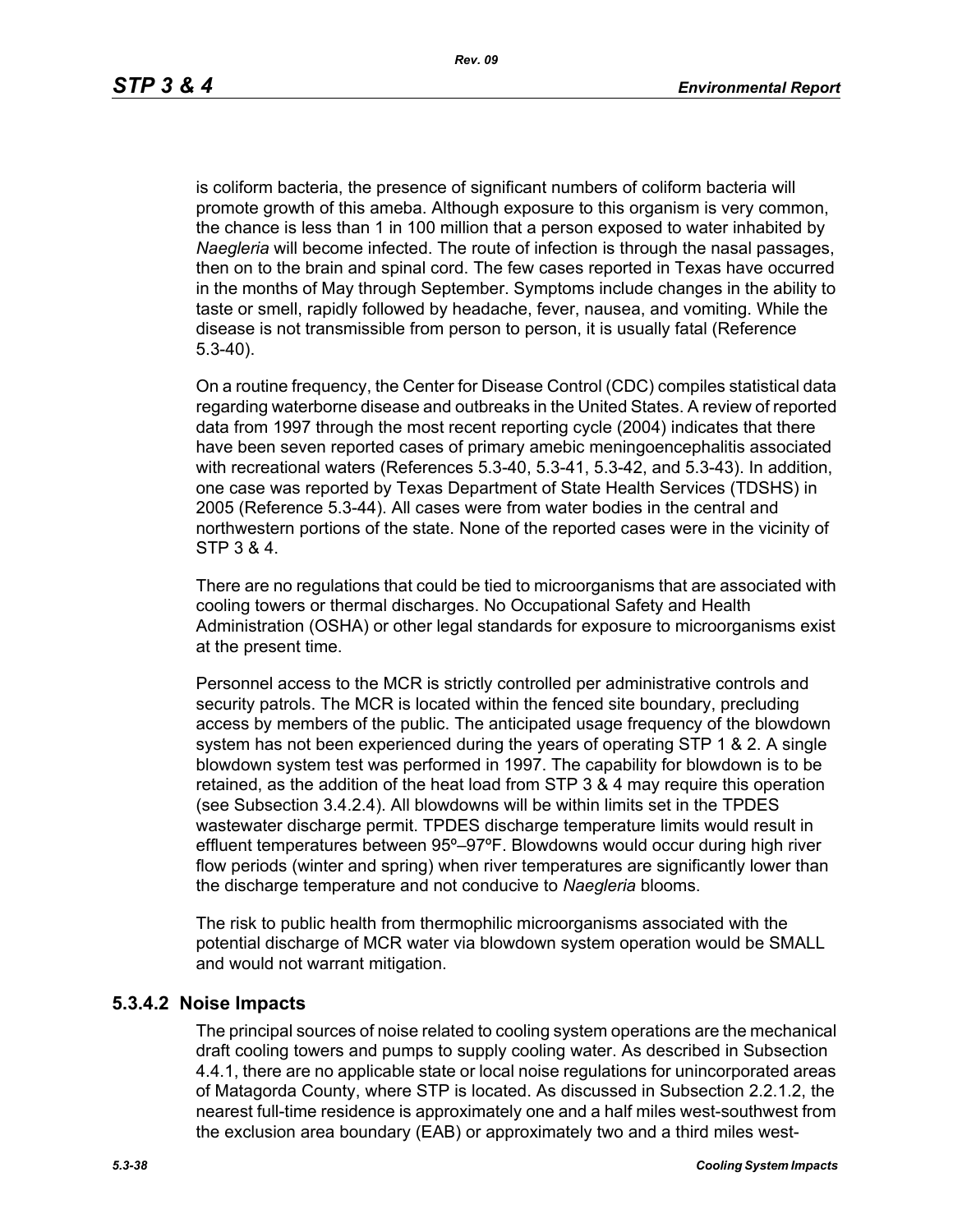southwest from the site of the new units (Figure 2.1-1), and distance and vegetation will attenuate any noise. Relative to the location of the nearest full-time residence, STP 3 & 4 cooling towers would be located approximately 0.6 mile from the site boundary. STPNOC has not received complaints about the noise of the existing units.

The overall cooling tower noise emissions are predicted to be 71 dBA 5 feet from the inlet and 51 dBA 400 feet from the inlet. Although there is no data available on RMPF noise levels, it is anticipated that these levels will not increase above existing STP 1 & 2 levels, which have not presented noise issues. Additionally, the RMPF is oriented to the east, away from the nearest full-time residence. As reported in the Generic Environmental Statement for License Renewal of Nuclear Power Plants (NUREG-1437) and referenced in NUREG-1555, noise levels below 65 dBA are considered of small significance (References 5.3-32 and 5.3-16). The day-night noise levels that are anticipated from the plant's cooling towers and cooling systems are less than 65 dBA at the site boundary, which is considered to be of small significance to the public. Thus, the impacts due to noise would be SMALL and would not warrant mitigation.

## **5.3.4.3 References**

- 5.3-1 What Is the "Texas Pollutant Discharge Elimination System (TPDES)"? TCEQ 2007. Available at http://www.tceq.state.tx.us/permitting/water\_quality/wastewater/pretreatm ent/tpdes\_definition.html.
- 5.3-2 "Final Environmental Statement Related to the Operation of STP 1 & 2," NRC (U.S. Nuclear Regulatory Commission), Office of Nuclear Reactor Regulation, Washington, D.C., August 1986.
- 5.3-3 HL&P (Houston Lighting & Power Company). Environmental Report Construction Phase, STP 1 & 2, 1974.
- 5.3-4 "Final Environmental Statement Related to the Proposed STP 1 & 2," NRC, Office of Nuclear Reactor Regulation, Washington, D.C., March 1975.
- 5.3-5 HL&P (Houston Lighting & Power Company), Environmental Report Operating License Stage, 1978.
- 5.3-6 "Annual Water Use Reports 2001," Reliant Energy, submitted to Texas Natural Resource Conservation Commission by Reliant Energy, Houston, February 22, 2002.
- 5.3-7 "Annual Water Use Reports 2002," Reliant Energy, 2003, submitted to TCEQ by Reliant Energy, Houston, February 14, 2002.
- 5.3-8 "Annual Water Use Reports 2003," STPNOC, submitted to TCEQ by STPNOC, Wadsworth, Texas, February 24, 2004.
- 5.3-9 "Annual Water Use Reports 2004," STPNOC, submitted to TCEQ by STPNOC, Wadsworth, Texas, February 23, 2005.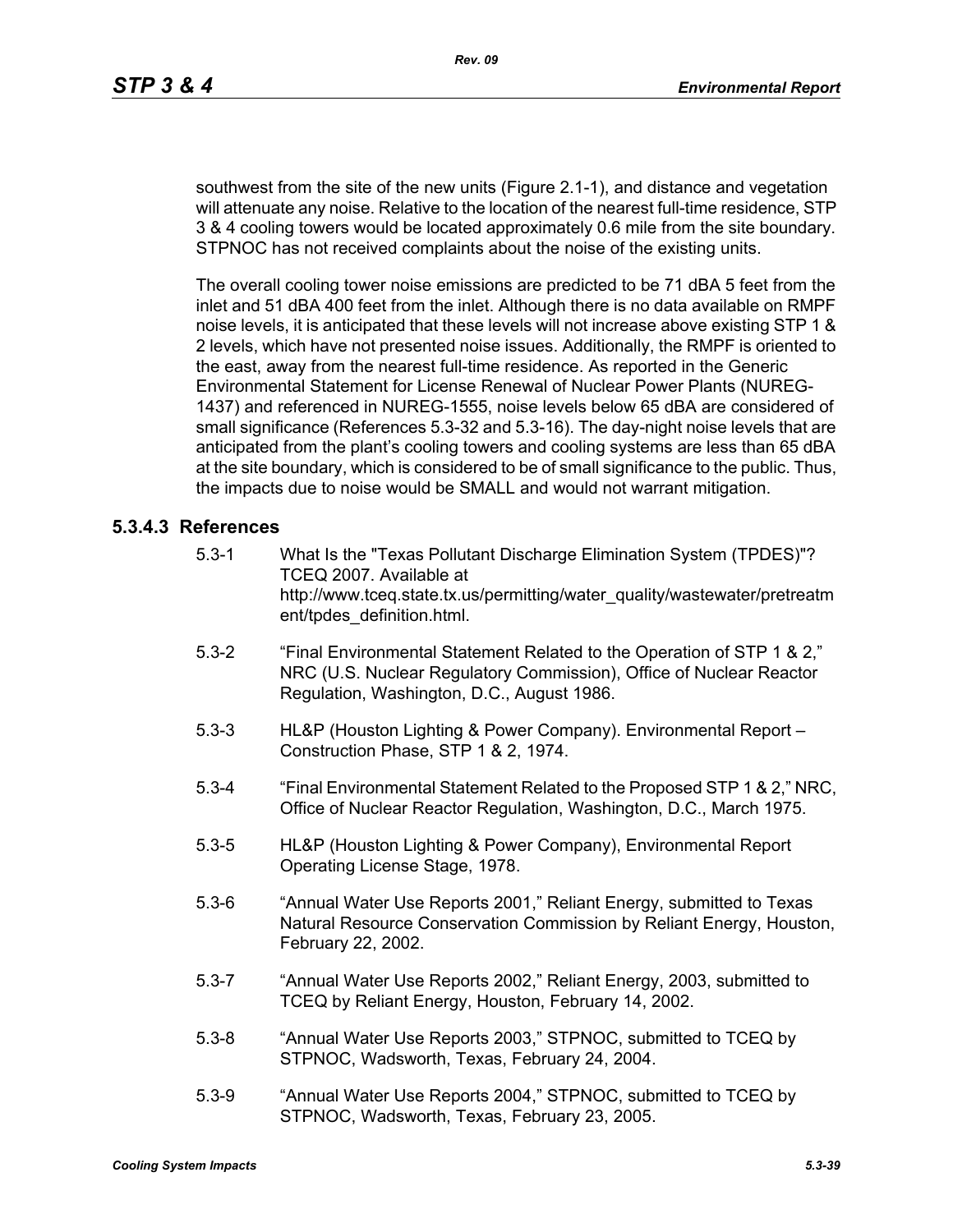- 5.3-10 "Annual Water Use Reports 2005," STPNOC, submitted to TCEQ by STPNOC, Wadsworth, Texas, February 22, 2006.
- 5.3-11 "Annual Water Use Reports 2006, STPNOC, submitted to TCEQ by STPNOC, Wadsworth, Texas, February 22, 2007.
- 5.3-12 USGS (U.S. Geological Survey), Water Resources Data Texas, Water Year 2006, Volume 4: Colorado River Basin, Lavaca River Basin, and Intervening Coastal Basins, 2007.
- 5.3-13 Nelson, D.M. and M.E. Monaco. National Overview of Evolution of NOAA's ELMR Program, NOAA Technical Memorandum NOS NCCOS CCMA 144, Silver Spring, Maryland, 2000.
- 5.3-14 Nelson, D. M.. Distribution and Abundance of Fish and Invertebrates in Gulf of Mexico Estuaries, Volume I: Data Summaries, ELMR Rep. No. 10. NOAA/NOS Strategic Environmental Assessments Division, Rockville, Maryland, 1992.
- 5.3-15 Patillo, M.E., T. E. Czapla, D.M. Nelson, and M.E. Monaco. Distribution and Abundance of Fish and Invertebrates in Gulf of Mexico Estuaries, Volume II: Species Life History Summaries, ELMR Rep. No. 11, NOAA/NOS Strategic Environmental Assessments Division, Rockville, Maryland, 1997.
- 5.3-16 "Standard Review Plans for Environmental Reviews of Nuclear Power Plants," NRC, NUREG-1555. Office of Nuclear Reactor Regulation, October 1999.
- 5.3-17 Wilbur, D. H. and R. Bass. "Effect of the Colorado River Diversion on Matagorda Bay Epifauna, Estuarine, Coastal, and Shelf Science," 47(3), 1998.
- 5.3-18 "Trends in Finfish Landings of Sport-Boat anglers in Texas Marine Waters," Green, L. M. and R. P. Campbell, May 1974–May 2003, Texas Parks and Wildlife Management Data Series No. 234, 2005.
- 5.3-19 "Colorado River Entrainment and Impingement Monitoring Program, Phase Two Studies," McAden, D.C., G. N. Greene, and W. B. Baker, July 1983–June 1984 (Report #1), Prepared for South Texas Project by Ecology Division, Environmental Protection Department, HL&P, October 1984.
- 5.3-20 NUS Corporation, Colorado River Entrainment Monitoring Program, Phase One Studies—April, 1975–March, 1976. South Texas Project, December 1976.
- 5.3-21 "Entrainment and Impingement Monitoring Program, Phase Two Studies," McAden, D. C., G. N. Greene, and W. B. Baker, Colorado River July-December 1984 (Report #2), Prepared for South Texas Project by Ecology Division, Environmental Protection Department, HL&P, April 1985.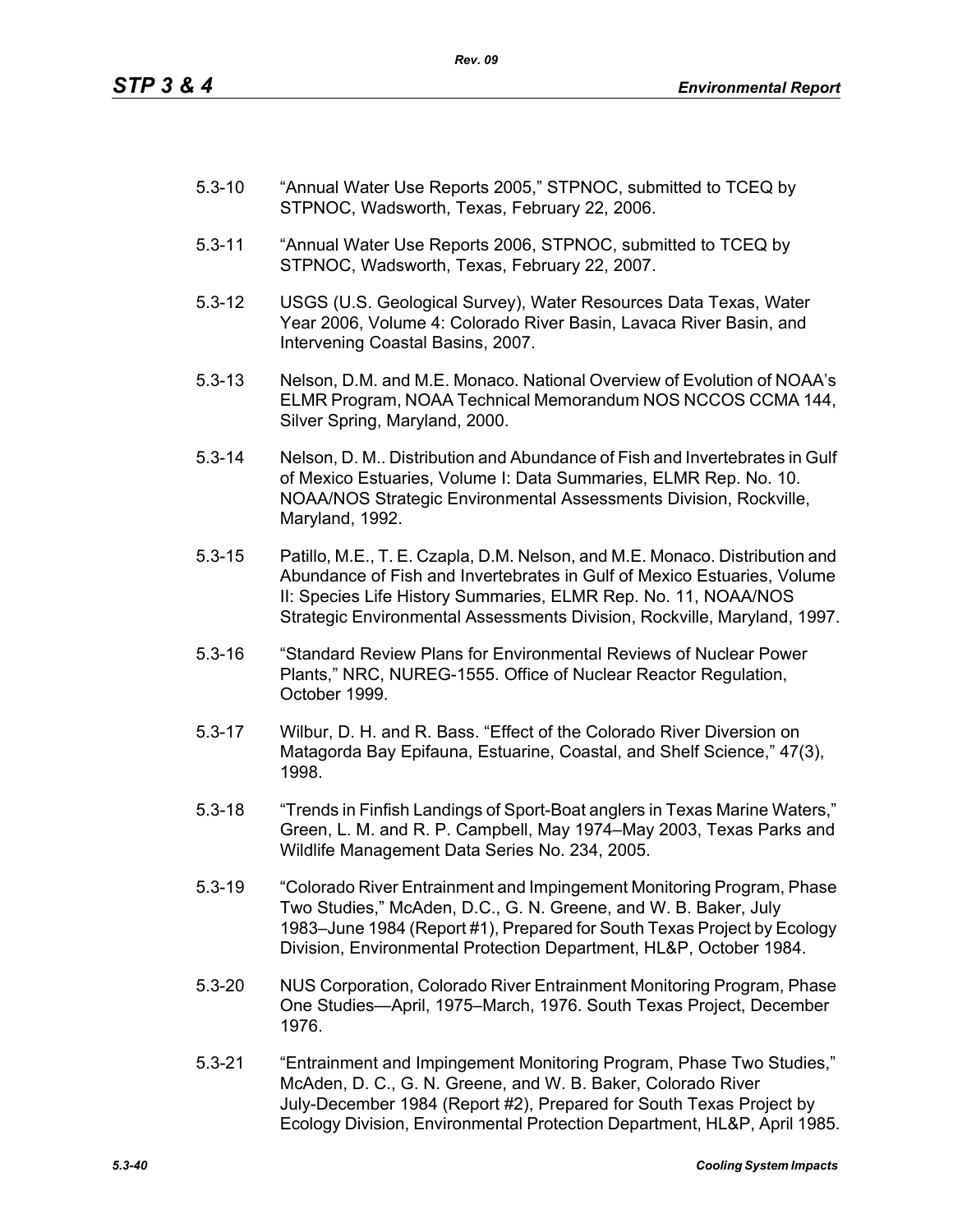| $5.3 - 22$ | "Fish of the Gulf of Mexico: Texas, Louisiana, and Adjacent Waters,"    |
|------------|-------------------------------------------------------------------------|
|            | Hoese, H. D. and R. H. Moore, 2nd. Edition, Texas A&M University Press, |
|            | 1998.                                                                   |

- 5.3-23 Grumbles, B., Memorandum to Regional Administrators regarding Implementation of the Decision in Riverkeeper, Inc. v. EPA, Remanding the Cooling Water Intake Structures Phase II Regulation, U.S. Environmental Protection Agency Office of Water, Washington, D.C., March 20, 2007.
- 5.3-24 "Matagorda Bay Freshwater Inflow Needs Study (FINS)," LCRA 2006. TCEQ, Texas Parks and Wildlife, and TWDB, August 2006.
- 5.3-25 "Trends in Relative Abundance and Size of Selected Finfish and Shellfish Along the Texas Coast: November 1975–December 2003," Martinez-Andrate, F., P. Campbell, and B. Fuls. Texas Parks and Wildlife Management Data Series No. 232, 2005.
- 5.3-26 "Water Conservation Plan," STPNOC, STP Electric Generating Station, Revision 1, July 1, 2005.
- 5.3-27 "Texas Surface Water Quality Standards," TCEQ, adopted July 26, 2000. Available at http://www.tceq.state.tx.us/nav/eq/eq\_swqs.html.
- 5.3-28 "Fact Sheet and Executive Director's Preliminary Decision for proposed TPDES Permit No. WQ0001908000 to discharge to Water in the State," TCEQ 2005, prepared by J. O. Onyenobi, Wastewater Permitting Section, Water Quality Division, April 8, 2005.
- 5.3-29 "A Model for Seasonal and Annual Cooling Tower Impacts," Policastro, A. J., W. E. Dunn, and R. A. Carhart 1994, Atmospheric Environment Vol. 28, No. 3, Elsevier Science Ltd, Great Britain.
- 5.3-30 "Hourly Surface Meteorological Observations from the Palacios Municipal Airport," NCDC (National Climactic Data Center). Available at http://www.ncdc.noaa.gov/oa/ncdc.html, accessed on April 16, 2007.
- 5.3-31 HL&P, South Texas Project Electric Generating Station Fog Monitoring Program, October 1990.
- 5.3-32 "Generic Environmental Statement for License Renewal of Nuclear Power Plants," NRC, NUREG 1437, May 1996.
- 5.3-33 NWS (National Weather Service) 2007. Houston Extremes, Normals and Annual Summaries. Available at http://www.srh.noaa.gov/hgx/climate/iah/ normals/iah\_summary.htm, accessed April 25, 2007.
- 5.3-34 HL&PC, 1974. South Texas Project, Units 1 and 2, Environmental Report, Docket Nos. 50-498 and 50-499, July 1, 1974, and subsequent amendments.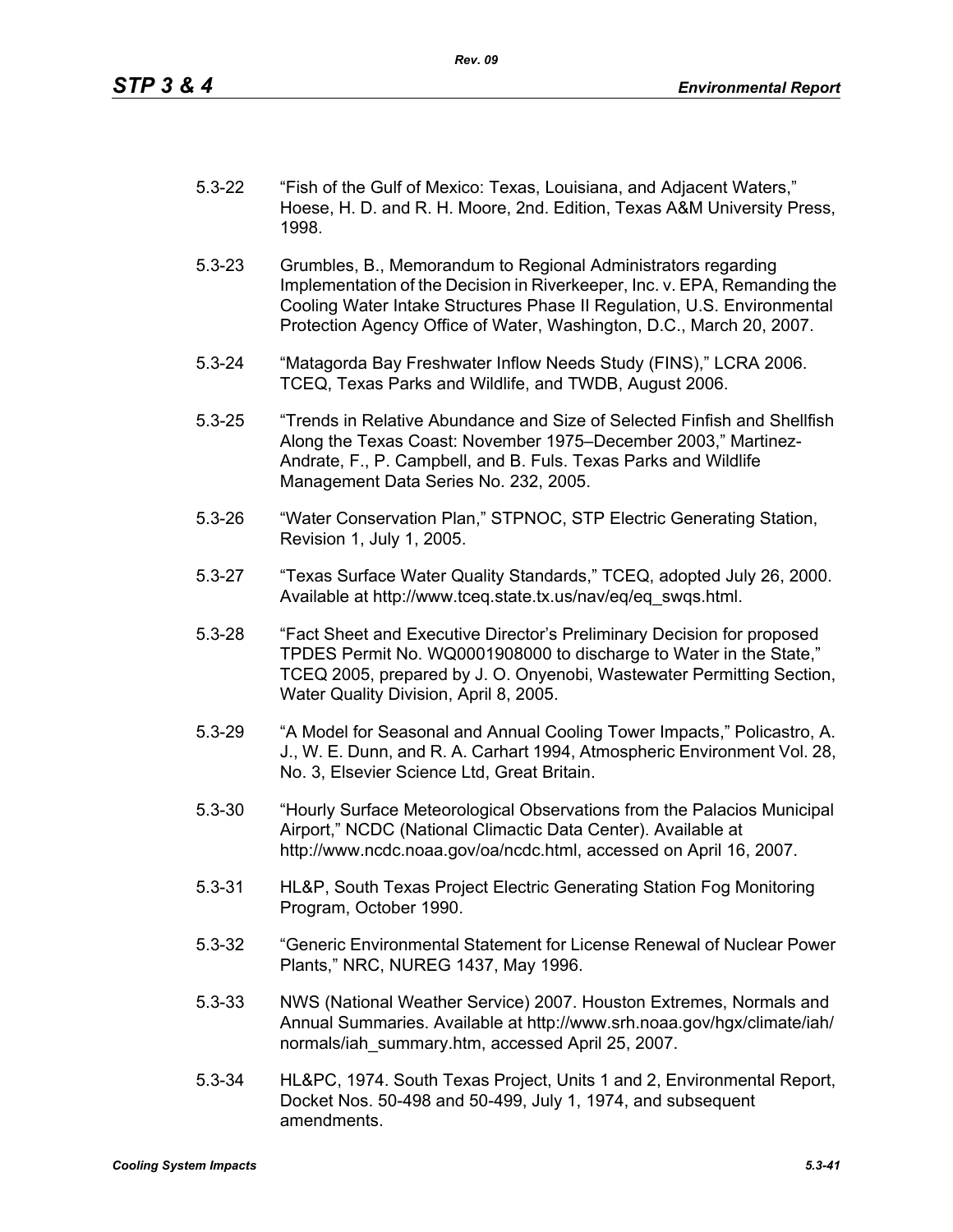| $5.3 - 35$ | "1987–1988 Special ecological studies for the South Texas Project, |
|------------|--------------------------------------------------------------------|
|            | Matagorda County, Texas," Baker, W. B. Jr. and G. N. Greene, HL&P, |
|            | Environmental Department, Houston, Texas, 1989.                    |

- 5.3-36 "Ring-necked duck (Aythya collaris) In The Birds of North America," Hohman, W.L., and R.T. Eberhardt, No. 329 (A. Poole and F. Gill, eds.). The Birds of North America, Inc., Philadelphia, Pennsylvania, 1998.
- 5.3-37 "Habitat suitability index models: Lesser scaup (wintering)," Mulholland, R., U.S. Fish and Wildlife Service Biological Report 82, 1985.
- 5.3-38 "Chapter 8: Noise In Environmental Impact Data Book." Golden, J.,Ouellette, R. P, Saari, S., and Cheremisinoff, P. N., Second Printing. Ann Arbor Science Publishers, Inc., Ann Arbor, Michigan, 1980.
- 5.3-39 GBRA Emphasizes Importance of Water Quality in Water Recreation," GBRA (Guadalupe-Blanco River Authority). Guadalupe-Blanco River Authority News Release, Seguin, Texas May 17, 2002.
- 5.3-40 "Morbidity and Mortality Weekly Review, Surveillance for Waterborne-Disease Outbreaks—United States, 1997–1998," CDC, Vol. 49/No. SS-4, Atlanta, Georgia, May 26, 2000.
- 5.3-41 "Morbidity and Mortality Weekly Review, Surveillance for Waterborne-Disease Outbreaks—United States, 1999–2000," CDC, Vol. 51/No. SS-8, Atlanta, Georgia, November 22, 2002.
- 5.3-42 "Morbidity and Mortality Weekly Review, Surveillance for Waterborne-Disease Outbreaks Associated with Recreational Water—United States, 2001–2002 and Surveillance for Waterborne-Disease Outbreaks Associated with Drinking Water-United States, 2001–2002," CDC, Vol. 53/No. SS-8, Atlanta, Georgia, October 22, 2004.
- 5.3-43 "Morbidity and Mortality Weekly Review, Surveillance for Waterborne Disease and Outbreaks Associated with Recreational Water—United States, 2003–2004 and Surveillance for Waterborne Disease and Outbreaks Associated with Drinking Water and Water not Intended for Drinking–United States, 2003-2004," CDC, Vol. 55/No. SS-12, Atlanta, Georgia, December 22, 2006.
- 5.3-44 "Rare Amebic Illness Confirmed," TDSHS (Texas Department of State Health Services), News Release, September 14, 2005.
- 5.3-45 TCEQ, Letter from Kelly Holligan (TCEQ) to R. A. Gangluff (STPNOC) Re: Cooling Water Intake Structures Phase II Rules; South Texas Project Electric Generating Station, TPDES Permit No. WQ0001908000, June 27, 2007.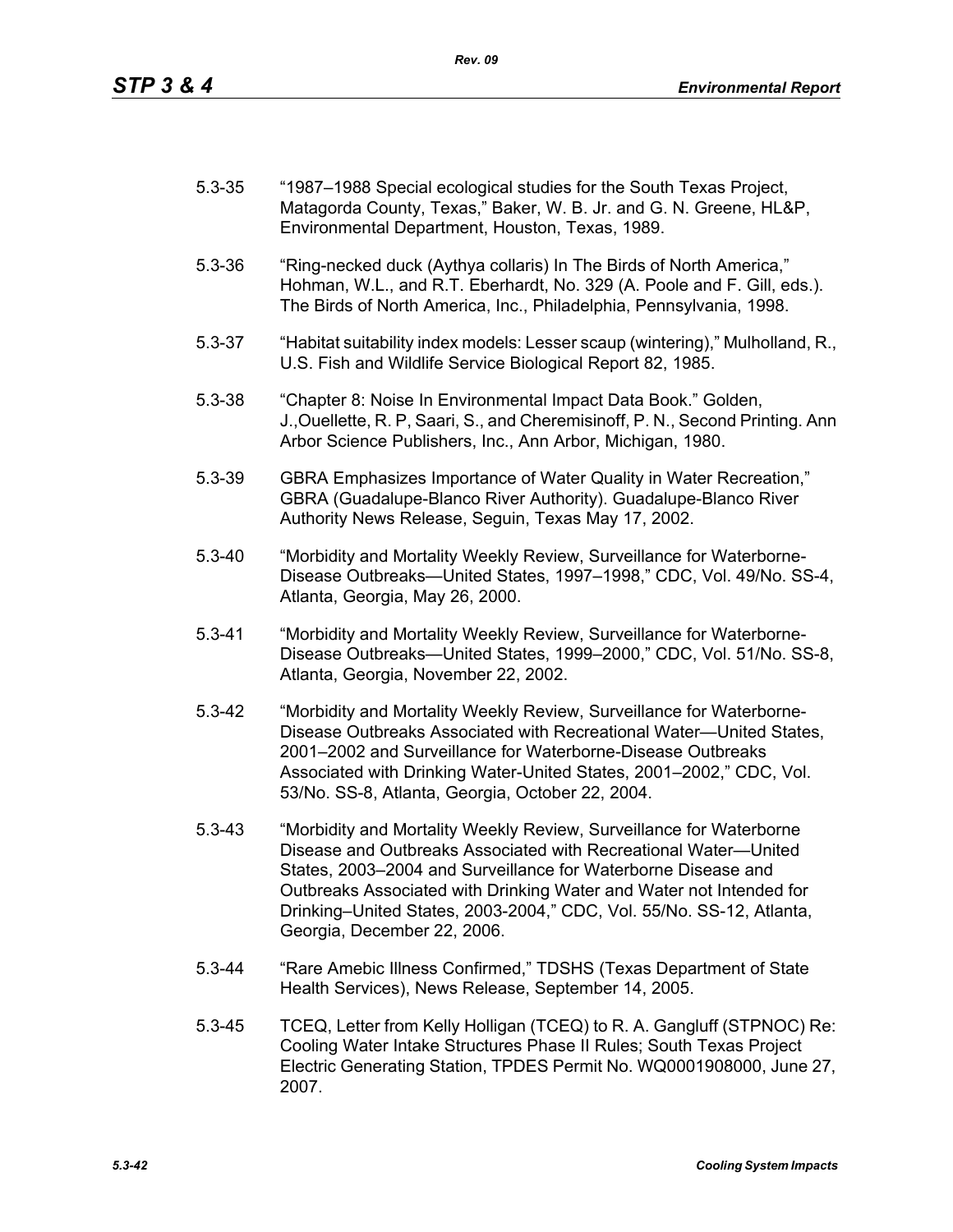|                      |                      | <b>TPWD</b><br>"principal | <b>TPWD</b><br>"recreationally |                |                 |
|----------------------|----------------------|---------------------------|--------------------------------|----------------|-----------------|
| <b>Species</b>       | <b>NOAA ELMR [1]</b> | fisheries" [2]            | important" [3]                 | <b>NRC [4]</b> | <b>LCRA [5]</b> |
| American oyster      | $\checkmark$         | $\checkmark$              |                                |                | $\checkmark$    |
| Brown shrimp         | $\checkmark$         |                           |                                | $\checkmark$   | $\checkmark$    |
| White shrimp         | $\checkmark$         | $\checkmark$              |                                | $\checkmark$   | ✓               |
| Blue crab            |                      |                           |                                |                |                 |
| Gulf menhaden        | $\checkmark$         |                           |                                | $\checkmark$   | $\checkmark$    |
| Bay anchovy          | $\checkmark$         |                           |                                | $\checkmark$   |                 |
| Sheepshead           | $\checkmark$         | $\checkmark$              |                                |                |                 |
| Sand sea trout       | $\checkmark$         |                           | $\checkmark$                   | $\checkmark$   |                 |
| Spotted sea<br>trout | $\checkmark$         |                           | $\checkmark$                   | $\checkmark$   | $\checkmark$    |
| Atlantic croaker     | $\checkmark$         |                           |                                | $\checkmark$   | $\checkmark$    |
| Black drum           | $\checkmark$         | $\checkmark$              |                                | $\checkmark$   | ✓               |
| Red drum             | $\checkmark$         |                           | $\checkmark$                   | $\checkmark$   | ✓               |
| Striped mullet       | $\checkmark$         | $\checkmark$              |                                |                | ✓               |
| Southern<br>flounder | $\checkmark$         | $\checkmark$              |                                | $\checkmark$   | ✓               |

# **Table 5.3-1 General Concurrence on "Important Species" in Lower Colorado River/Matagorda Bay Estuarine System**

 $\checkmark$  These species are not among the important finfish species listed in Table B.7 of NRC (1975), but receive considerable attention in the impact assessments of both NRC documents.

[1] References 5.3-14 and 5.3-15.

[2] Reference 5.3-17.

[3] Reference 5.3-18.

[4] References 5.3-2 and 5.3-9.

[5] Reference 5.3-24.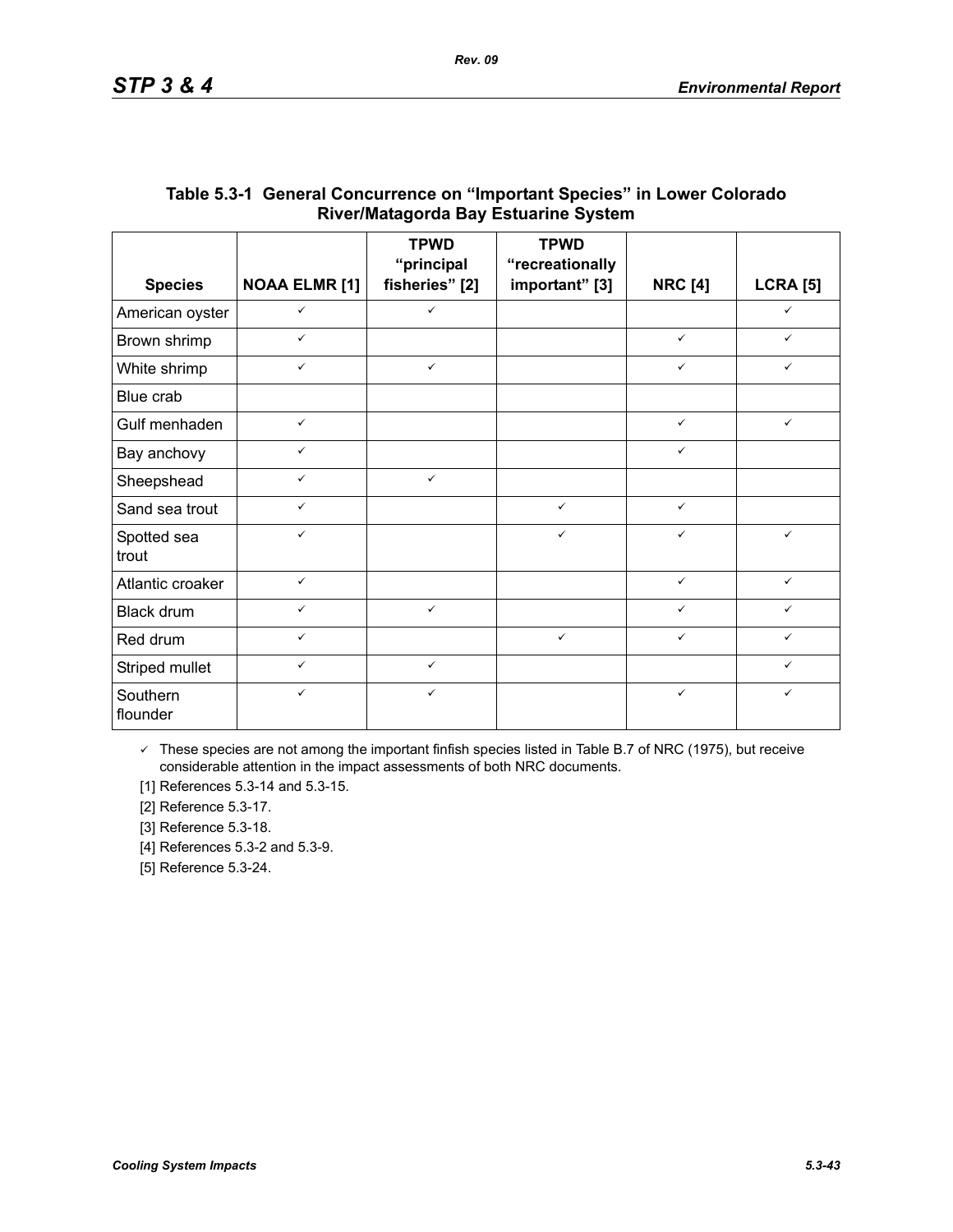|                            |                   | <b>Relative Abundance in Salinity Zones</b> |                                   |                               |  |
|----------------------------|-------------------|---------------------------------------------|-----------------------------------|-------------------------------|--|
| <b>Species</b>             | <b>Life Stage</b> | <b>Tidal Fresh</b><br>$( <0.5$ ppt $)$      | <b>Mixing</b><br>$(0.5 - 25$ ppt) | <b>Seawater</b><br>$(25$ ppt) |  |
| American oyster            | Adult             | Rare                                        | Common                            | Rare                          |  |
| Crassostrea<br>virginica   | Spawning adults   |                                             | Common                            |                               |  |
|                            | <b>Juveniles</b>  | Rare                                        | Common                            |                               |  |
|                            | Larvae            | Rare                                        | Common                            | Rare                          |  |
|                            | Eggs              | $\qquad \qquad$                             | Common                            |                               |  |
| Brown shrimp               | Adult             |                                             | Common                            | <b>Highly Abundant</b>        |  |
| Farfantepenaeus<br>aztecus | Spawning adults   |                                             |                                   |                               |  |
|                            | Juveniles         | Common                                      | <b>Highly Abundant</b>            | Common                        |  |
|                            | Larvae            | Common                                      | <b>Highly Abundant</b>            | <b>Highly Abundant</b>        |  |
|                            | Eggs              |                                             |                                   |                               |  |
| White shrimp               | Adult             | Rare                                        | Abundant                          | Common                        |  |
| Penaeus setiferus          | Spawning adults   |                                             |                                   |                               |  |
|                            | <b>Juveniles</b>  | <b>Highly Abundant</b>                      | Abundant                          | Common                        |  |
|                            | Larvae            | <b>Highly Abundant</b>                      | <b>Highly Abundant</b>            | <b>Highly Abundant</b>        |  |
|                            | Eggs              |                                             |                                   |                               |  |
| Blue crab                  | Adult             | Common                                      | Abundant                          | Common                        |  |
| Callinectes sapidus        | Spawning adults   | Common                                      | Rare                              |                               |  |
|                            | Juveniles         | Common                                      | Abundant                          | Common                        |  |
|                            | Larvae            | <b>Highly Abundant</b>                      | Abundant                          | Common                        |  |
|                            | Eggs              |                                             | Rare                              | Common                        |  |
| Gulf menhaden              | Adult             |                                             | Abundant                          | <b>Highly Abundant</b>        |  |
| Brevoortia patronus        | Spawning adults   |                                             |                                   |                               |  |
|                            | <b>Juveniles</b>  | <b>Highly Abundant</b>                      | <b>Highly Abundant</b>            | <b>Highly Abundant</b>        |  |
|                            | Larvae            |                                             |                                   |                               |  |
|                            | Eggs              |                                             |                                   |                               |  |
| Bay anchovy                | Adult             | Abundant                                    | <b>Highly Abundant</b>            | Common                        |  |
| Anchoa mitchelli           | Spawning adults   | Common                                      | <b>Highly Abundant</b>            | Common                        |  |
|                            | Juveniles         | Abundant                                    | Abundant                          | Common                        |  |
|                            | Larvae            | Abundant                                    | Common                            | Common                        |  |
|                            | Eggs              | Common                                      | Common                            | Common                        |  |

# **Table 5.3-2 Relative Abundance of Important Estuarine Organisms in Matagorda Bay**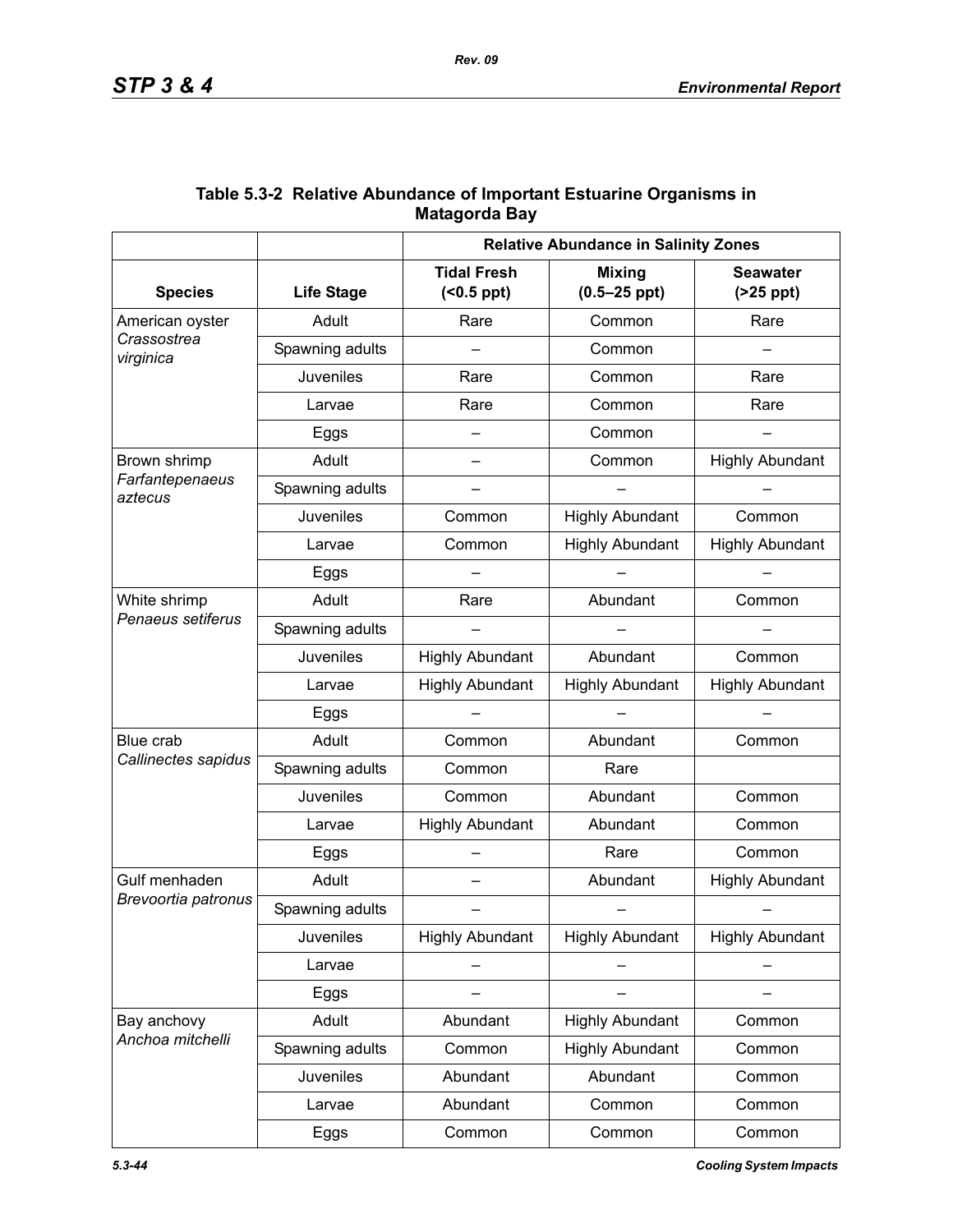|                                |                   | <b>Relative Abundance in Salinity Zones</b> |                                   |                               |  |
|--------------------------------|-------------------|---------------------------------------------|-----------------------------------|-------------------------------|--|
| <b>Species</b>                 | <b>Life Stage</b> | <b>Tidal Fresh</b><br>$( < 0.5$ ppt $)$     | <b>Mixing</b><br>$(0.5 - 25$ ppt) | <b>Seawater</b><br>$(25$ ppt) |  |
| Sheepshead                     | Adult             | Common                                      | Abundant                          | Abundant                      |  |
| Archosargus<br>probatocephalus | Spawning adults   |                                             |                                   |                               |  |
|                                | <b>Juveniles</b>  | Common                                      | Abundant                          | Common                        |  |
|                                | Larvae            |                                             |                                   |                               |  |
|                                | Eggs              |                                             |                                   |                               |  |
| Sand sea trout                 | Adult             |                                             | Common                            | Common                        |  |
| Cynoscion<br>arenarius         | Spawning adults   |                                             |                                   |                               |  |
|                                | Juveniles         | Common                                      | Common                            | Common                        |  |
|                                | Larvae            |                                             |                                   |                               |  |
|                                | Eggs              | —                                           |                                   |                               |  |
| Spotted sea trout              | Adult             | Rare                                        | Common                            | Common                        |  |
| Cynoscion<br>nebulosus         | Spawning adults   |                                             | Common                            | Common                        |  |
|                                | Juveniles         | Rare                                        | Common                            | Common                        |  |
|                                | Larvae            |                                             | Common                            | Common                        |  |
|                                | Eggs              |                                             | Common                            | Common                        |  |
| Atlantic croaker               | Adult             | Abundant                                    | Abundant                          | Abundant                      |  |
| Micropogonias<br>undulatus     | Spawning adults   |                                             |                                   |                               |  |
|                                | Juveniles         | Abundant                                    | <b>Highly Abundant</b>            | Abundant                      |  |
|                                | Larvae            |                                             |                                   |                               |  |
|                                | Eggs              |                                             |                                   |                               |  |
| <b>Black drum</b>              | Adult             | $\overline{\phantom{0}}$                    | Common                            | Common                        |  |
| Pogonias cromis                | Spawning adults   |                                             |                                   | Common                        |  |
|                                | <b>Juveniles</b>  | Common                                      | Common                            | Common                        |  |
|                                | Larvae            |                                             |                                   | Common                        |  |
|                                | Eggs              |                                             |                                   | Common                        |  |
| Red drum                       | Adult             | Rare                                        | Rare                              | Common                        |  |
| Sciaenops<br>ocellatus         | Spawning adults   |                                             |                                   | Common                        |  |
|                                | <b>Juveniles</b>  | Common                                      | Common                            | Common                        |  |
|                                | Larvae            |                                             |                                   | Common                        |  |
|                                | Eggs              | —                                           |                                   | Common                        |  |

### **Table 5.3-2 Relative Abundance of Important Estuarine Organisms in Matagorda Bay (Continued)**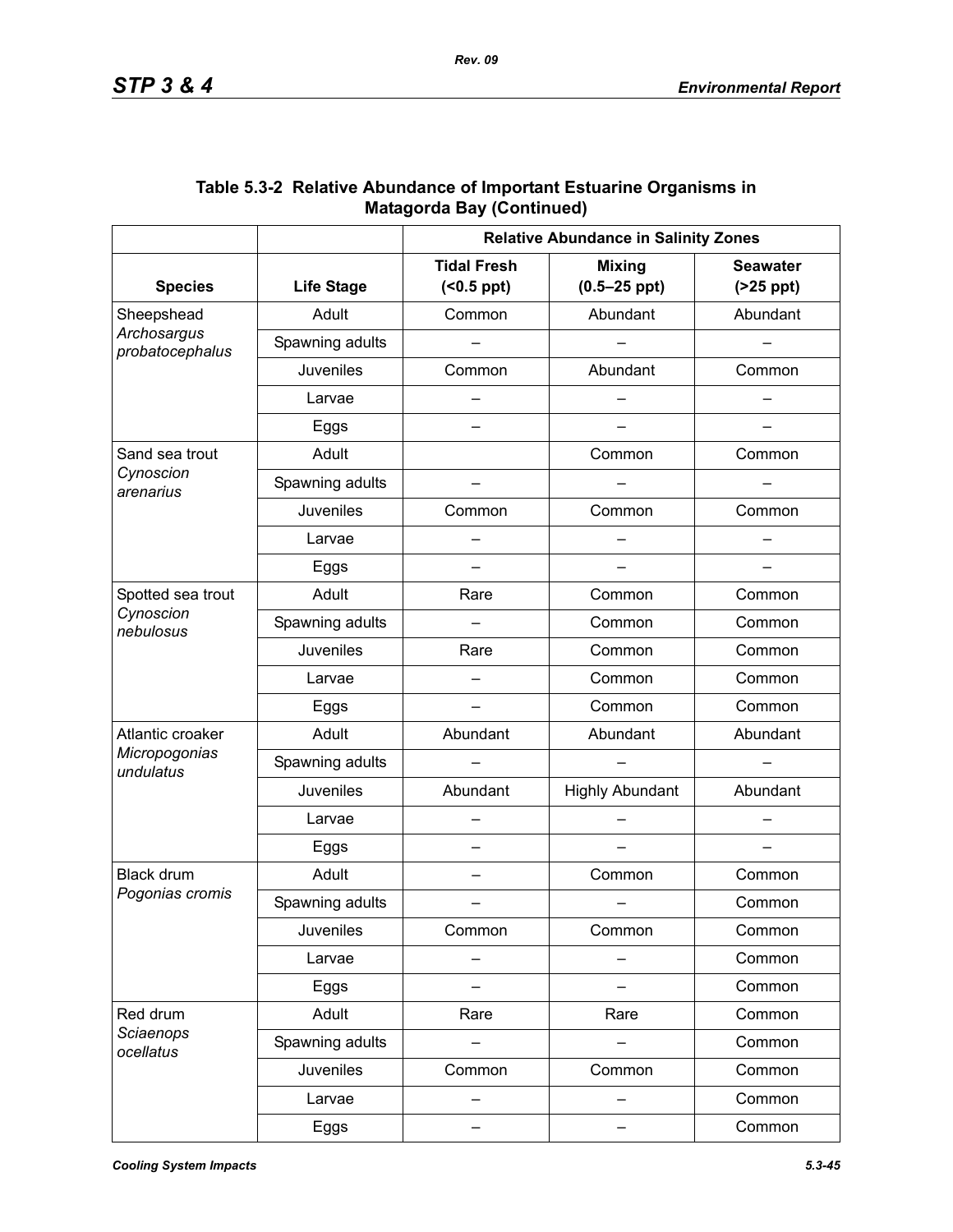|                                                  |                   | <b>Relative Abundance in Salinity Zones</b> |                                   |                               |  |
|--------------------------------------------------|-------------------|---------------------------------------------|-----------------------------------|-------------------------------|--|
| <b>Species</b>                                   | <b>Life Stage</b> | <b>Tidal Fresh</b><br>$( <0.5$ ppt $)$      | <b>Mixing</b><br>$(0.5 - 25$ ppt) | <b>Seawater</b><br>$(25$ ppt) |  |
| Striped mullet                                   | Adult             | Abundant<br>Common                          |                                   | Abundant                      |  |
| Mugil cephalus                                   | Spawning adults   |                                             |                                   | Abundant                      |  |
|                                                  | Juveniles         | Abundant<br>Abundant                        |                                   | Abundant                      |  |
|                                                  | Larvae            |                                             |                                   | Abundant                      |  |
|                                                  | Eggs              |                                             |                                   | Abundant                      |  |
| Southern flounder<br>Paralichthys<br>lethostigma | Adult             | Abundant<br>Common                          |                                   | Common                        |  |
|                                                  | Spawning adults   |                                             |                                   |                               |  |
|                                                  | Juveniles         | Common                                      | Common                            | Common                        |  |
|                                                  | Larvae            |                                             |                                   |                               |  |
|                                                  | Eggs              |                                             |                                   |                               |  |

### **Table 5.3-2 Relative Abundance of Important Estuarine Organisms in Matagorda Bay (Continued)**

Source: Reference 5.3-14.

Note:

Rare = Present but not frequently encountered.

Common = Frequently encountered but not in large numbers: does not imply a uniform distribution throughout the salinity zone.

Abundant = Often encountered in substantial numbers relative to other species.

Highly Abundant = Numerically dominant relative to other species.

Blank Cell = Absent.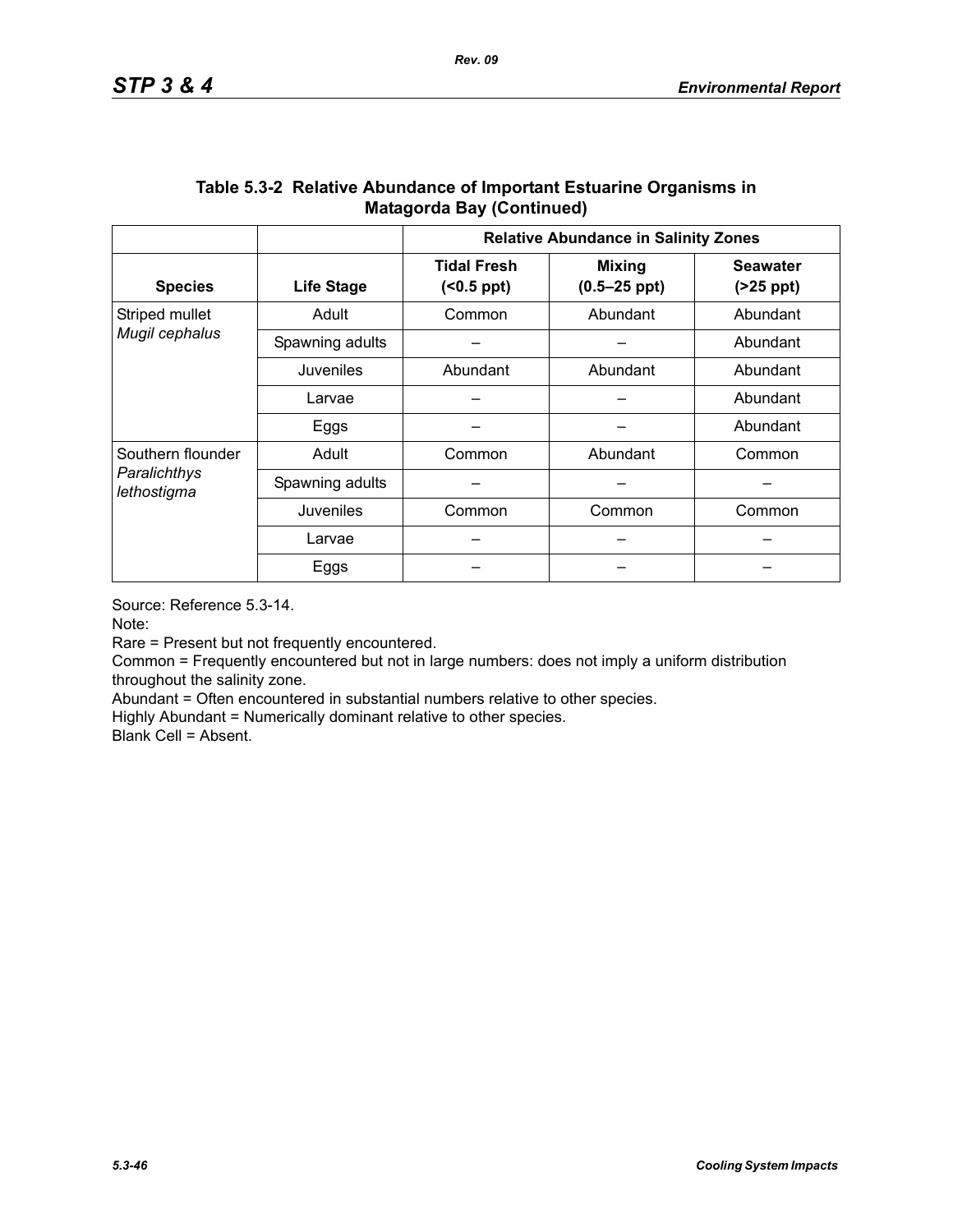|                                                                                                            | <b>Start Date (sampling occurred overnight)</b> |           |            |            |            |
|------------------------------------------------------------------------------------------------------------|-------------------------------------------------|-----------|------------|------------|------------|
|                                                                                                            | 14-Jul-83                                       | 27-Jul-83 | $9-Aug-83$ | 15-Sep-83  | 5-Sep-84   |
| Mean Number of Macroplankton per<br>100 m <sup>3</sup> water in Colorado River (mid-<br>$depth)$ [1]       | 388.15                                          | 316.05    | 2,835.2    | 8,446.47   | 726.83     |
| Mean Number of Ichthyoplankton per<br>100 m <sup>3</sup> water in Colorado River (mid-<br>depth) $m^3$ [1] | 7.4                                             | 148.35    | 6.17       | 19.42      | 3.4        |
| Volume of water pumped through the<br>RMPF $(m^3)$ (daily average of 2<br>sampling days)                   | 358,227                                         | 373,393   | 592,240    | 644,269    | 389,887.00 |
| Number of Macroplankton entrained<br>per 24 hours                                                          | 1,390,458                                       | 1,180,109 | 16,791,188 | 54,417,988 | 2,833,816  |
| Number of Ichthyoplankton entrained<br>per 24 hours                                                        | 26,509                                          | 553,929   | 36,541     | 125,117    | 13,256     |
| <b>Other Parameters</b>                                                                                    |                                                 |           |            |            |            |
| Maximum salinity at screens: surface<br>(ppt)                                                              | 1.7                                             | 0.3       | 3.4        | 1.2        | 4.2        |
| Maximum salinity at screens: bottom<br>(ppt)                                                               | 2.1                                             | 0.3       | 8          | 3.3        | 15.7       |
| Average of 2-day river flow (cfs)                                                                          | 2,086                                           | 769       | 1,356.5    | 824        | 692        |

# **Table 5.3-3 Entrainment of Macroplankton and Ichthyoplankton (1983–1984)**

Sources: Reference 5.3-19.

Data collected in 1984 are from McAden et al (Reference 5.3-21).

[1] Sum of all taxa, averaged over four sampling events during a 24-hour period.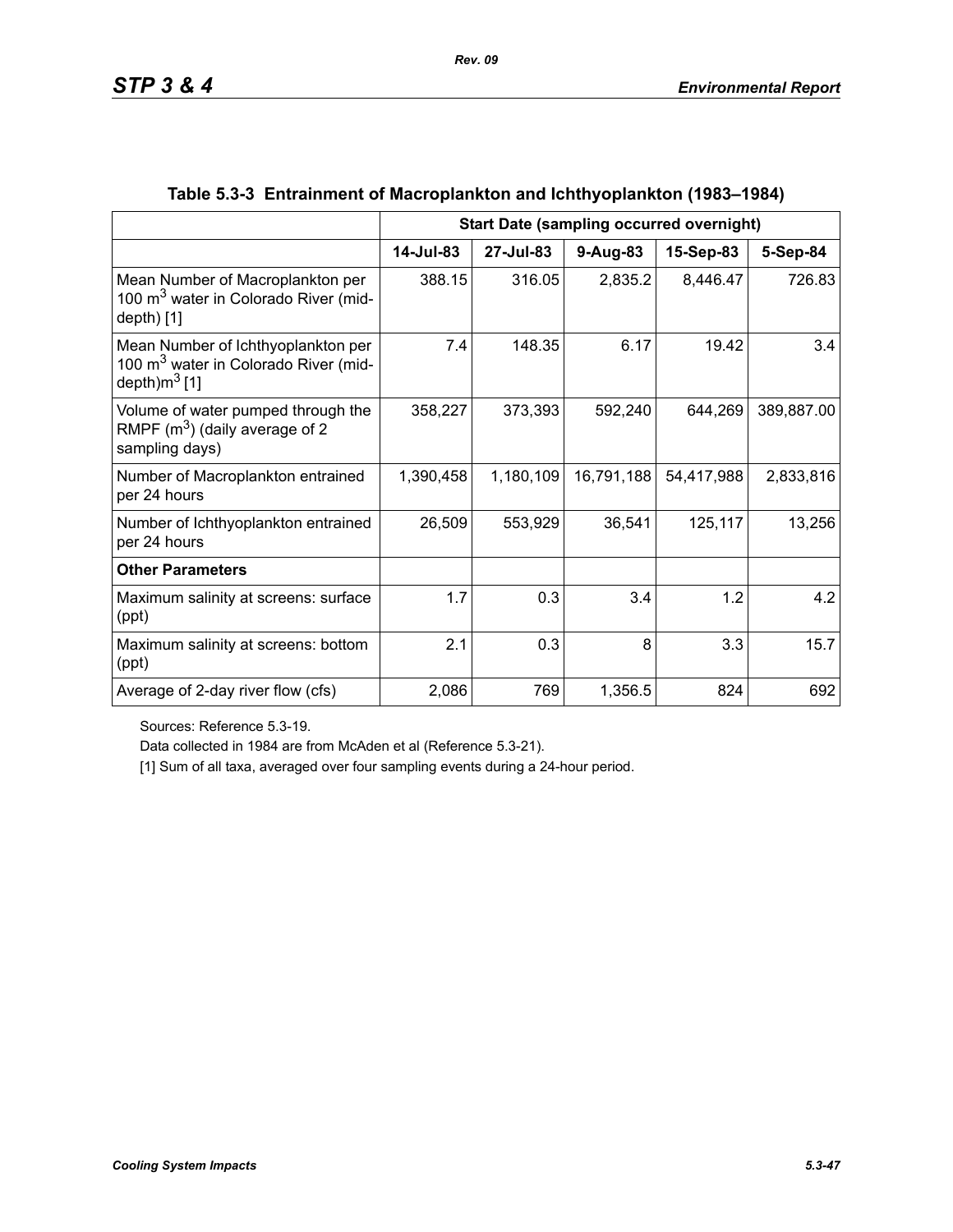|                                                                                         | <b>Start Date (sampling occurred overnight)</b> |                |                |                |             |                |
|-----------------------------------------------------------------------------------------|-------------------------------------------------|----------------|----------------|----------------|-------------|----------------|
| <b>Species</b>                                                                          | 13-Jul-83                                       | 21-Jul-83      | 27-Jul-83      | 9-Aug-83       | 15-Sep-83   | 5-Sep-84       |
| Palaemonetes paludosus                                                                  |                                                 | 14             | $\overline{2}$ |                | 0           | 0              |
| Palaemonetes<br>kadiakensis                                                             | $\Omega$                                        | $\Omega$       | 1              |                | 0           | $\Omega$       |
| Palaemonidae sp.                                                                        | $\overline{0}$                                  | $\overline{0}$ | $\overline{2}$ | $\overline{0}$ | $\mathbf 0$ | 0              |
| Macrobrachium ohione                                                                    | 21                                              | 4              | 3              | 4              | 1           | $\overline{4}$ |
| Penaeus setiferus                                                                       | $\Omega$                                        | 0              | $\overline{0}$ | 3              | 13          | $\overline{4}$ |
| Penaeus duorarum                                                                        | 0                                               | 0              | 0              | $\Omega$       | 0           | 1              |
| Callinectes sapidus                                                                     | 55                                              | 6              | 10             | 44             | 4           | 6              |
| Caranx hippos                                                                           | 1                                               | 0              | 0              | 0              | 0           | $\mathbf 0$    |
| Menidia beryllina                                                                       | 0                                               | 1              | 0              | 0              | 0           | $\mathbf 0$    |
| Lepomis cyanellus                                                                       | $\Omega$                                        | 1              | 0              | $\Omega$       | 0           | $\mathbf 0$    |
| Total number of<br>individuals impinged [1]                                             | 78                                              | 26             | 18             | 53             | 18          | 15             |
| Total number of<br>individuals impinged on<br>all screens for 24 hours =<br>(n)(12)(16) | 14976                                           | 4992           | 3456           | 10176          | 3456        | 2880           |
| <b>Other Parameters</b>                                                                 |                                                 |                |                |                |             |                |
| Maximum salinity at<br>screens: surface (ppt)                                           | 2.7                                             | 0.2            | 0.3            | 3.4            | 1.2         | 4.2            |
| Maximum salinity at<br>screens: bottom (ppt)                                            | 3.3                                             | 0.2            | 0.4            | 8              | 2.8         | 15.7           |
| Average of 2-day river<br>flow (cfs)                                                    | 757                                             | 1907.5         | 769            | 1356.5         | 824.5       | 692            |
| Average of 2 day<br>pumpage $(m^3)$                                                     | 210,219                                         | 1,048,919      | 373,392        | 592,240        | 644,269     | 398,887        |

|  | Table 5.3-4 Impingement on RMPF Screens (1983–1984) |  |  |  |
|--|-----------------------------------------------------|--|--|--|
|--|-----------------------------------------------------|--|--|--|

*Rev. 09*

Sources: Reference 5.3-19.

Reference 5.3-21.

[1] Values in cells = Number impinged on 2 screens for 90 minutes. To get total impingement, multiply by 12 for total screens and by 16 for full day.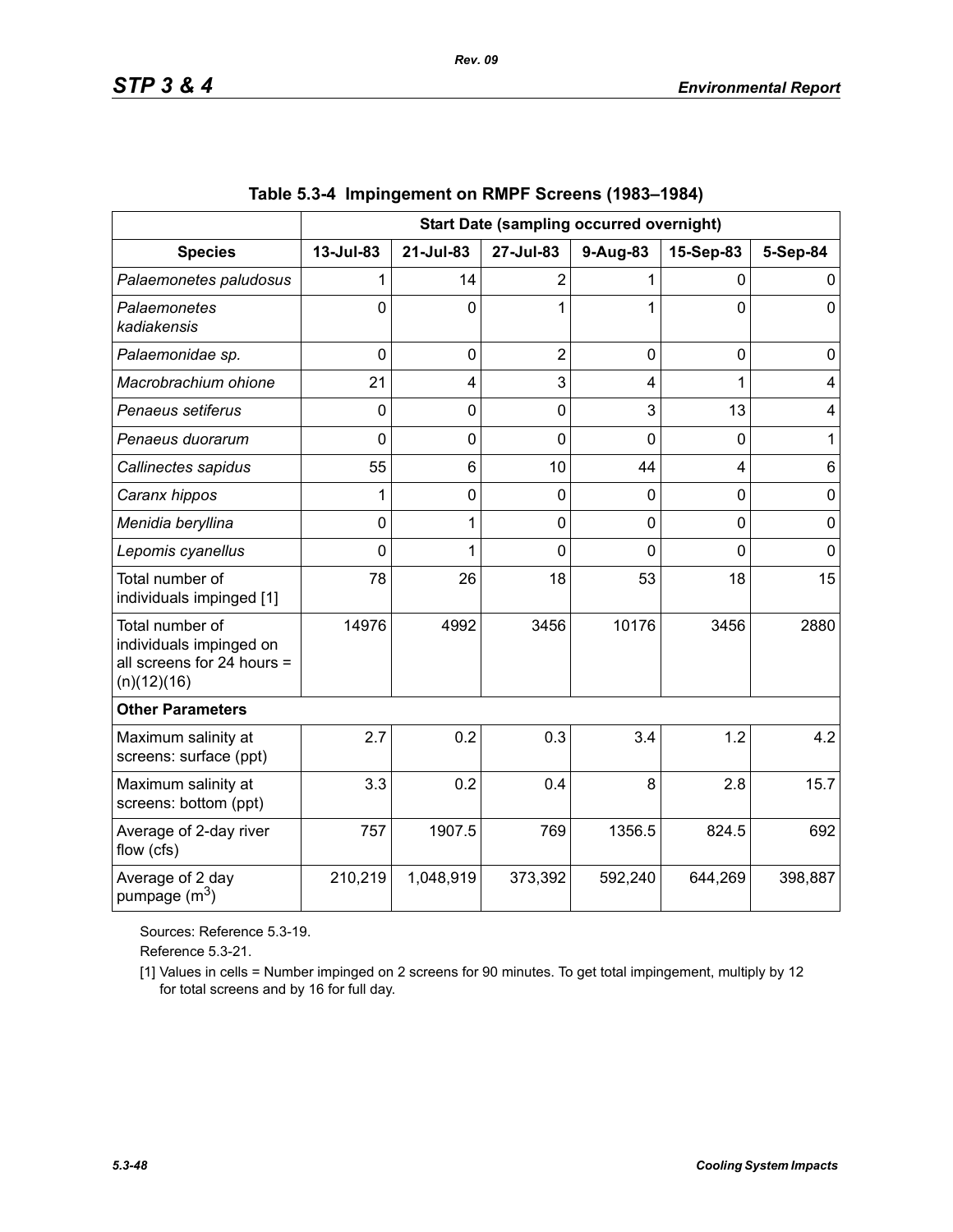|                                 |                                 | <b>East Matagorda</b>    | <b>Matagorda Bay</b>     |                          |
|---------------------------------|---------------------------------|--------------------------|--------------------------|--------------------------|
|                                 | <b>Gear Type</b>                | <b>Bay</b> [2]           | [1]                      | Coast-wide [3]           |
| Brown shrimp                    | Gill net - spring               | <b>ND</b>                | <b>ND</b>                | <b>ND</b>                |
| Farfantepenaeus                 | Gill net - fall                 | <b>ND</b>                | <b>ND</b>                | <b>ND</b>                |
| aztecus                         | Bag seine                       | $\ddot{}$                | $=$                      | $+$                      |
|                                 | Trawl                           | $=$                      | $=$                      | $\ddot{}$                |
| White shrimp                    | $\overline{G}$ ill net - spring | <b>ND</b>                | <b>ND</b>                | <b>ND</b>                |
| Penaeus setiferus               | Gill net - fall                 | <b>ND</b>                | <b>ND</b>                | <b>ND</b>                |
|                                 | Bag seine                       | $=$<br>$=$               |                          |                          |
|                                 | Trawl                           | $\ddot{}$                | $=$                      | $\overline{\phantom{0}}$ |
| Blue crab                       | $\overline{G}$ ill net - spring | $=$                      | =                        |                          |
| Callinectes sapidus             | Gill net - fall                 | $=$                      | $=$                      |                          |
|                                 | Bag seine                       | $=$                      | $\overline{\phantom{0}}$ |                          |
|                                 | Trawl                           | $\overline{\phantom{0}}$ | $=$                      | $\qquad \qquad$          |
| Gulf menhaden                   | Gill net - spring               | $=$                      | =                        | <b>ND</b>                |
| Brevoortia patronus             | Gill net - fall                 | $=$                      | $=$                      | <b>ND</b>                |
|                                 | Bag seine                       | $=$                      | $=$                      | <b>ND</b>                |
|                                 | Trawl                           | $=$                      | $=$                      | <b>ND</b>                |
| Bay anchovy<br>Anchoa mitchelli | $\overline{G}$ ill net - spring | <b>ND</b>                | <b>ND</b>                | <b>ND</b>                |
|                                 | Gill net - fall                 | <b>ND</b>                | <b>ND</b>                | <b>ND</b>                |
|                                 | Bag seine                       | <b>ND</b>                | <b>ND</b>                | <b>ND</b>                |
|                                 | Trawl                           | <b>ND</b>                | <b>ND</b>                | <b>ND</b>                |
| Sheepshead                      | Gill net - spring               | $=$                      | $\ddot{}$                |                          |
| Archosargus                     | Gill net - fall                 | $=$                      | $=$                      |                          |
| probatocephalus                 | Bag seine                       | $=$                      | $=$                      | <b>ND</b>                |
|                                 | Trawl                           | $=$                      | $=$                      | <b>ND</b>                |
| Sand sea trout                  | Gill net - spring               | <b>ND</b>                | <b>ND</b>                | <b>ND</b>                |
| Cynoscion arenarius             | Gill net - fall                 | <b>ND</b>                | <b>ND</b>                | <b>ND</b>                |
|                                 | Bag seine                       | $=$                      | $=$                      | <b>ND</b>                |
|                                 | Trawl                           | $=$                      | $=$                      | <b>ND</b>                |
| Spotted sea trout               | Gill net - spring               | $=$                      | $\ddot{}$                | $\ddot{}$                |
| Cynoscion nebulosus             | Gill net - fall                 | $=$                      | $=$                      | $\ddot{}$                |
|                                 | Bag seine                       | $=$                      | $=$                      |                          |
|                                 | Trawl                           | $=$                      | $=$                      | <b>ND</b>                |
| Atlantic croaker                | Gill net - spring               | $=$                      | $=$                      |                          |
| Micropogonias                   | Gill net - fall                 | $=$                      | $=$                      | $\ddot{}$                |
| undulatus                       | Bag seine                       | $=$                      | $\overline{\phantom{0}}$ |                          |
|                                 | Trawl                           | $\pmb{+}$                | $=$                      | $\ddot{}$                |

## **Table 5.3-5 Trends in Abundance of Important Estuarine Organisms in Matagorda Bay and Coast-wide 1985–2003**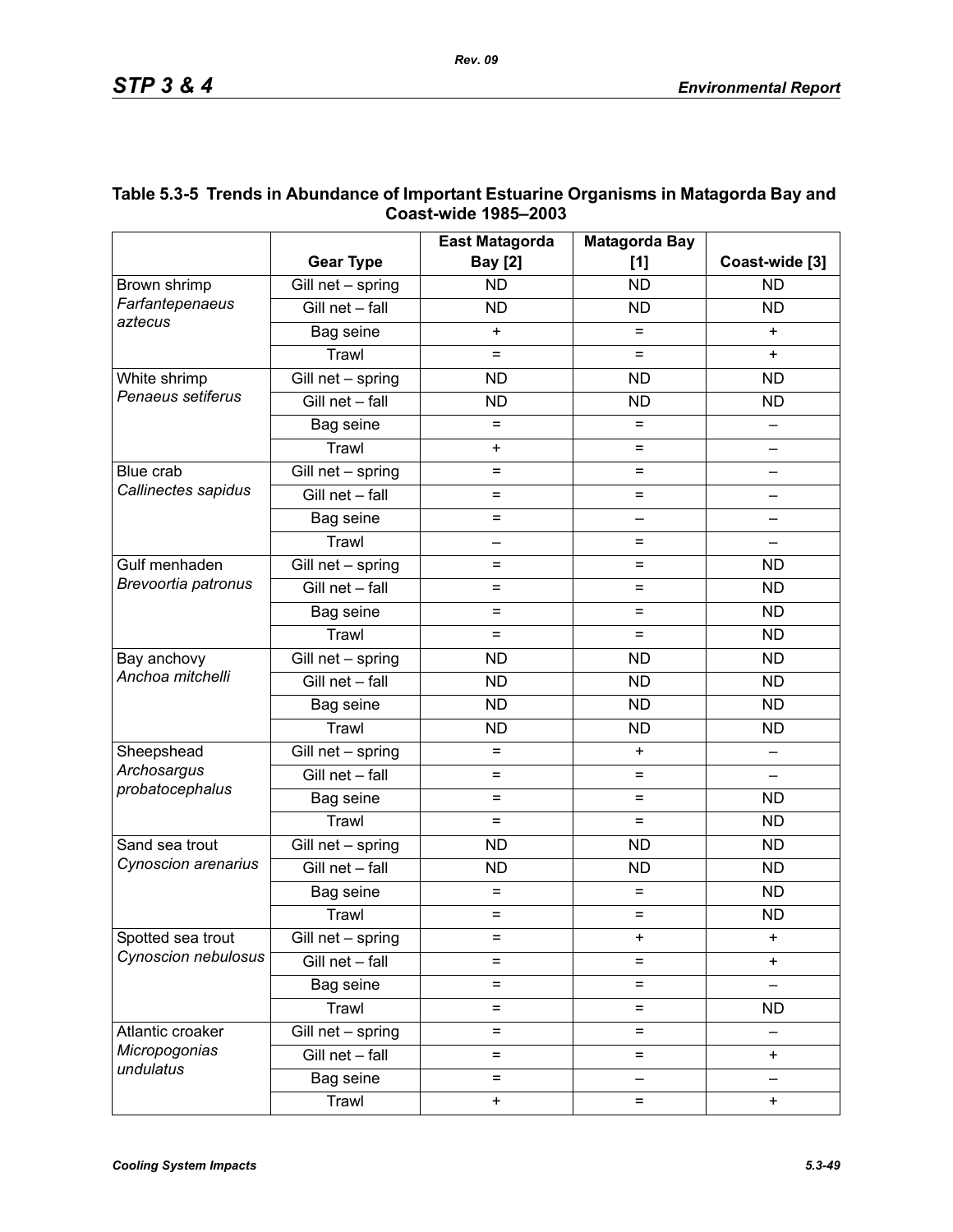|                       |                   | <b>East Matagorda</b> | <b>Matagorda Bay</b> |                |
|-----------------------|-------------------|-----------------------|----------------------|----------------|
|                       | <b>Gear Type</b>  | <b>Bay</b> [2]        | [1]                  | Coast-wide [3] |
| <b>Black drum</b>     | Gill net - spring | $\ddot{}$             | $\ddot{}$            | $\ddot{}$      |
| Pogonias cromis       | Gill net - fall   | $=$                   | $+$                  | $+$            |
|                       | Bag seine         | $=$                   | $=$                  | $+$            |
|                       | Trawl             | $+$                   | $=$                  | <b>ND</b>      |
| Red drum              | Gill net - spring | $+$                   | $\ddot{}$            | $+$            |
| Sciaenops ocellatus   | Gill net - fall   | $=$                   | $\equiv$             | $\ddot{}$      |
|                       | Bag seine         | $=$                   | $\equiv$             |                |
|                       | Trawl             | $=$                   | $=$                  | <b>ND</b>      |
| Striped mullet        | Gill net - spring | $=$                   | $\equiv$             | <b>ND</b>      |
| Mugil cephalus        | Gill net - fall   | $=$                   | $\equiv$             | <b>ND</b>      |
|                       | Bag seine         | $=$                   | $=$                  | <b>ND</b>      |
|                       | Trawl             | $=$                   | $=$                  | <b>ND</b>      |
| Southern flounder     | Gill net - spring | $=$                   | $=$                  |                |
| Paralichthys          | Gill net - fall   | $=$                   | $=$                  |                |
| lethostigma           | Bag seine         | $=$                   | L,                   | <b>ND</b>      |
|                       | Trawl             | $=$                   | $=$                  | <b>ND</b>      |
| Total Finfish [3]     | Gill net - spring | $+$                   | $+$                  | $+$            |
|                       | Gill net - fall   |                       | —                    | $\equiv$       |
|                       | Bag seine         | $=$                   | $\equiv$             | <b>ND</b>      |
|                       | Trawl             | $=$                   | $=$                  | <b>ND</b>      |
| American oyster [4]   | Spat              | $=$                   | $=$                  | $+$            |
| Crassostrea virginica | Small             | $\ddot{}$             | $\ddot{}$            | $\ddot{}$      |
|                       | Market size       | $\ddot{}$             | $\ddot{}$            | $\ddot{}$      |

## **Table 5.3-5 Trends in Abundance of Important Estuarine Organisms in Matagorda Bay and Coast-wide 1985–2003 (Continued)**

Source: Martinez-Andrate, Campbell and Fuls (Reference 5.3-25). Trends in Relative Abundance and Size of Selected Finfish and Shellfish along the Texas Coast: November 1975 – December 2003. Texas Parks and Wildlife Management Data Series No. 232.

- [1] Trends for East Matagorda Bay and Matagorda Bay were estimated by inspection of annual catch data from 1985 to 2003. No statistical analysis was used or implied.
- [2] Coast-wide trends were described in the report based on all data since inception of the study, which varied by gear type and species. The earliest data was collected in 1975.
- [3] Total includes some species not represented in this table.
- [4] Oyster data was not reported for East Matagorda Bay separately.

Note: Relative Abundance Indicators:

- + Annual catch increased from 1985 to 2003.
- Annual catch decreased from 1985 to 2003.
- = Annual catch showed no marked change from 1985 to 2003, either due to relatively steady catches or to large variations with no apparent pattern.

ND = no data.